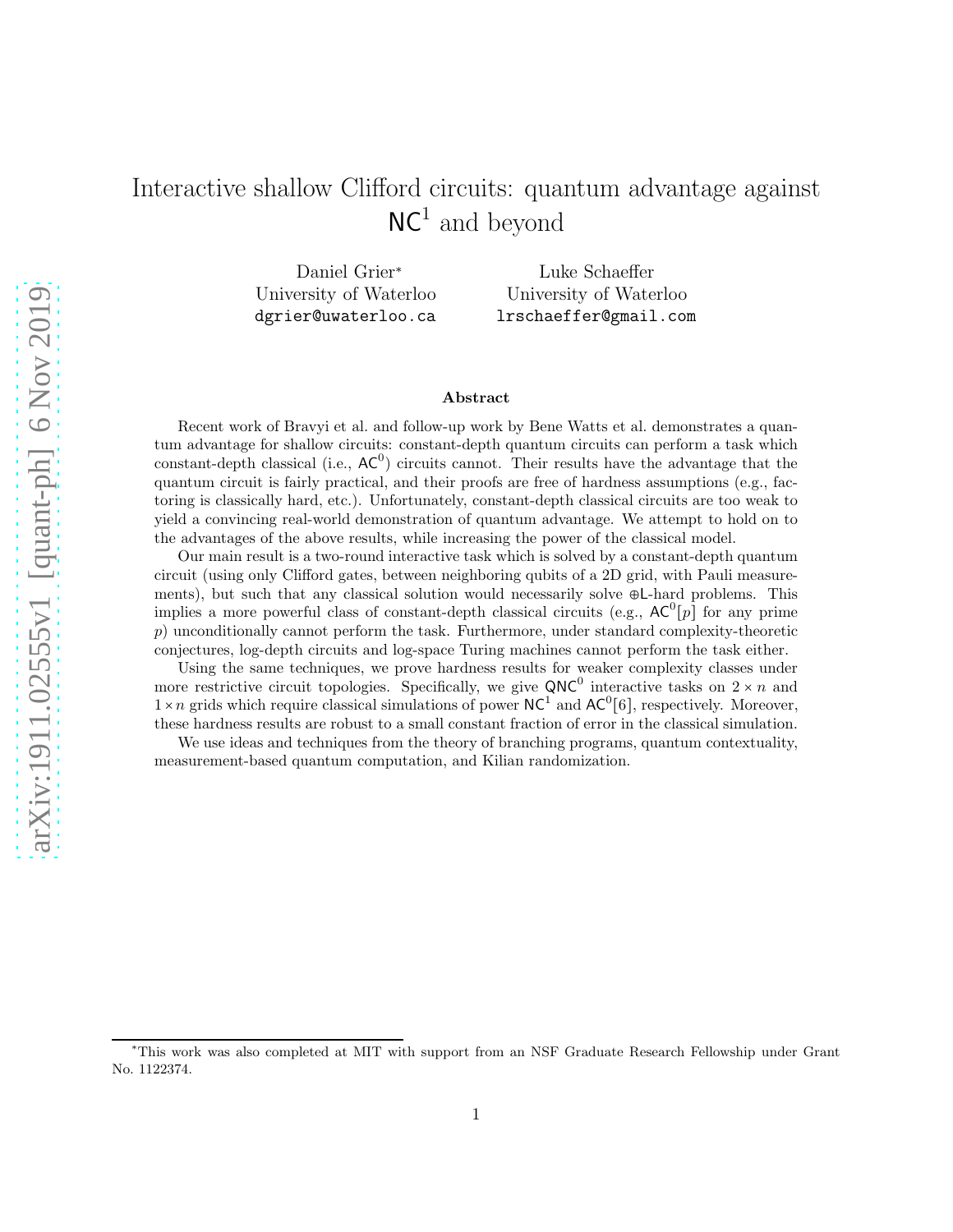# Contents

| $\mathbf 1$    |                  | Introduction                        | $\bf{3}$       |
|----------------|------------------|-------------------------------------|----------------|
|                | 1.1              | Results                             | $\overline{5}$ |
|                | 1.2              |                                     | $\overline{5}$ |
|                | 1.3              |                                     | $\overline{7}$ |
| $\bf{2}$       |                  | <b>Background</b>                   | 7              |
|                | $2.1\,$          |                                     | $\overline{7}$ |
|                | 2.2              |                                     | 9              |
|                | 2.3              |                                     | 10             |
|                | 2.4              |                                     | 11             |
| $\bf{3}$       | Model            |                                     | 12             |
|                | 3.1              |                                     | <b>12</b>      |
|                | 3.2              |                                     | 13             |
| $\overline{4}$ |                  | $NC1$ -hardness                     | 15             |
|                | 4.1              |                                     | 16             |
|                | 4.2              |                                     | 18             |
|                | 4.3              |                                     | 20             |
|                | 4.4              |                                     | 24             |
|                | 4.5              |                                     | 25             |
| 5              |                  | $\oplus$ L-hardness                 | $\bf 27$       |
|                | 5.1              |                                     | 28             |
|                | 5.2              |                                     | 29             |
|                | 5.3              | Randomization and Self-Reducibility | 30             |
|                | 5.4              |                                     | 33             |
|                | 5.5              |                                     | 34             |
| 6              |                  | <b>Open Problems</b>                | 35             |
|                | References       |                                     | 35             |
|                |                  | Appendices                          | $\bf{38}$      |
|                | А                | Clifford Group                      | 38             |
|                | $\boldsymbol{B}$ |                                     | 41             |
|                | $\mathcal{C}$    |                                     | 43             |
|                | D                | ZX-calculus                         | 46             |
|                | E                |                                     | 48             |
|                | $\mathbf{F}$     |                                     | 51             |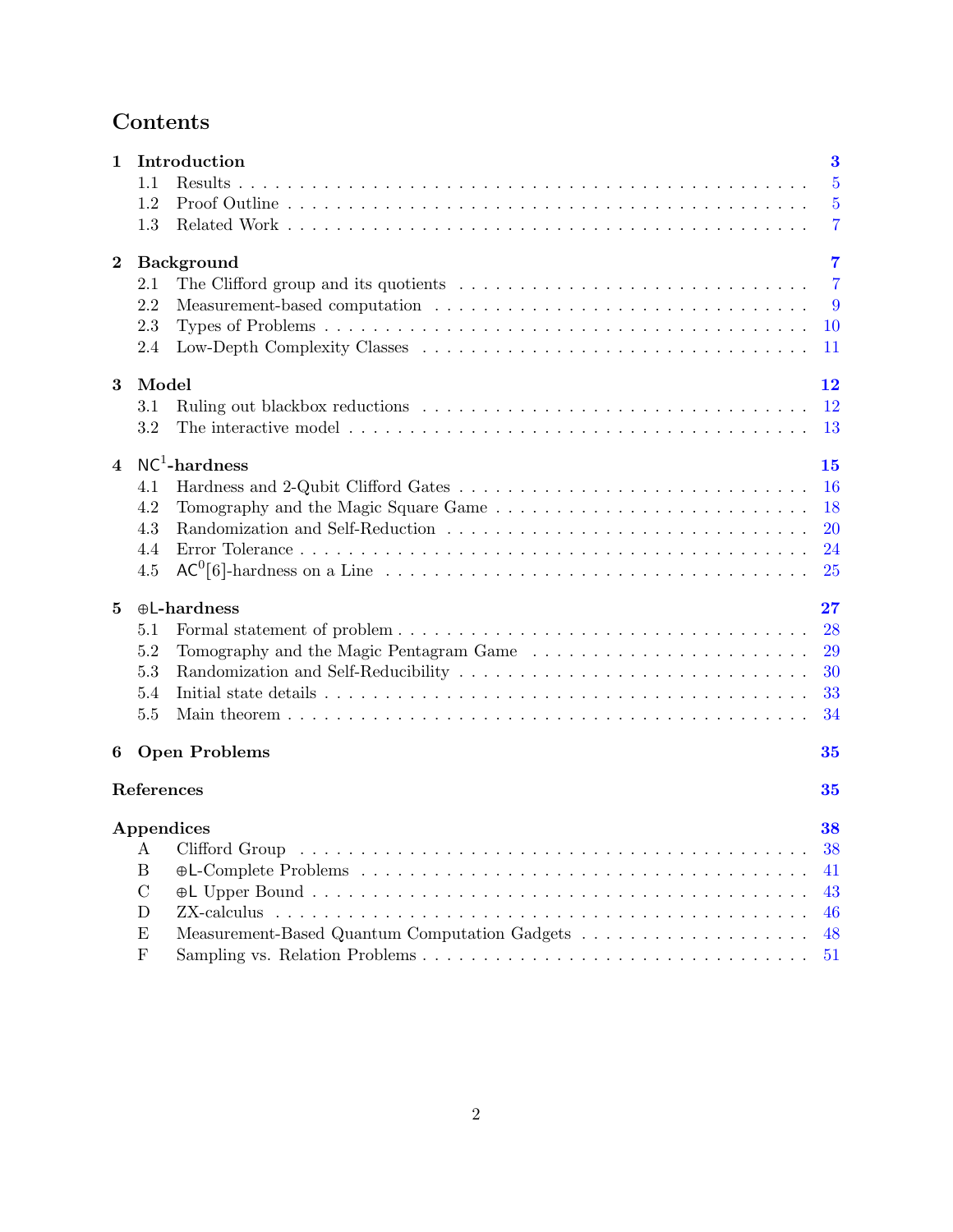# <span id="page-2-0"></span>1 Introduction

A long-standing goal of quantum computing research is to definitively establish that there are problems quantum computers can solve which classical computers cannot. Many candidate problems have been proposed, from decision problems such as factoring [\[36\]](#page-37-2) to sampling problems such as BosonSampling [\[2\]](#page-34-2), IQP circuit sampling [\[12\]](#page-35-0), or random circuit sampling [\[9\]](#page-35-1).

Unfortunately, each proposal suffers from the same unpleasant tradeoff—as the proposal becomes more practical, it also relies on more nonstandard complexity assumptions. For example, factoring has a long history and many believe it to require super-polynomial classical time. Nevertheless, a convincing demonstration of quantum supremacy using Shor's factoring algorithm would require thousands of qubits, well beyond what is currently feasible. In the same vein, to show sampling hardness based on long-accepted complexity assumptions (e.g., the non-collapse of the polynomial hierarchy) requires the quantum device to have little to no error, also eliminating the possibility of actually executing one of these sampling protocols in the lab. Once errors are incorporated into the model, the hardness result becomes dependent on relatively new and untested conjectures. We view the selection of conjectures as an extremely important process in establishing quantum supremacy. Indeed, plausible candidates for quantum advantage such as recommendation systems based on low-rank matrix completion [\[24\]](#page-36-0) have been refuted later by clever classical algorithms [\[39\]](#page-37-3).

This raises an obvious question: can we avoid the above tradeoff when designing a protocol for quantum advantage? A breakthrough result of Bravyi, Gosset, and König gives a positive answer to this question provided you are willing to restrict to quantum/classical circuits of constant depth [\[10\]](#page-35-2). They introduce the "2D Hidden Linear Function Problem" (HLF), which can be implemented by a quantum circuit of constant depth, using only classically-controlled Clifford gates between adjacent qubits on a grid. However, the same function cannot be computed by any constant-depth classical circuit comprised of bounded fan-in gates. To emphasize, this impossibility result is unconditional and does not rely on any assumptions or conjectures.

Although constant-depth bounded fan-in classical circuits (i.e.,  $NC^0$  circuits) vs. constant-depth bounded fan-in quantum circuits (i.e.,  $QNC^0$  circuits) is a fair comparison,  $NC^0$  is an extremely weak class of circuits, leaving lots of room for improvement. Indeed, there have been several followup papers which have strengthened the result by considering average-case versions of the problem [\[15,](#page-35-3) [27,](#page-36-1) [7\]](#page-35-4), expanding the class of classical circuits [\[7\]](#page-35-4), and adding noise [\[11\]](#page-35-5). Of particular relevance to this work is the result of Bene Watts, Kothari, Schaeffer, and Tal [\[7\]](#page-35-4) which shows that even classical circuits with *unbounded* fan-in AND and OR gates (i.e., the circuit class  $AC^0$ ) cannot cannot solve HLF.

The goal of this paper is to continue to expand the power of the classical models of computation which cannot simulate low-depth quantum computation. We introduce two new problems solvable by constant-depth classically-controlled Clifford circuits on a grid and prove the problems are hard for complexity classes beyond  $AC^0$ . In the first result, the classical model must be able to compute polynomial-size circuits of log depth with bounded fan-in gates (i.e., the class  $NC<sup>1</sup>$ ). In the second result, the classical model must be able to compute polynomial-size circuits of CNOT gates (i.e., the class  $\oplus L$ ). The NC<sup>1</sup> result may appear strictly weaker than the  $\oplus L$  result since NC<sup>1</sup>  $\subseteq L \subseteq \oplus L$ (as uniform decision classes), but the problem has two distinct advantages: the classical circuit is allowed to make some errors, and the quantum circuit is embedded on a very narrow grid.

Before discussing these problems in detail, let us first discuss the types of problem we are considering. First, we adopt the relational view of quantum circuit simulation initiated by Bravyi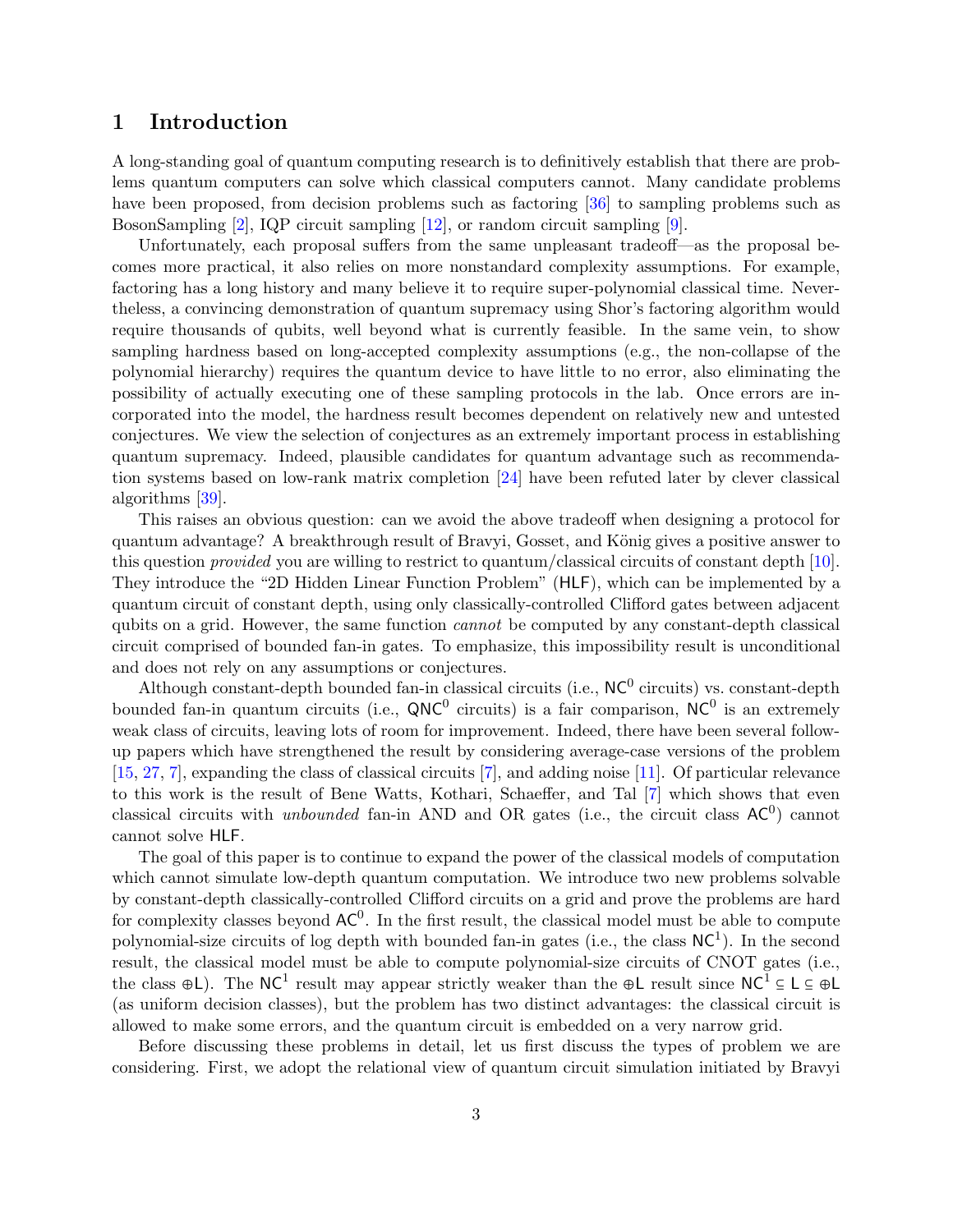et al. for classically-controlled Clifford circuits [\[10\]](#page-35-2). That is, a valid classical simulation of the quantum circuit can return any measurement outcome a genuine quantum device may output with nonzero probability.<sup>[1](#page-3-0)</sup> Unfortunately, we believe<sup>[2](#page-3-1)</sup> that proving a separation against  $NC<sup>1</sup>$  under this model will require new nontrivial techniques in circuit complexity. Instead, we introduce interactivity into our model as a way to circumvent these challenges.

In a non-interactive protocol, there is one round where the quantum device or classical simulator receives an input and then returns an output. In an interactive protocol, this may be followed by more rounds of input and output, where each round may depend on the previous rounds. Specifically, all of the problems in this paper follow the same two-round interactive protocol:

- 1. The quantum device (or classical simulator) is given measurement bases for all but constantly many qubits of a constant-depth Clifford circuit. It performs (or simulates) the circuit, measures the qubits, and returns the outcomes.
- 2. In the second round, the device is given measurement bases for the remaining qubits and reports the answer.

We argue that this interactive protocol is realistic for near-term quantum devices while simultaneously requiring more powerful classical circuits to simulate the protocol.

In terms of practicality, all we are asking is for a tiny portion of the qubits to be measured apart from the rest. We expect this to be feasible for any near-term quantum device. One possible objection is that the qubits of the device could have a limited lifespan and might fail if there is too much delay between the rounds of interaction. For example, if the second round input is determined by a lengthy computation on the first round output, then it might delay the second round long enough that the qubits decohere. Happily, no such processing is required in our interactive protocol. In fact, our hardness reductions *ignore* the first round output. It is only important that the simulator/device commits to this output, but the particular string does not matter.

Now let us consider the power of the classical simulator. By the main theorems, the classical simulator must be able to solve problems in the complexity class  $NC<sup>1</sup>$ . This immediately gives the unconditional result that there is no  $AC^0[p]$  circuit  $(AC^0$  circuits with  $MOD_p$  gates<sup>[3](#page-3-2)</sup>) which can simulate the quantum circuit since  $AC^0[p] \subsetneq NC^1$  for all prime  $p \ge 2$ . Since  $AC^0[p] \supsetneq AC^0$ , this result strictly improves upon the separation of Bene Watts et al., albeit at the cost of this 2-round interactivity. Of course, assuming standard conjectures in complexity theory, we get much stronger results. The following inclusions are believed to be strict

$$
AC^0[p] \subset TC^0 \subseteq NC^1 \subseteq L \subseteq \oplus L,
$$

so, for example, there is no  $TC^0$  circuit for the  $NC^1$ -hard task, and no L simulator for the  $\oplus L$ -hard task.

The importance of interactivity in our model is tied to the no-cloning theorem in quantum mechanics. In particular, we will use the fact that the classical simulator has some *copyable* state at the end of the first round of interaction, whereas a quantum device does not. After the second round of interaction, we can *rewind* the classical simulator to the earlier state, an idea common in security proofs for (interactive) cryptographic protocols. This is the difference between classical

 $1$ This is contrasted with sampling problems, e.g., BosonSampling and random circuit sampling, in which the task is to be close to the output distribution of the quantum device.

<span id="page-3-0"></span> $2^2$ For more details see Conjecture [8](#page-11-2) in Section [3.](#page-11-0)

<span id="page-3-2"></span><span id="page-3-1"></span><sup>&</sup>lt;sup>3</sup>The MOD<sub>k</sub> gate outputs 1 if the sum of the input bits is 0 modulo k.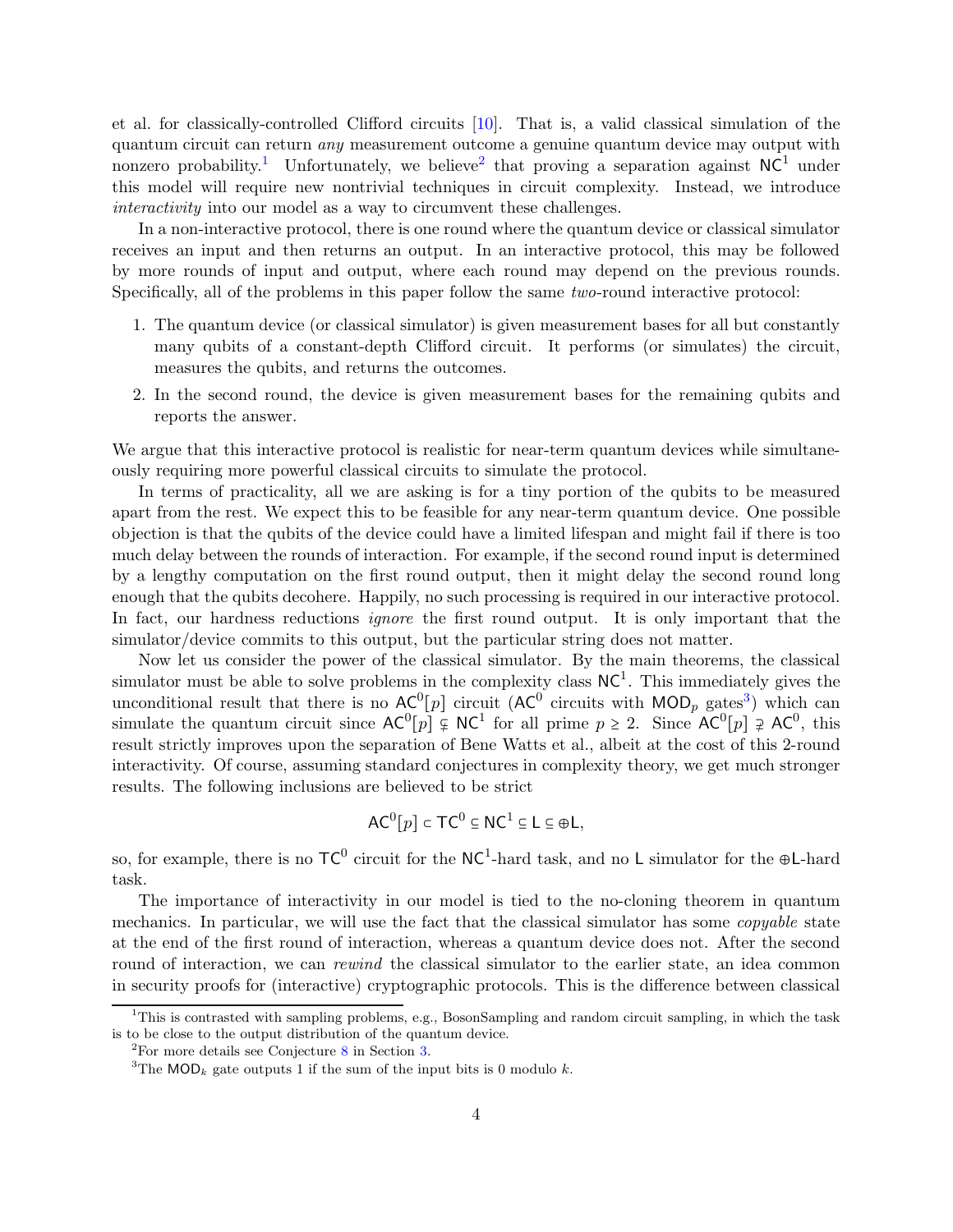and quantum devices that makes our result non-blackbox. Intuitively, rewinding gives the classical simulator more power which the quantum device cannot match; the quantum device cannot rewind, and if it resets to the beginning, it has an exponentially small chance of measuring the same firstround outcome. This key observation allows us to prove the main hardness results.

#### <span id="page-4-0"></span>1.1 Results

<span id="page-4-4"></span>The purpose of this section is to state the main results of this paper as cleanly as possible by glossing over some of the more tedious details of the model and implementation.

**Theorem 1** (informal). For all n and m, we define a 2-round interactive task  $\mathcal{T}_{m,n}$  which can be passed by a constant-depth classically-controlled Clifford circuit over an  $m \times n$  grid with gates between neighboring qubits. Suppose a classical machine solves this task for all n, and m in one of the three regimes below. Let  $R$  be the oracle for its responses.

- If  $m = 1$ , then  $AC^0[6] \subseteq (BPAC^0)^{\mathcal{R}}$ .
- If  $m = 2$ , then  $NC^1 \subseteq (BPAC^0)^{\mathcal{R}}$ .
- If  $m = \text{poly}(n)$ , then  $\oplus L \subseteq (\text{BPAC}^0)^{\mathcal{R}}$ .

Here, BPAC<sup>0</sup> is the class of problems solved by random  $AC^0$  circuits with bounded error.<sup>[4](#page-4-2)</sup>

This theorem leads to two quantum/classical separations, one unconditional and one dependent on complexity theoretic assumptions.

**Corollary 2.** There is an interactive task that  $QNC^0$  circuits can solve that  $AC^0[p]$  circuits cannot.

Corollary 3. Assuming L/poly  $\neq \bigoplus$   $|p_{\text{oly}}|$ , there is an interactive task solved by QNC<sup>0</sup> circuits but not logarithmic-space Turing machines.<sup>[5](#page-4-3)</sup>

The three subresults of the main theorem are contained in sections [4](#page-14-0) and [5](#page-26-0) in theorems [13,](#page-14-1) [28](#page-24-1) and [30.](#page-26-1) The  $NC<sup>1</sup>$ -hardness result is conceptually easier than the ⊕L-hardness result, but has the added benefit of allowing the classical simulator to err with some small probability. In Section [3,](#page-11-0) we show that the complexity of these types of problems is upper bounded by  $\oplus L$ .

**Theorem 4** (informal, proof in Section [C\)](#page-42-0). The problem of returning a valid output in round 1 of task  $\mathcal{T}_{m,n}$  is in  $\oplus L$ . The problem of returning a valid output in round 2 of task  $\mathcal{T}_{m,n}$  conditioned on some round 1 output is in  $\oplus L$ .

#### <span id="page-4-1"></span>1.2 Proof Outline

All of our hardness results are based on the same general framework:

1. Simulating a sequence of Clifford gates is computationally hard, in the sense that the final quantum state contains the solution to a hard decision problem.

<span id="page-4-2"></span><sup>&</sup>lt;sup>4</sup>In fact, all of the reductions are in the slightly smaller class  $\text{ZPAC}^0 = \text{RAC}^0 \cap \text{coRAC}^0 \subseteq \text{BPAC}^0$ . Equivalently, this is the class of problems solved by random  $AC^0$  circuits such that the circuit outputs the correct answer ("yes") or "no") with probability at least 1/2 and outputs "do not know" with probability at most 1/2.

<span id="page-4-3"></span> $5$ The statement of this corollary is just one possible consequence of Theorem [1.](#page-4-4) We can weaken the assumption at the expense of weakening the classical hardness. For example, assuming  $NC^1/p$ oly  $\not\equiv \bigoplus_{\alpha=1}^{\infty}$   $\Box$ between  $QNC^0$  and  $NC^1$ .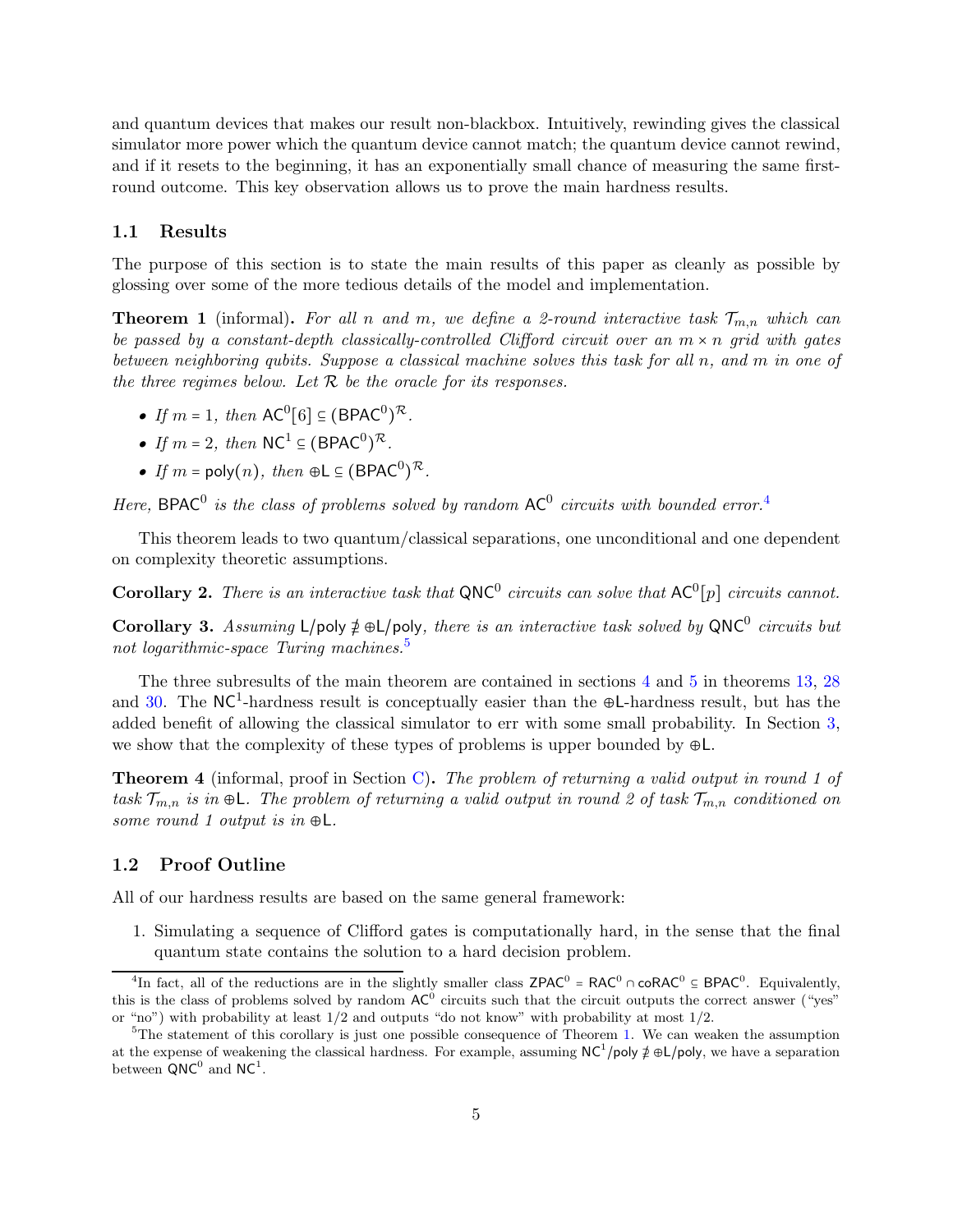- 2. Using measurement-based quantum computation, we can collapse a sequence of Clifford gates to a constant-depth circuit, but we introduce Pauli errors on the final quantum state.
- 3. We get an interactive task by measuring the qubits in two rounds, and show how the classical simulator can recover information about the quantum state by rewinding.
- 4. Use random self-reducibility to repeat the process and accumulate enough information about the state to solve the decision problem.

We build our hardness results on the difficulty of simulating sequences of classically-controlled Clifford gates. That is, there is a fixed sequence of Clifford gates and a classical input which tells us whether or not to apply each gate in the sequence, much like a branching program. The problem is to simulate (i.e., output a string of measurement outcomes with nonzero probability) the sequence on a fixed initial state, and the complexity depends on the number of qubits. In particular, we show that simulating a sequence of Clifford gates on two qubits is  $NC<sup>1</sup>$ -complete, by first characterizing the group of two-qubit Clifford gates and applying a result of Barrington and Thérien  $[6]$ . We also show that simulating a particularly nice sequence of CNOT gates on n-qubits is  $\oplus L$ -hard, by a simple reduction from known ⊕L-hard problems  $[16]$ .

However, the simulation problems outlined above are unsuitable because the natural quantum implementation (i.e., literally executing a sequence of classically-controlled Clifford gates, then measuring) is not constant depth.<sup>[6](#page-5-0)</sup> We use an observation of Raussendorf, Browne, and Briegel [\[33\]](#page-36-2) that their procedure for measurement-based quantum computation (MBQC) works without adaptivity for Clifford circuits. Ordinarily, MBQC introduces errors in the form of Pauli operators (they call them byproduct operators), which must be fixed adaptively, with a layer of adaptivity (or more) for each layer of the original circuit.<sup>[7](#page-5-1)</sup> When all the gates are Clifford, however, the Pauli errors can be pushed (via conjugation relations) to the end. In principle, the final Pauli errors can be computed (in ⊕L), but since this is too expensive for our hardness reductions, the Pauli error is effectively unknown to us.

The task becomes interactive when we split the MBQC procedure into two measurement rounds: the first round performs a circuit, setting up a quantum state, then the second round measures that state. When the simulator is classical, we gain the power to measure the second-round state multiple times (by copying the internal state). The power to measure a state repeatedly, under multiple different bases, would seem to be sufficient to learn the state by tomography. However, recall that we define simulation to be returning measurement outcomes that are *possible* (i.e., occur with nonzero probability), rather than sampling measurement outcomes. In particular, the classical simulator may be designed adversarially to thwart our attempt to learn the state. Standard tomography results depend on measurement outcomes being random, not adversarial, so they break under this model. Instead, we use contextual measurements (i.e., from the magic square game or magic pentagram game [\[31,](#page-36-3) [28\]](#page-36-4)) to force the classical simulator to reveal a Pauli string which does

<span id="page-5-0"></span><sup>&</sup>lt;sup>6</sup>Interestingly, it is known that any Clifford circuit has a constant depth implementation (using  $\tilde{\Theta}(n^2)$  ancillas) using unbounded fan-in parity gates (or equivalently, fan-out gates). This is an easy consequence of Moore and Nilsson [\[30\]](#page-36-5), where they show how to implement CNOT circuits in constant depth (actually  $\Theta(\log n)$ -depth, but only because they insist on expanding the unbounded fan-in gates as trees of constant fan-in gates), and the Aaronson-Gottesman decomposition of Clifford circuits into constantly many layers of single qubit gates and CNOT circuits.

<span id="page-5-1"></span><sup>7</sup> Such adaptivity is unacceptable for near-term quantum devices with short coherence times.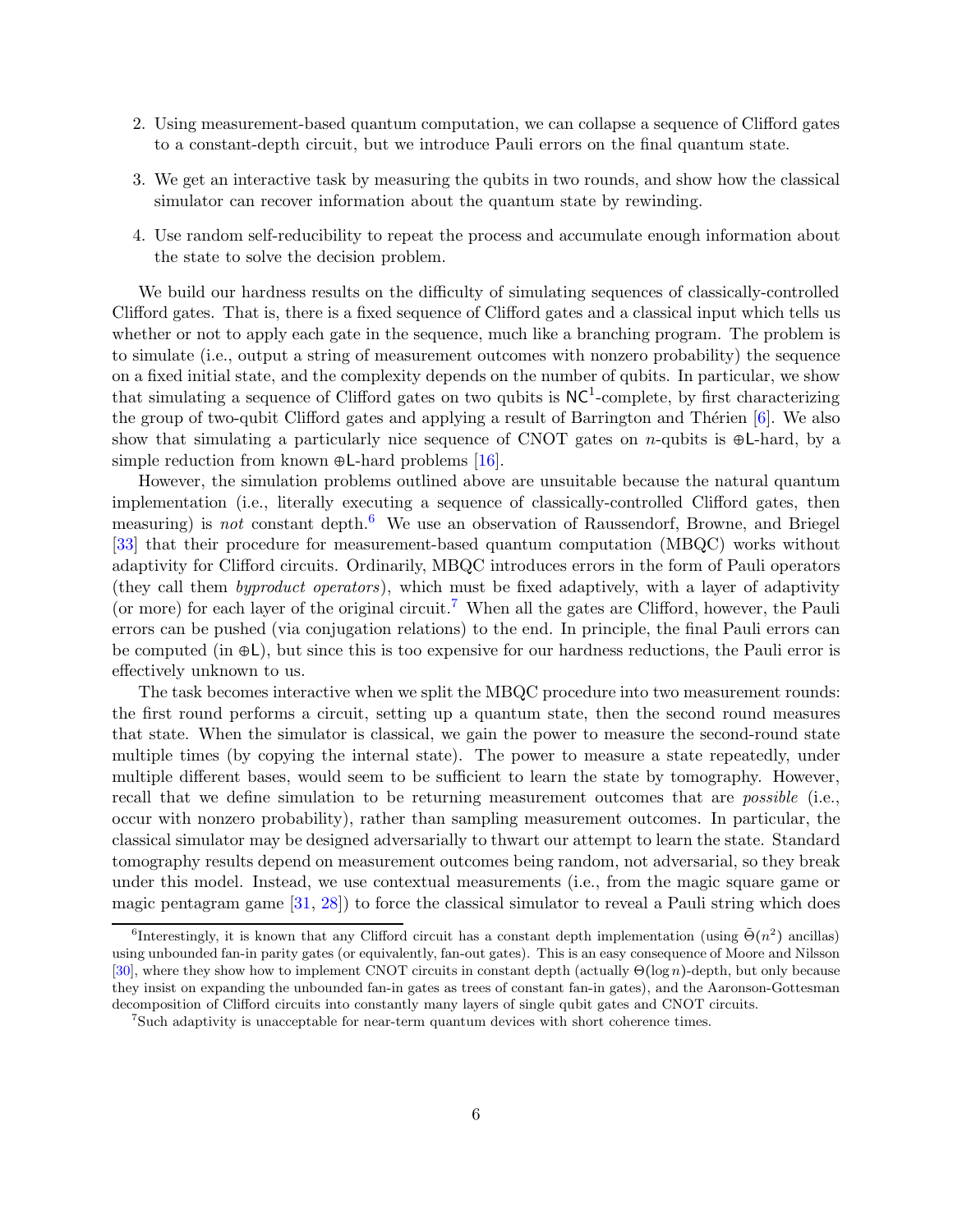not stabilize the state.<sup>[8](#page-6-3)</sup>

Although we learn a non-stabilizing Pauli operation for the state, it could be chosen adversarially. In particular, if we need to decide whether a state is, e.g.,  $|00\rangle$  or  $|++\rangle$ , then there are many choices of Pauli operators which do not distinguish the two (e.g., YI). In the final step, we randomize the input such that the non-stabilizing Pauli is also random. This self-reducibility property allows us to collect all non-stabilizing Paulis and deduce the state. This finishes the reduction since the state contains the solution to the hard problem.

#### <span id="page-6-0"></span>1.3 Related Work

It is clear that the original work of Bravyi, Gosset, and König which separates  $QNC^0$  and  $NC^0$  is highly relevant to the results of this paper. In fact, these authors, with the addition of Tomamichel, have a follow-up result which also shares many similarities with our own [\[11\]](#page-35-5). There, the authors give a new problem that is solvable by a one-dimensional (i.e., the qubits are arranged in a line) constant-depth quantum circuit, but is impossible for classical constant-depth circuits. They then show that the problem (and others like it) can be transformed to one solvable by *noisy* quantum circuits with high probability, albeit on a 3D array of qubits. The former result can be broken into two logical steps: create a one-dimensional constant-depth quantum circuit which can "play" the magic square game between arbitrary pairs of input qubits; then, show that any bounded fan-in circuit for this problem requires super-constant depth. In fact, it is this invocation of the magic square game that inspired our own use of nonlocal games and contextual measurements in this paper.

Our result also has a similar flavor to the paper of Shepherd and Bremner [\[35\]](#page-36-6) in which they consider interactive protocols for verifying quantum advantage. They design a task that an IQP circuit can pass that a BPP machine cannot. In some sense, their protocol is preferable to ours because it verifies a quantum advantage against arbitrary classical polynomial-time computation, rather than against *low-depth* classical computation. However, their protocol suffers from the fact that it relies on several assumptions, including a conjecture specific to their problem about obfuscating matroids. Furthermore, their quantum circuit is still harder to implement than our own, requiring long-range Hamiltonians.

## <span id="page-6-1"></span>2 Background

This section serves to introduce the Clifford group, measurement-based quantum computation, as well as the many low-depth circuit classes we reference throughout this paper. Readers familiar with the Clifford group are still advised to read the relevant section below, as it primarily focuses on a nonstandard notion of Clifford operations modulo Pauli operators. Readers unfamiliar with the Clifford group can get a more gentle introduction in Section [A.](#page-37-1)

#### <span id="page-6-2"></span>2.1 The Clifford group and its quotients

Let I, X, Y, and Z be the four standard Pauli matrices. We write the  $m\text{-}qubit$  Pauli group as  $\mathcal{P}_m \coloneqq {\pm 1, \pm i} \times {\{\text{I}, \text{X}, \text{Y}, \text{Z}\}}^{\otimes m}$ . We call the  ${\{\pm 1, \pm i\}}$  component the *phase*, and the  ${\{\text{I}, \text{X}, \text{Y}, \text{Z}\}}^{\otimes m}$ 

<span id="page-6-3"></span><sup>&</sup>lt;sup>8</sup>If the measurement outcomes were truly random (instead of being adversarially chosen), we could use conventional tomography to skip this step. However, defining the task as an interactive sampling problem would give a strictly weaker result since any kind of error-free sampling would suffice for relational simulation.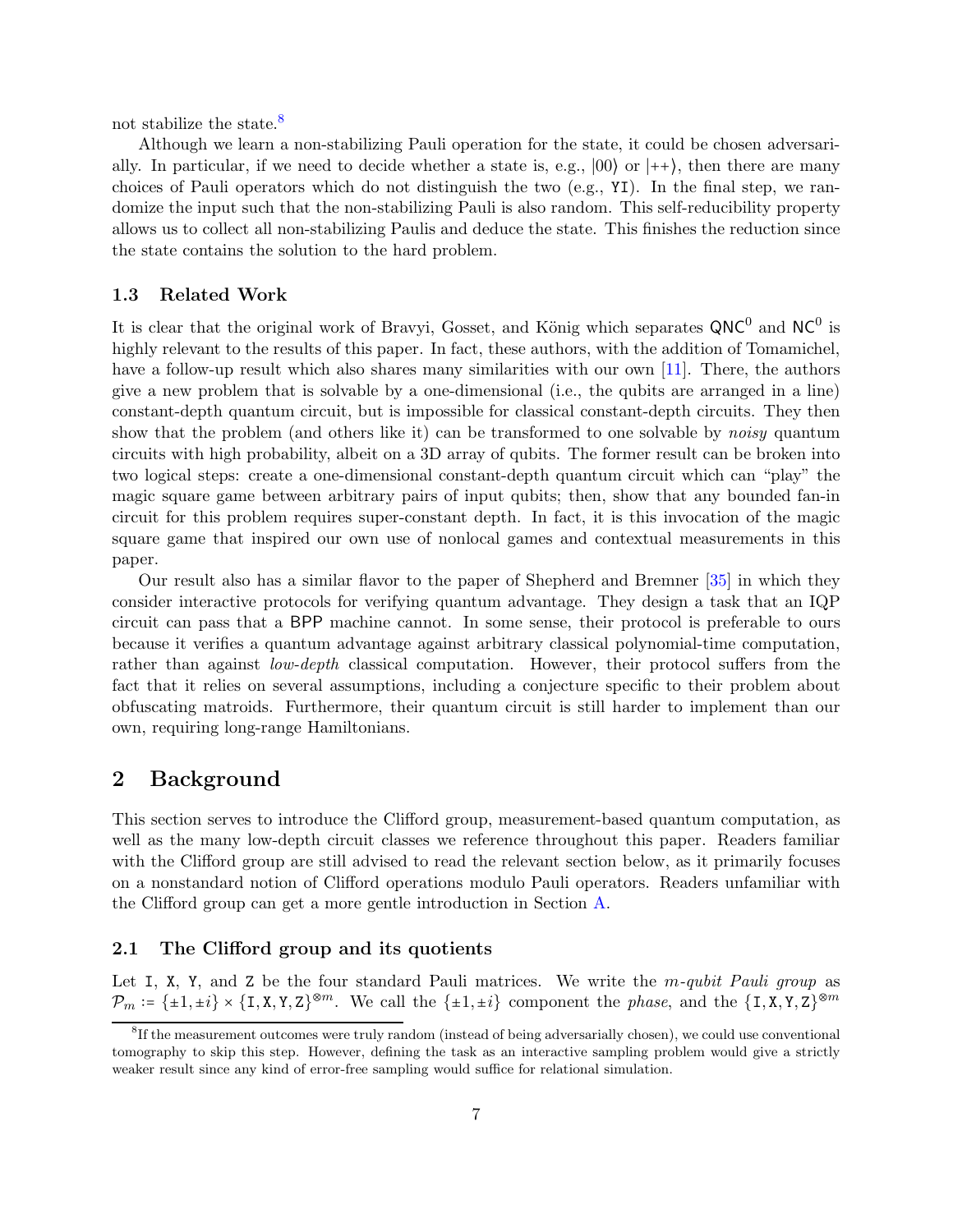component the *Pauli string*. We name the group of phases  $\mathcal{Z}_m := {\pm 1, \pm i} \times \mathbb{I}^{\otimes m}$ , and note that  $\mathcal{Z}_m$  is a normal subgroup of  $\mathcal{P}_m$ . This means the quotient  $\mathcal{P}_m/\mathcal{Z}_m$  is well-defined. Each element of  $\mathcal{P}_m/\mathcal{Z}_m$  is a coset  $\{+P, -P, +iP, -iP\}$  for some  $P \in \{I, X, Y, Z\}^{\otimes m}$ , but we identify each such element with  $P$ , its *positive* representative.

We write the *m*-qubit Clifford group as

$$
\mathcal{C}_m \coloneqq \{U \in \mathrm{U}(2^m): U \mathcal{P}_m U^\dagger = \mathcal{P}_m\}.
$$

Since conjugation of a Pauli by a Clifford operation is so common, we define the notation  $\bullet:\mathcal{C}_m\times$  $\mathcal{P}_m \to \mathcal{P}_m$  where  $U \bullet P = UPU^{\dagger}$  for any  $U \in \mathcal{C}_m$  and  $P \in \mathcal{P}_m$ . By construction,  $\mathcal{P}_m$  is a normal subgroup of  $\mathcal{C}_m$ , so

$$
\mathcal{Z}_m \trianglelefteq \mathcal{P}_m \trianglelefteq \mathcal{C}_m
$$

We will build Clifford circuits from the familiar CNOT, CSIGN  $(CZ)$ , Hadamard  $(H)$ , and Phase  $(R_z = R_z(\pi/4) = \begin{pmatrix} 1 & 0 \\ 0 & i \end{pmatrix}$  gates. A *Clifford state* or *stabilizer state* is any quantum state of the form  $U|0\rangle^{\otimes m}$ , where  $U \in U(2^m)$  is Clifford. We often define a Clifford state is by its *stabilizer* group:

$$
\mathrm{Stab}_{|\psi\rangle} \coloneqq \{ P \in \mathcal{P}_m : P \, |\psi\rangle = |\psi\rangle \}.
$$

Due to the limitations of measurement based quantum computation (which we describe in more detail in Section [2.2\)](#page-8-0), our results will usually implement Clifford operations up to a Pauli correction. That is, instead of implementing  $C \in \mathcal{C}_m$ , we implement  $CP$  for some  $P \in \mathcal{P}_m$ . We must be content to perform any Clifford operation in the same coset as the one we asked for, and we must talk about Clifford operations, Clifford states, and Pauli stabilizers modulo  $\mathcal{P}_m$ . Naturally, this leads us to work with several quotient groups.

Since  $P_m$  is normal in  $\mathcal{C}_m$ , the quotient group  $\mathcal{C}_m/P_m$  is well-defined. When we assert that two Clifford operations  $C_1, C_2 \in \mathcal{C}_m$  are equivalent modulo Paulis, or write  $C_1 \equiv C_2 \pmod{\mathcal{P}_m}$ , we really mean that the cosets  $C_1 \mathcal{P}_m$  and  $C_2 \mathcal{P}_m$  are equal, or equivalently,  $C_1 C_2^{-1} \in \mathcal{P}_m$ . Another way to characterize equivalent Clifford operations is by their action (by conjugation) on the Paulis modulo phase.

## <span id="page-7-0"></span>**Lemma 5.** For all  $C_1, C_2 \in C_m$ ,  $C_1 \equiv C_2 \pmod{\mathcal{P}_m}$  iff  $C_1 \bullet Q \equiv C_2 \bullet Q \pmod{\mathcal{Z}_m}$  for all  $Q \in \mathcal{P}_m$ .

We prove this lemma in Section [A.](#page-37-1) Next, we want an analogous notion of equivalence for Clifford states modulo  $\mathcal{P}_m$ . We say  $|\psi_1\rangle \equiv |\psi_2\rangle \pmod{\mathcal{P}_m}$  if there exists P such that  $|\psi_2\rangle = P |\psi_1\rangle$ . It is not hard to check that this is an equivalence relation, and that equivalence is preserved under equivalent Clifford operations.

**Lemma 6.** Two Clifford states  $|\psi_1\rangle$  and  $|\psi_2\rangle$  are equivalent if and only if their stabilizer groups contain all the same Pauli operations up to sign. That is, if  $P \in \text{Stab}_{|\psi_1\rangle}$  then  $\pm P \in \text{Stab}_{|\psi_2\rangle}$ .

Proof. The calculation

$$
(C \bullet P)C |\psi\rangle = C P C^{\dagger} C |\psi\rangle = C P |\psi\rangle = C |\psi\rangle
$$

shows that  $C \bullet P$  is a stabilizer of  $C |\psi\rangle$  if P is a stabilizer of  $|\psi\rangle$ , where  $C \in \mathcal{C}_m$  and  $P \in \mathcal{P}_m$ . So, if  $|\psi_2\rangle = Q|\psi_1\rangle$  and P is a stabilizer of  $|\psi_1\rangle$  then  $Q \bullet P = QPQ^{\dagger} = \pm P$  is a stabilizer of  $|\psi_2\rangle$ . П

Finally, let us discuss Pauli measurement of some state  $|\psi\rangle$ . Given a Pauli string  $P \in \mathcal{P}_m/\mathcal{Z}_m$ , the associated measurement randomly projects  $|\psi\rangle$  onto one of the two eigenspaces of P (provided the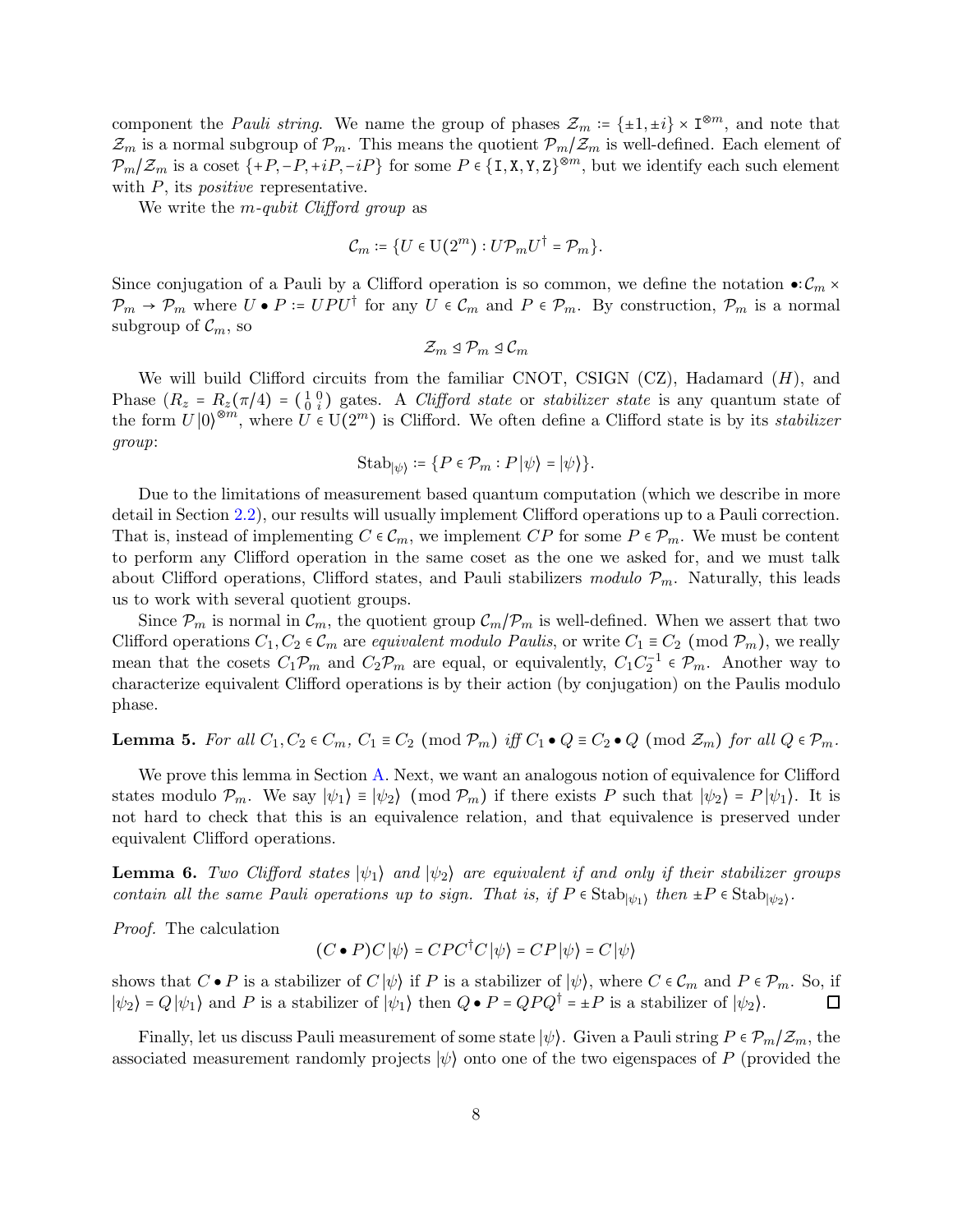projection is nonempty) and reports the corresponding eigenvalue, +1 or −1. For the vast majority of our applications, the property of Pauli measurement we use is that any Pauli string appearing in the stabilizer group has a deterministic measurement outcome, and all other Pauli measurements have inherently random outcomes. Thus, we will bend terminology and say  $P \in \mathcal{P}_2/\mathcal{Z}_2$  is a stabilizer of  $|\psi\rangle$  if P has a deterministic outcome on  $|\psi\rangle$ . Any other element of  $\mathcal{P}_2/\mathcal{Z}_2$  is a non-stabilizer, and will have a uniformly random outcomes. We will also abuse notation and write, e.g.,  $|\psi\rangle = U |++\rangle$ for  $U \in C_2/\mathcal{P}_2$ , even though  $|\psi\rangle$  is not a state, since U is a coset of unitaries.

These notions of equivalence will be important throughout the paper, so let us recap. Clifford operations  $C_1, C_2$  are equivalent modulo Paulis if  $C_1C_2^{-1}$  is a Pauli operation, and equivalent Clifford operations induce the same permutation of  $\mathcal{P}_m/\mathcal{Z}_m$ . Clifford states  $|\psi_1\rangle$  and  $|\psi_2\rangle$  are equivalent if they have the same stabilizer group up to signs, i.e., for any Pauli P in  $\text{Stab}_{|\psi_1\rangle}$ ,  $\pm P \in \text{Stab}_{|\psi_2\rangle}$ .

#### <span id="page-8-0"></span>2.2 Measurement-based computation

One of the main techniques used throughout this paper is a model of computation developed by Raussendorf, Browne, and Briegel known as one-way quantum computation [\[32,](#page-36-7) [33\]](#page-36-2). For reasons that will soon be clear, this is also sometimes called measurement-based computation on cluster states. At a high level, measurement-based computation allows for the simulation of any quantum computation by performing a sequence of adaptive single-qubit measurements on a certain highlyentangled initial state.

First, let us describe the initial state. Let  $G = (V, E)$  be an undirected graph with  $V = [n]$  and  $E \subseteq [n]^2$ . Define the graph state for G as

$$
|G\rangle \equiv \sum_{x \in \{0,1\}^n} \prod_{(u,v) \in E} (-1)^{x_u x_v} |x\rangle.
$$

Notice that any graph state can be constructed from the all zeros state by applying a Hadamard gate to each qubit, and then applying a CZ gate between each pair of qubits representing an edge. Thus, the any graph state can be constructed in depth at most the maximum degree of the graph plus one (by edge coloring arguments). A cluster state is a special case of a graph state where the graph is a 2D grid. Importantly, the cluster state can be constructed in constant depth, using at most 4 layers of CZ.

Measurement-based computation consists of a sequence of measurement operations that result in a gate-by-gate simulation of a quantum circuit. For a given gate U and an initial state  $|\psi\rangle$ , there is a measurement procedure that applies U to  $|\psi\rangle$  by consuming a cluster state  $|G\rangle$ :

- 1. Prepare the state  $|\psi\rangle \otimes |G\rangle$ .
- 2. Apply CZ between  $|\psi\rangle$  and the leftmost grid points of  $|G\rangle$ .
- 3. Measure each input qubit of  $|\psi\rangle$  and all but the rightmost grid points of  $|G\rangle$  in either the Z-basis or the  $\{|0\rangle \pm e^{i\theta}|1\rangle\}$ -basis.

Assuming an appropriate choice of measurement basis in the last step, the unmeasured qubits will be in the state  $PU|\psi\rangle$  where P is some Pauli string that depends on the measurement outcomes. To apply multiple gates, we simple string together multiple instances of the above procedure. Fortunately, each application of the CZ gate commutes with all previous measurements, so we can view the simulation of the entire circuit as a sequence of single-qubit measurements on one sufficiently large cluster state. Unfortunately, there are Pauli errors between each of the gates.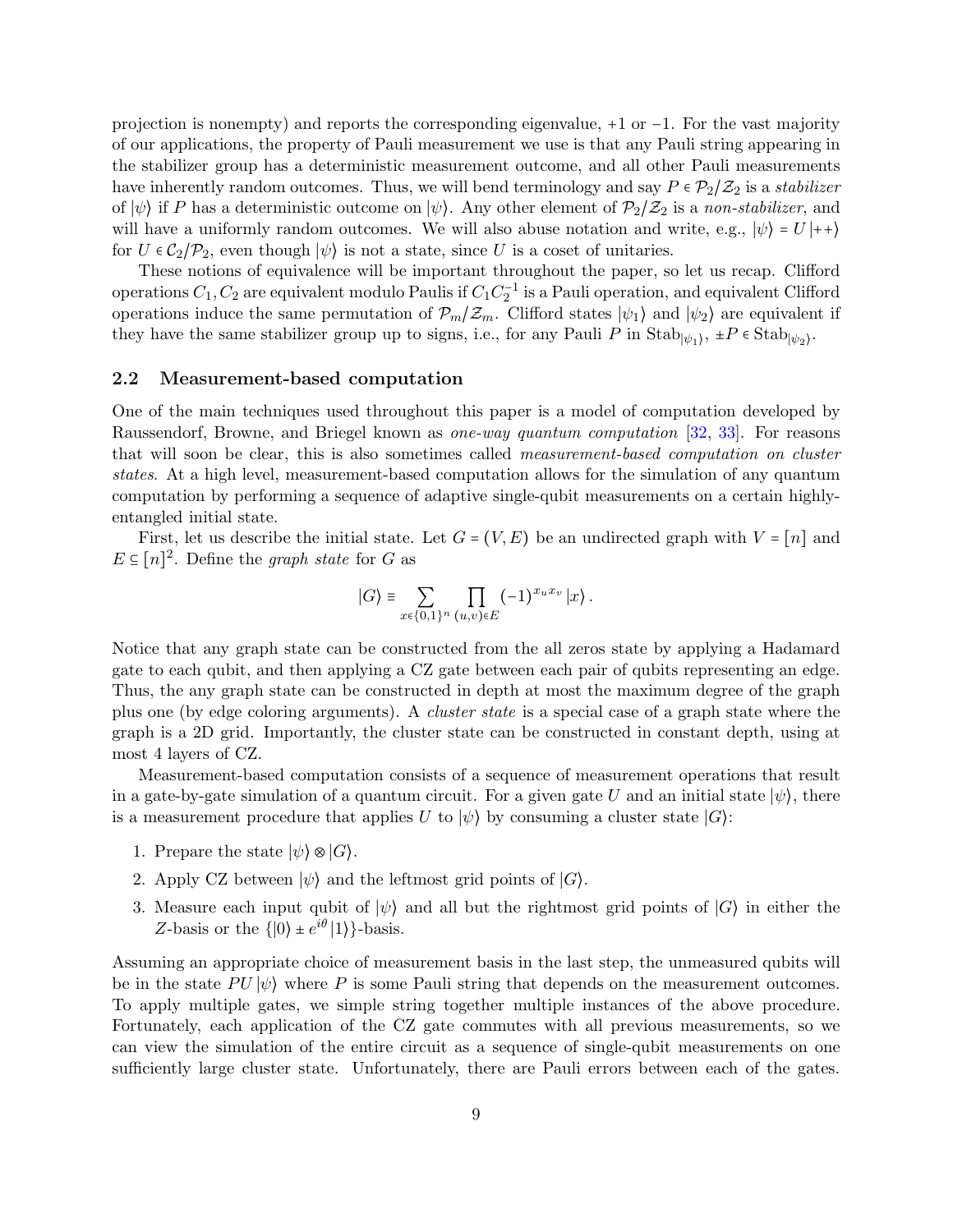Therefore, in general one must *adaptively* apply the measurements for one gate to compensate for the Pauli errors made in the application of the previous gate.

In this paper, we will focus only on quantum circuits which are composed of Clifford gates. Therefore, no such adaptivity is needed since all Pauli errors can be pushed to the end. We will also use that fact that every Clifford operation can be applied using only X, Y, and Z-basis measurements. This yields the following theorem:

<span id="page-9-2"></span>**Theorem 7** (Raussendorf, Browne, and Briegel [\[33\]](#page-36-2)). For any m-qubit Clifford circuit C with n local gates, there exists a pattern of X, Y, and Z single-qubit measurements on an  $O(m) \times O(n)$ cluster state such that the unmeasured rightmost qubits of the cluster are in the state  $PC |+\rangle^m$ , where Pauli P is a function of the measurement outcomes.

In Section [E,](#page-47-0) we show how to modify the constructions of Raussendorf, Browne, and Briegel to minimize the dimensions of the grid. Although such constructions only save a constant fraction of qubits, we feel as though it is desirable to get the simplest possible circuit. One of the easiest ways to verify and explain these constructions is to appeal to the ZX-calculus, a graphical language for reasoning about linear maps between qubits. We refer the reader to Coecke and Duncan [\[14\]](#page-35-8) as their paper is quite clear and thorough, but we also introduce (in Section [D\)](#page-45-0) the bare minimum necessary for our results.

#### <span id="page-9-0"></span>2.3 Types of Problems

Traditionally, a complexity class is a collection of problems solved by some computational device. This section serves to introduce the various kinds of problems, all of which either appear in this work or relevant literature. We introduce the models of computation we will use to solve these problems in the next section.

- **Decision problems:** A decision problem is a subset of strings  $L \subseteq \{0,1\}^*$ , and a computational device solves that problem if it *accepts* precisely the strings in L and rejects all others. In other words, the machine must give a standard yes-or-no answer for all classical inputs. By default, complexity classes are sets of decision problems. For example,  $NC<sup>1</sup>$  is the collection of languages accepted by a uniform family of  $N\widehat{C}^1$  circuits  $\{C_n\}_{n\geq 0}$  where  $C_n$  has n input bits and one output bit, and the circuit accepts if and only if the output bit is 1.
- **Relation problems:** A relation problem is defined by a relation  $R \subseteq \{0,1\}^* \times \{0,1\}^*$  on strings. A computational device which takes an input string and returns a string solves a relation problem if the input-output pair satisfy the relation. In the interest of clarity, classes of relation problems will begin with Rel.<sup>[9](#page-9-1)</sup> For example, ReINC<sup>1</sup> is the class of relation problems such that there exists a uniform family of  $NC<sup>1</sup>$  circuits which, for any input string, output some string such that the pair satisfies the relation.
- Sampling problems: A sampling problem is like a relation problem, but each input defines a distribution over output strings, and the computational device is required to output strings at random from this distribution (sometimes exactly, but by default with multiplicative error).

<span id="page-9-1"></span><sup>&</sup>lt;sup>9</sup>Somewhat confusingly, relation problems are sometimes referred to as search or function problems in the literature. For example, function polynomial time (FP) refers to relation problems where a polynomial-time Turing machine can output any string satisfying the relation.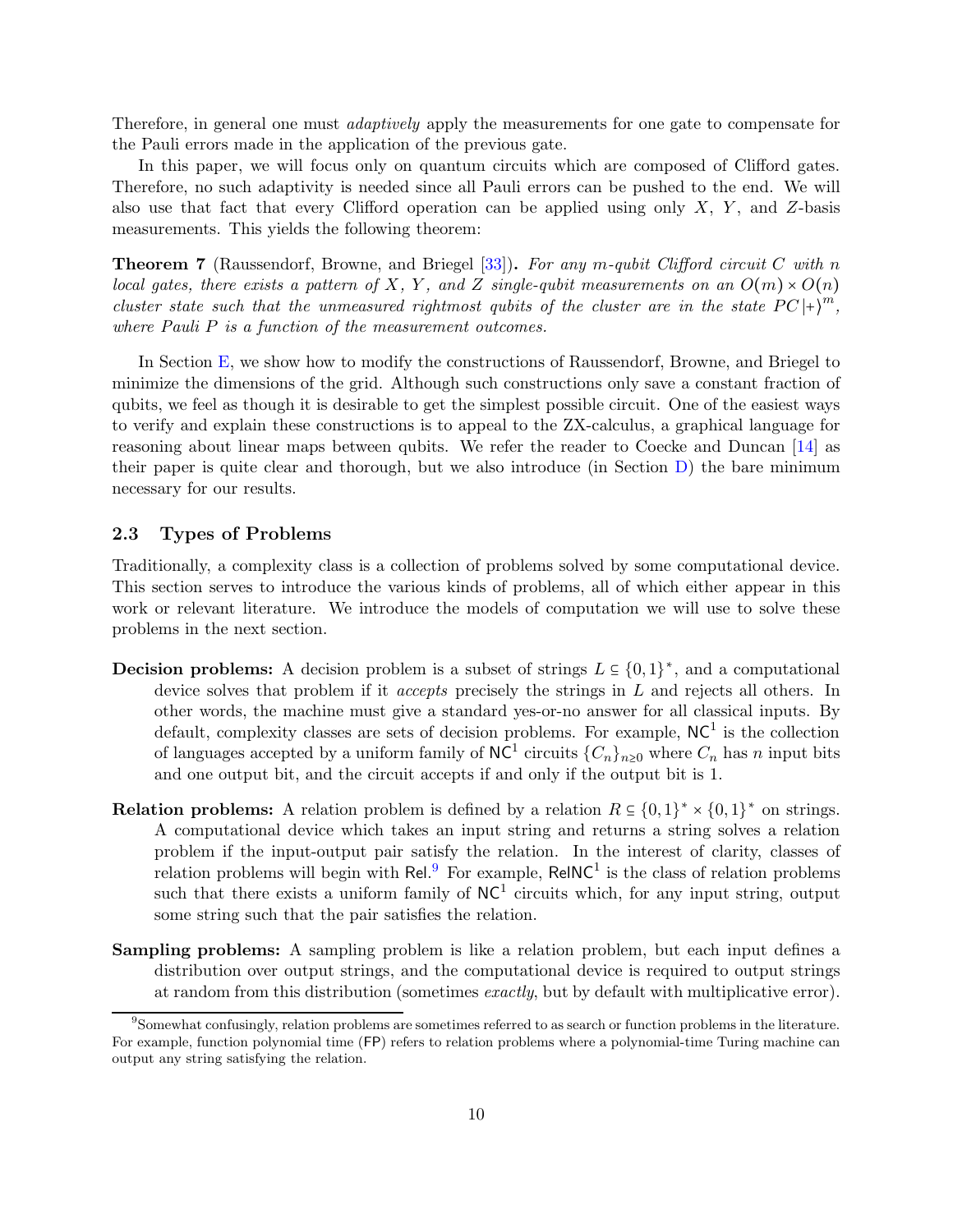Some computational devices are inherently deterministic and thus require a stream of random bits to be provided with the input. Classes of sampling problems will begin with Samp. For example,  $\overrightarrow{S}$  ampQNC<sup>0</sup> is the collection of sampling problems where the goal is to sample from distributions obtained by measurements on a uniform family of constant-depth quantum circuits.

Interactive problems: An interactive problem is a generalization from a single round of interaction, e.g., the device gets an input and returns an output, to multiple rounds. An interactive problem is distinct from a series of relation problems (or sampling problems) in two ways: the computational device is allowed to keep some state from one round to the next (by explicitly passing bits/qubits for circuits, or by not erasing the work tape of a Turing machine between rounds), and the device is evaluated based on the entire transcript (i.e., the sequence of inputs and outputs).

#### <span id="page-10-0"></span>2.4 Low-Depth Complexity Classes

Let us start by defining some standard polynomial-size circuit families. For each of the families below, we adopt the convention that  $\mathcal{C}^i$  denotes the subfamily of circuits in  $\mathcal C$  with depth  $O(\log^i n)$ .

- NC: classical circuits of bounded fan-in AND, OR, and NOT gates.
- AC: classical circuits of unbounded fan-in AND, OR, and NOT gates.
- TC: classical circuits of unbounded fan-in MAJORITY and NOT gates.
- QNC: quantum circuits of CNOT gates and arbitrary single-qubit gates.
- Clifford: quantum circuits of CNOT,  $H$ , and  $R_z$  gates.

The interactive quantum circuits in this paper belong to a restricted set of quantum circuits close to Clifford except each gate may be controlled by a classical input bit. Formally, a classicallycontrolled Clifford circuit consists of a sequence Clifford gates, some of which are controlled by an individual bit of the classical input. Controlled gates are applied if the input bit is 1, act as the identity otherwise. For example, see Figure [1.](#page-13-0)

Finally, let us turn our attention to two important small-space Turing machine complexity classes: L and ⊕L (pronounced "parity L"). Each class is defined through a log-space Turing machine. Formally, a log-space Turing machine has two tapes: a read-only tape of length  $n$  containing the input, and a read-write workspace tape of length at most  $O(\log n)$ . A language is in L if there is a deterministic log-space Turing machine which accepts every word in the language and rejects every word not in the language. A language is in ⊕L if there exists a non-deterministic log-space Turing machine such that there are an odd number of accepting paths for every word in the language, and an even number of accepting paths for every word not in the language.

We can also define L and  $\oplus$ L in terms of circuit families. A result of Cobham [\[13\]](#page-35-9) says that non-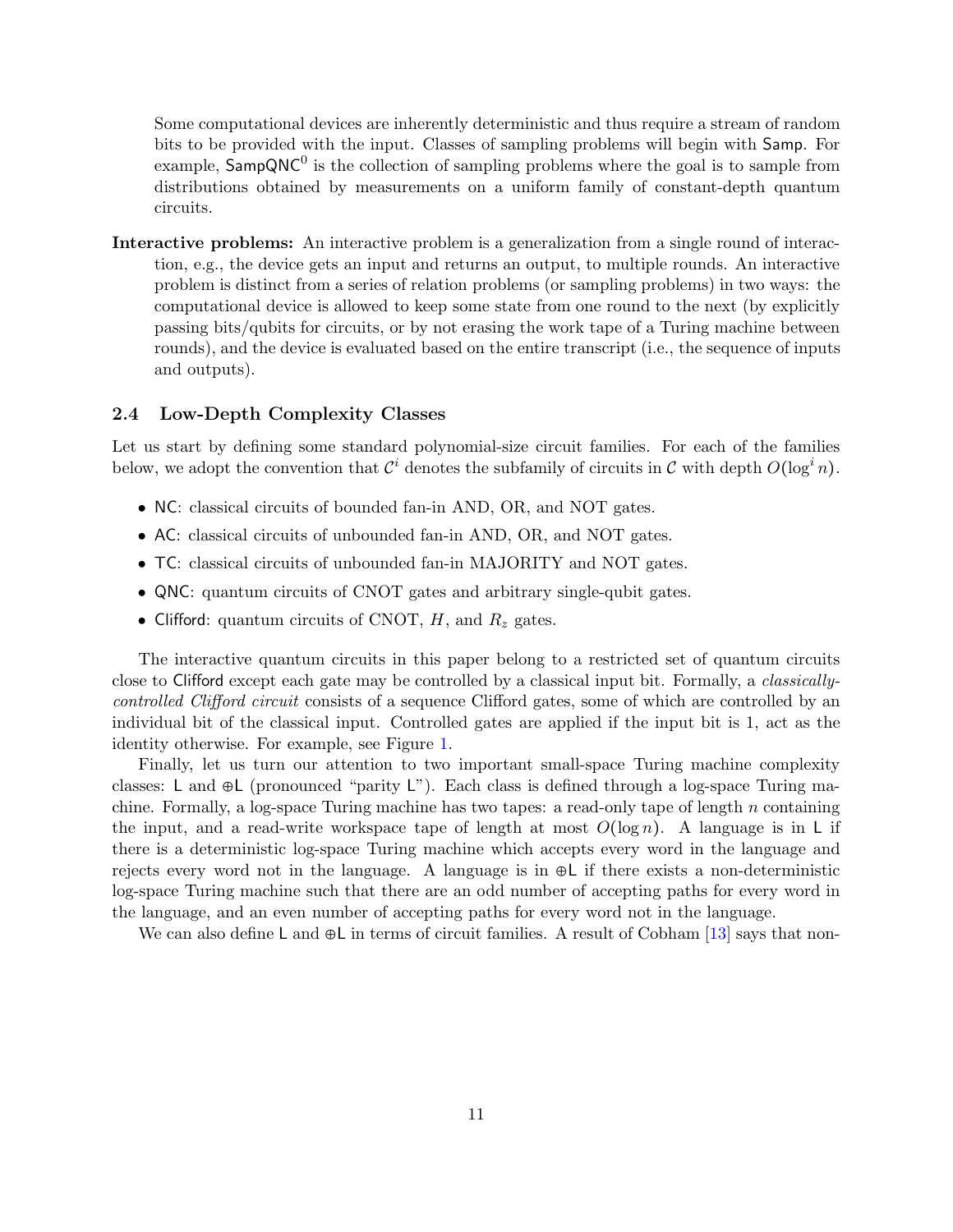uniform<sup>[10](#page-11-3)</sup> log space (i.e.,  $L/poly$ ) is equivalent to polynomial-width branching programs. Combined with the result  $[26]$  that log space is equivalent to reversible log space, we may assume the layers of the branching programs are permutations—essentially a classically-controlled network of swaps. Thus, log space Turing machines are equivalent to uniform classically-controlled circuits of swap gates. Similarly, computing the product of a network of CNOT gates is complete for  $\oplus L$  [\[16\]](#page-35-7), so we may think of ⊕L as defined by a classically-controlled network of CNOT gates.

For reference, we have the following relationships between the (uniform) versions of the (decision) complexity classes:

$$
\mathsf{NC}^0 \subset \mathsf{AC}^0 \subset \mathsf{AC}^0[2] \subset \mathsf{TC}^0 \subseteq \mathsf{NC}^1 \subseteq \mathsf{L} \subseteq \oplus \mathsf{L} = \mathsf{Clifford} \subseteq \mathsf{AC}^1[2]
$$

Note that we write  $\mathcal{C}[G]$  for the circuit class or complexity class C augmented with access to the gate G. In the special case of unbounded fan-in MOD gates (i.e.,  $\text{MOD}_k$  outputs 1 if the sum of the input bits is 0 modulo k), we may write just the modulus, e.g.,  $AC^0[2] = AC^0[MOD_2]$ .

## <span id="page-11-0"></span>3 Model

In this section, we discuss the precise interactive model we use for our hardness of simulation results. Before we discuss these protocols, let us explain why we need interaction, and why blackbox reductions such as those used in previous separations  $[10, 7]$  $[10, 7]$  may not give us, e.g., NC<sup>1</sup>-hardness results for simulating constant-depth quantum circuits.

#### <span id="page-11-1"></span>3.1 Ruling out blackbox reductions

Although complexity theorists know how to prove specific problems are not in  $NC^0$  (via light cones, for instance),  $AC^0$  (e.g., using the switching lemma), or even  $AC^0[2]$  (see Razborov-Smolensky [\[34,](#page-36-9) [37\]](#page-37-4)), proving unconditional circuit lower bounds for even slightly larger classes (e.g.,  $TC^0$ ) is beyond our current tools. The kind of hardness we hope to prove (i.e.,  $NC^1$ -hardness or  $\oplus L$ hardness) should therefore be *conditional* on complexity theoretic assumptions. For example, if we could prove by a reduction that a constant-depth quantum circuit solves an  $NC^1$ -complete problem, then we could say  $TC^0 \notin QNC^0$  conditioned on the (widely assumed) conjecture that  $TC^0 \notin NC^1$ .

However, we think it is unlikely that (blackbox) oracle access to  $QNC^0$  circuits can help solve  $NC<sup>1</sup>$ -hard problems. To formalize this, let  $QNC<sup>0</sup>$  = QNC<sup>0</sup> [fanout] be the family of QNC<sup>0</sup> circuits augmented with unbounded fan-out gates. That is, fan-out is the classical reversible gate which XORs a single control bit into any number of target bits (it can be constructed from a deep but straightforward network of CNOT gates from the control to each target). We make the following precise conjecture.

# <span id="page-11-2"></span>Conjecture 8.  $NC^1 \notin QNC_f^0$ .

<span id="page-11-3"></span> $10$ Notice that classical and quantum circuits have a fixed number of inputs, so they can only solve computational problems on inputs of fixed length. When we say  $\mathcal C$  circuits solve a problem with unbounded size inputs, we mean that there is a collection of circuits in C,  ${C_n}_{n\geq 0}$ , one for each input length, and the circuit for the appropriate length is applied to the input. In principle, each input length could be solved by a wildly different circuit, i.e., the class we have defined is non-uniform. This can be used to solve undecidable problems, which makes it awkward to compare such classes to uniform classes defined by a single device (e.g., a Turing machine) which acts on all input lengths. For this reason, we primarily work with *uniform* circuit classes, where the family  ${C_n}_{n\geq0}$  is generated by a Turing machine. When we require non-uniformity, we give the device classical advice. This is denoted by the suffix /poly on the class.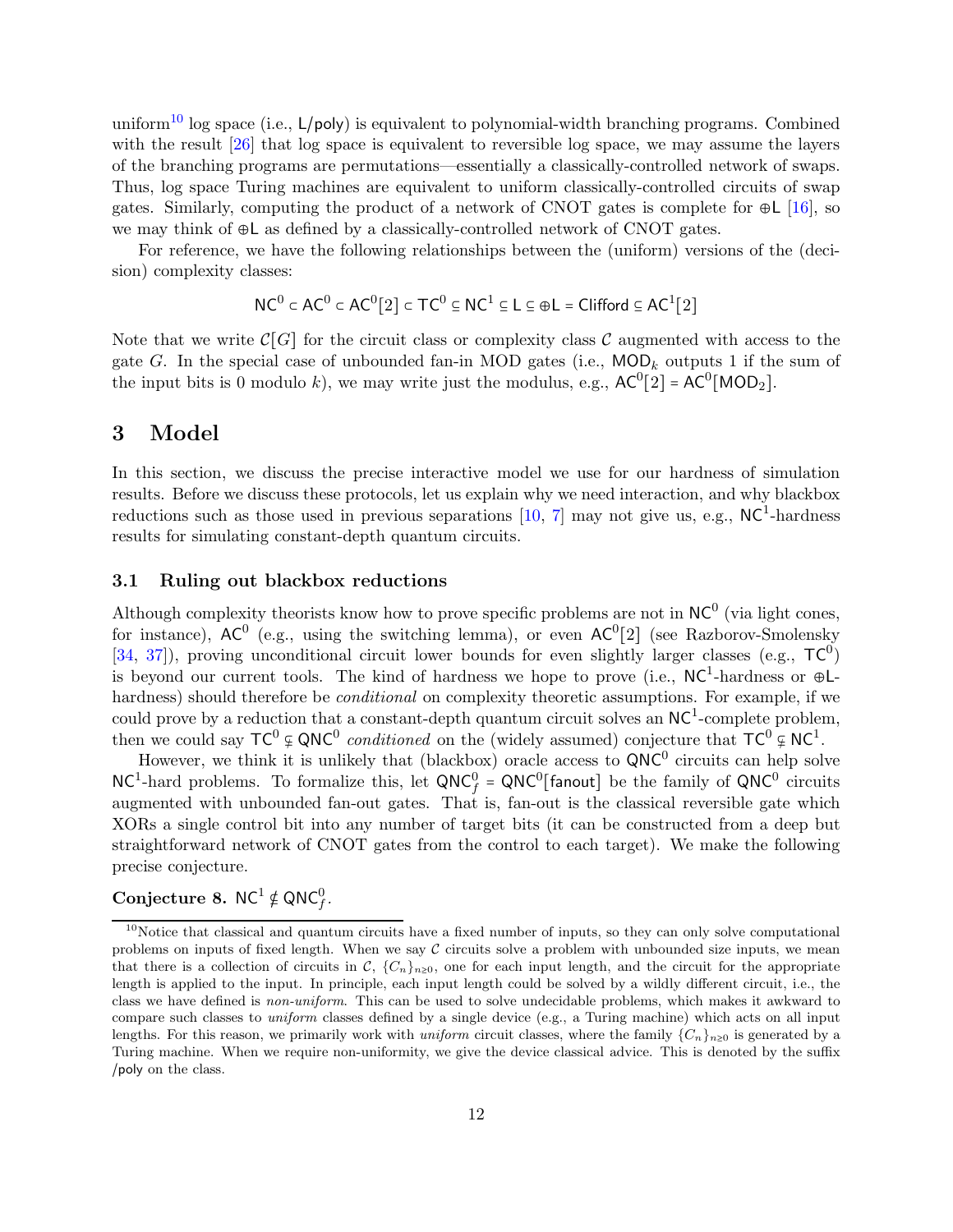We can think of this as an extension of the conjecture that  $TC^0$  does not contain  $NC^1$ , because a result of Høyer and Špalek  $[22]$  $[22]$  and Takahashi and Tani  $[38]$  shows how to construct majority gates in QNC<sup>0</sup>, and therefore  $TC^0$  circuits can be implemented directly in QNC<sup>0</sup>,. We make the conjecture on the basis that the Høyer and Špalek result has not been extended to  $NC^1$  in the intervening 15 years, perhaps because their work depends on executing sequences of *commuting* gates, but  $NC<sup>1</sup>$ can compute products over non-abelian groups [\[6\]](#page-35-6).

The relevant consequence of the conjecture is that an oracle for some relation problem in  $RelQNC<sup>0</sup>$  cannot help solve NC<sup>1</sup>-hard problems.

**Corollary 9.** Suppose A is a relation problem in ReIQNC<sup>0</sup>. Under the conjecture,  $(\mathsf{TC}^0)^A$  does not  $contain$  NC<sup>1</sup>.

*Proof.* Suppose for a contradiction that  $(\mathsf{TC}^0)^A$  solves some  $\mathsf{NC}^1$ -hard problem, and therefore  $\mathsf{NC}^1$ is contained in  $({\sf TC}^0)^A$ . The  $({\sf TC}^0)^A$  circuit can be translated to a  $\widehat{\sf QNC}_f^0$  circuit, since majority gates can be constructed, fan-out gates are assumed, and  $QNC^0$  gates are part of  $QNC_f^0$  by definition. It follows that

$$
\mathsf{NC}^1 \subseteq (\mathsf{TC}^0)^A \subseteq \mathsf{QNC}_f^0,
$$

contradicting the conjecture.

The key point is that this conjecture and the corollary above rule out a black box hardness reduction. We want a task in  $A \in \text{RelQNC}^0$  such that a classical implementation of A solves NC<sup>1</sup>hard problems, but the conjecture implies a quantum implementation of  $\tilde{A}$  does not solve NC<sup>1</sup>-hard problems. The only way to have both results is to open up the oracle (i.e., black box) and have the proof depend on the classical internals somehow. For example, the sampling problems separating quantum and classical machines (e.g., Aaronson-Arkhipov [\[2\]](#page-34-2)) use the fact that the classical machine may be assumed WLOG to be deterministic, with the random bits fed into it as a string. Taking out the randomness allows us to estimate probability amplitudes via approximate counting, where no similar idea is possible with a quantum machine.

However, for relation problems, we found no such technique to separate classical and quantum devices.<sup>[11](#page-12-1)</sup> Instead, we switch to *interactive* problems. Notice that this does not overcome the black box argument above; we do not expect an oracle solving the interactive task to assist in solving NC<sup>1</sup>-hard problems. What interactivity gives is an easy way to extract more power (and thus solve hard problems) from a classical simulation of the task than from an actual quantum device performing the same task.

#### <span id="page-12-0"></span>3.2 The interactive model

Let us imagine two parties: a prover (who is supposed to give answers that are consistent with a low-depth quantum computer), and a challenger. The low-depth quantum computer starts the protocol with the graph state  $|G\rangle$  where G is a subgraph of a 2D grid. Let  $|\psi_0\rangle = |G\rangle$ . The *i*th round of the protocol consists of the following:

• The challenger chooses a set of non-overlapping, local, Clifford gates on  $|\psi_{i-1}\rangle$ .

 $\Box$ 

<span id="page-12-1"></span> $11$ One might be tempted to switch to sampling instead of relation problems. Not only would those arguments suffer from the same limitation on black box reductions, we show in Section  $\overline{F}$  $\overline{F}$  $\overline{F}$  that the sampling and relation versions of Clifford simulation problems such as HLF are equivalent under low-depth reductions.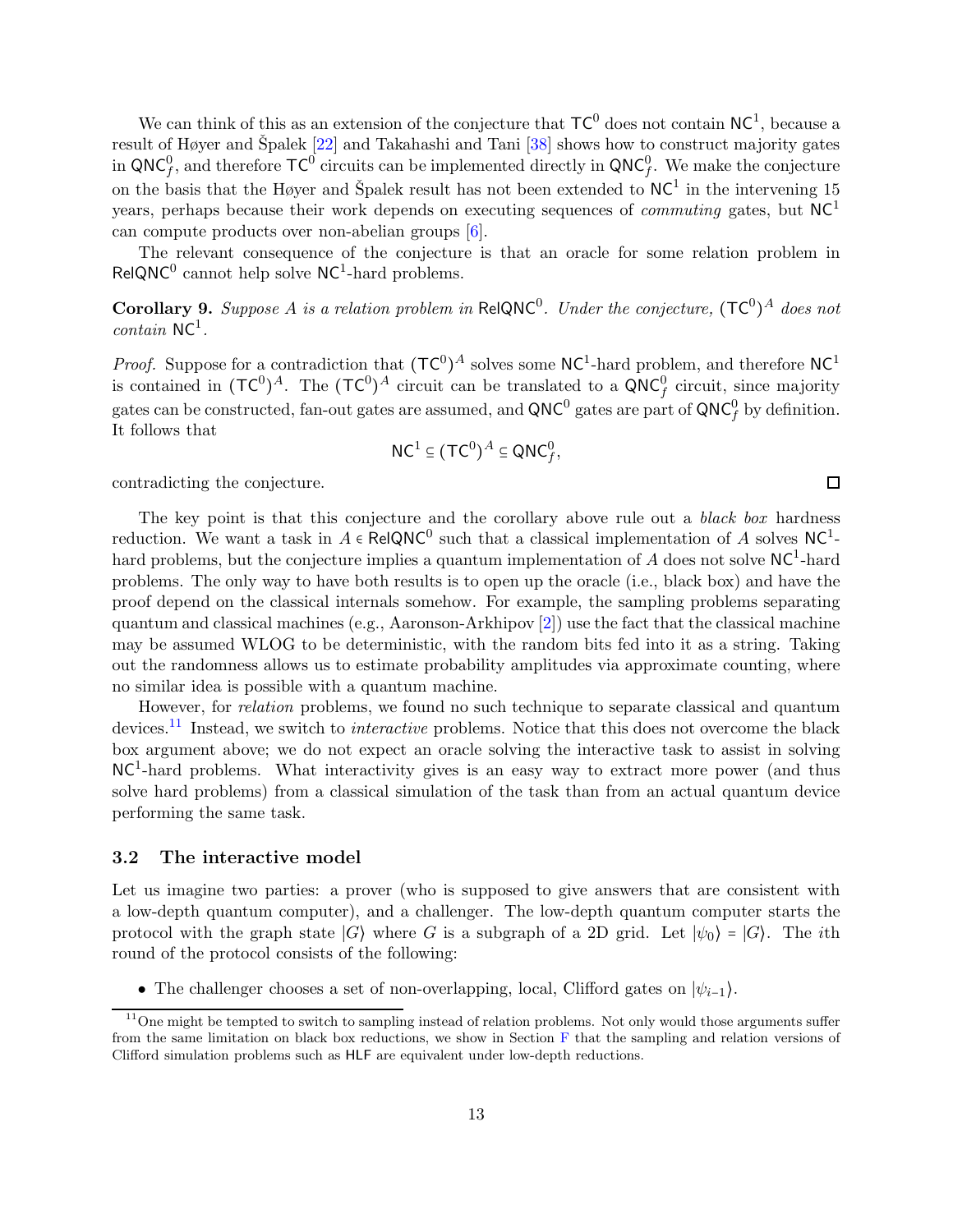• The prover returns an outcome consistent with first applying the set of gates and then measuring those qubits in the Z-basis. Let  $|\psi_i\rangle$  be the state of the unmeasured qubits consistent with the measurement results.

It is worth stressing here that the measurement results of the prover do not need to be uniformly chosen from the possible outcomes. There simply must be some positive probability that a quantum computer faithfully executing the protocol returns those answers.

We now ask what the computational complexity is for passing such a protocol. As a first observation, notice that if the protocol has polynomially many rounds, then the challenger can force the prover to simulate measurement-based computation on cluster states, and thus simulate an arbitrary Clifford circuit. The prover would then necessarily need to have the power of ⊕L. At the other extreme, if we only ask for a single-round of measurements, then this a relation problem, which we argued previously is unlikely to lead to a separation. Therefore, this paper will focus on these interactive protocols that have exactly two rounds as shown in Figure [1.](#page-13-0)



<span id="page-13-0"></span>Figure 1: Constant-depth classically-controlled Clifford circuit for the two round protocol for gates  $C_1, \ldots, C_k$  in the first round, and gates  $D_1, \ldots, D_\ell$  in the second round.

We model the interactive protocol with a quantum computer by an oracle  $\mathcal{O}$ . The oracle takes the set of gates for the first round and outputs a consistent measurement result, and then the oracle takes a set of gates for the second round and outputs measurement results consistent with both the first round measurements and the given set of gates. Once the oracle returns an answer for the second phase, you cannot ask it a different question for the second round (justified by the fact that quantum measurements are collapsing).

Now consider a classical circuit which passes the two-round measurement protocol. After the second round of the protocol, we can rewind the classical machine back to the beginning of the second round. We model this interaction with a rewind oracle  $\mathcal{R}$ . There are two ways to query the oracle:

- 1. Given a set of gates for the first round, the oracle returns consistent measurement results for the first round, or
- 2. Given a set of gates for the second round and a set of gates/measurement results in the first round, the oracle returns a consistent measurement result for the second round. Such oracle queries are only guaranteed to be correct when the oracle has previously returned those first-round measurements on that particular set of first-round gates.

<span id="page-13-1"></span>Under almost any kind of classical circuit or classical Turing machine, the rewind oracle can be implemented by the same computational device as the original oracle.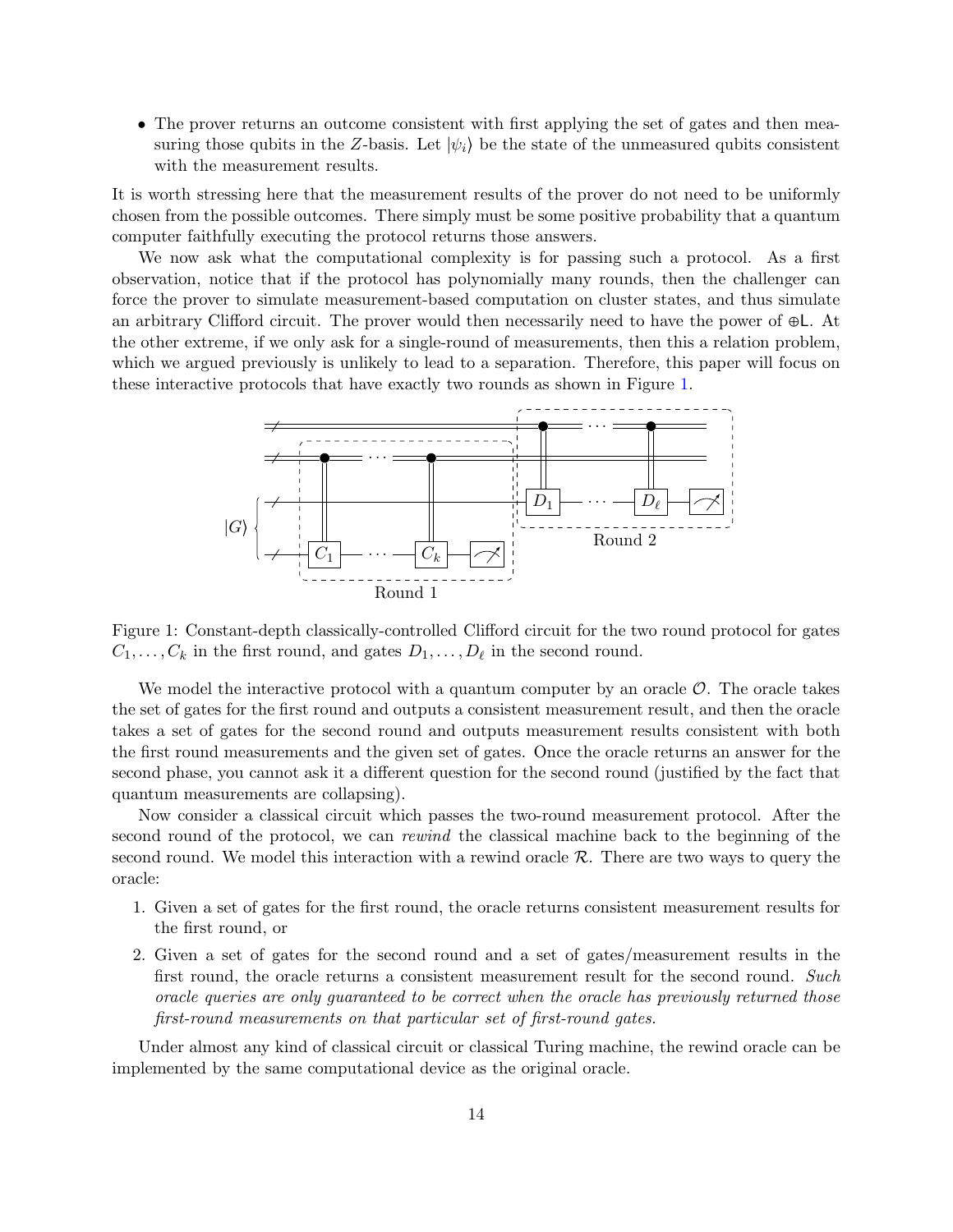**Proposition 10.** Suppose  $\mathcal{O}$  is an oracle for a 2-round interactive task. If  $\mathcal{O}$  is implemented by any of the following circuits or Turing machines  $AC^0$ ,  $AC^0[p]$ ,  $TC^0$ ,  $NC^1$ , L, or  $\oplus L$ , then the rewind oracle,  $R$ , is implemented by the same class of circuits or Turing machines.

<span id="page-14-3"></span>**Problem 11** (2-Round Clifford Simulation (CliffSim[2])). Let 2-Round Clifford Simulation be the task of passing the interactive protocol above in the special case of 2 rounds. Later, we will further specialize this problem to be more specific about

- the geometry of the starting graph state,
- the precise encoding of the challenges, and
- the acceptable rate of error (if any).

<span id="page-14-0"></span>See Problem [12](#page-14-2) and Problem [29.](#page-26-2)

# $4~\rm{NC}^1\text{-}hardness$

Recall the Clifford simulation problem (Problem [11\)](#page-14-3). We specialize it to a problem on a width-2 grid graph state  $|\mathcal{H}_n\rangle$  which has the following brickwork pattern:



<span id="page-14-2"></span>The details of the state  $|\mathcal{H}_n\rangle$  and why it suffices for measurement-based computation are given in Section  $E.2$ .<sup>[12](#page-14-4)</sup>

**Problem 12** (Narrow Cluster Clifford Simulation). Let  $A \in \{0,1\}^{2\times(8n+1)}$  and  $B \in \{0,1\}^{2\times9}$  be binary matrices. Let Narrow Cluster Clifford Simulation be the problem of passing the CliffSim[2] protocol with initial state  $|\mathcal{H}_n\rangle$  and the following two rounds of challenges:

- Round 1 Challenges: prover measures qubit  $(i, j)$  in X-basis if  $A_{i,j} = 0$ ; otherwise, prover measures qubit  $(i, j)$  in Y-basis.
- Round 2 Challenges: prover measures qubit  $(i, j + 8n + 1)$  in X-basis if  $B_{i,j} = 0$ ; otherwise, prover measures qubit  $(i, j + 8n + 1)$  in Y-basis.

<span id="page-14-1"></span>Our main result for this theorem will be as follows.

**Theorem 13.** Let  $\mathcal{R}$  be the rewind oracle for the 2-round Clifford simulation described above (Problem [12\)](#page-14-2). Then

$$
NC^1\subseteq (BPAC^0)^{\mathcal{R}}.
$$

As a consequence, if there is, e.g., a  $TC^0$  implementation of  $O$ , then by Proposition [10](#page-13-1) there is also a  $TC^0$  circuit for R, implying  $NC^1 \subseteq (BPAC^0)^{TC^0} = BPTC^0$ . Now give both sides polynomial advice, i.e.,  $NC^1/poly \subseteq BPTC^0/poly$ , and recall a result of Ajtai and Ben-Or [\[4\]](#page-34-3) that  $BPTC^0/poly =$  $TC^0$ /poly. This gives  $NC^1$ /poly  $\subseteq TC^0$ /poly, contradicting a standard complexity conjecture that

<span id="page-14-4"></span><sup>&</sup>lt;sup>12</sup>For completeness, we note that a simple width-2 grid would also suffice in place of the graph  $\mathcal{H}_n$ . However, the grid requires 18 qubits per 2-qubit gate, whereas the construction we give only requires 16.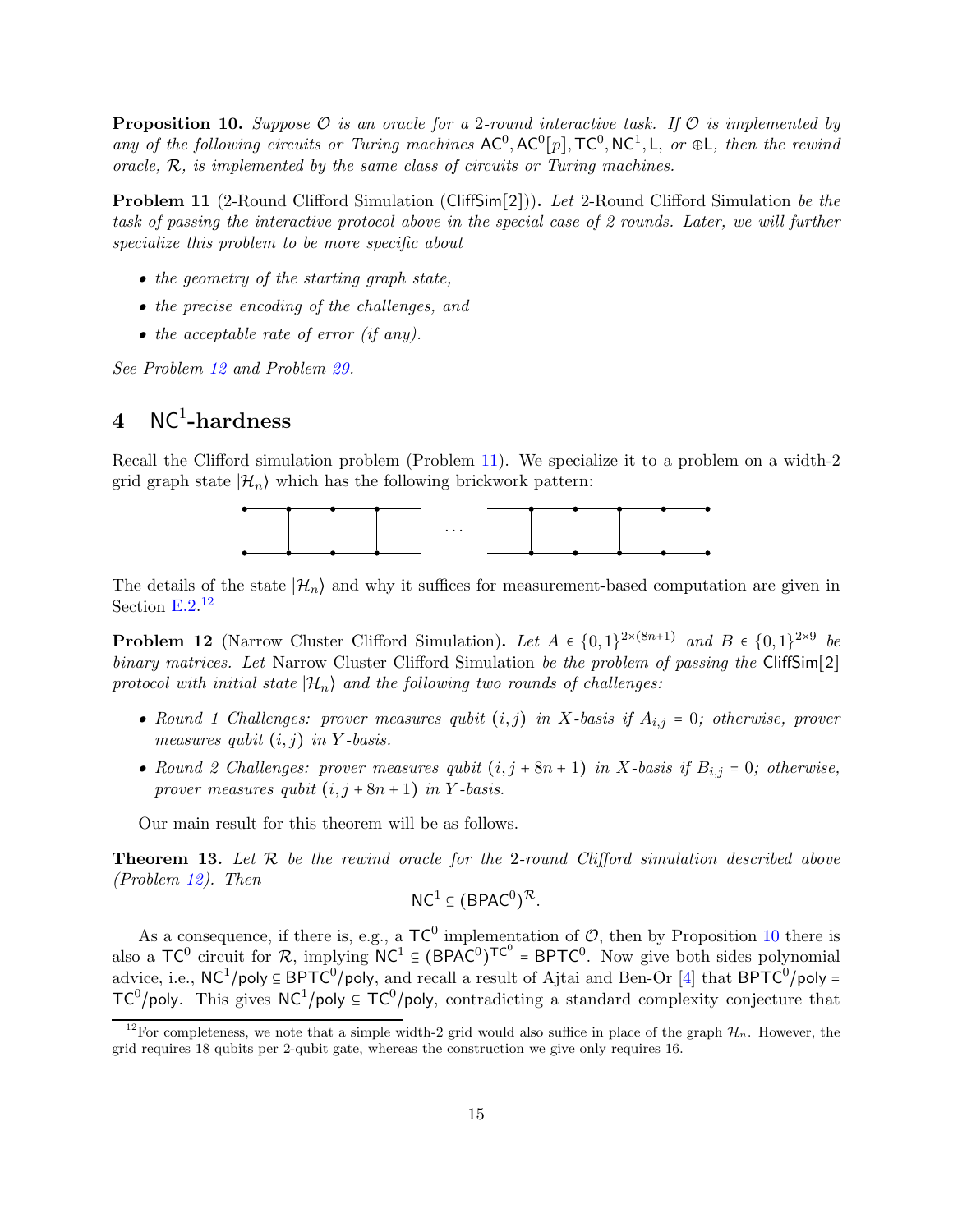the two (non-uniform) circuit classes are distinct. We take this as evidence that there is no  $TC^0$ implementation of  $\mathcal O$  for this task.

The high level outline of the proof is as follows. First, we establish that it is  $NC<sup>1</sup>$ -complete to compute the product of a sequence of 2-qubit Clifford gates, even up to unknown Pauli corrections. Problem [12](#page-14-2) is precisely the task of simulating (via MBQC) a sequence of 2-qubit Clifford gates (modulo Paulis) on the state ∣++⟩. In round two, we can use rewinding to measure the state in several bases to perform a kind of tomography. In particular, through the use of non-contextuality, we must learn at least one Pauli string which is not a stabilizer of the state. Finally, by randomizing the reduction we can obfuscate the state and learn a random non-stabilizer Pauli string each time, and repetition allows us to learn the state.

#### <span id="page-15-0"></span>4.1 Hardness and 2-Qubit Clifford Gates

Recall that the Clifford gates form a discrete group under composition, and the two-qubit Clifford gates are a finite subgroup. Computing the product of a sequence of gates is therefore a special case of the group product problem considered by Barrington and Thérien  $[6]$ , so we will use their results to prove hardness as soon as we identify  $C_2$ , the group of two-qubit Clifford gates.

It turns out that there are exactly 11520 two-qubit Clifford gates (i.e.,  $|\mathcal{C}_2| = 11520$ ) in  $\mathcal{C}_2 \subseteq$  $SU(2)$ . Among these are the 16 (again, up to phase) elements of the Pauli group,  $P_2$ . As discussed in Section [2,](#page-6-1) we can only implement a sequence of these Clifford operations modulo the Pauli group, so we are actually interested in the group  $C_2/\mathcal{P}_2$  $C_2/\mathcal{P}_2$  $C_2/\mathcal{P}_2$  of order 720. Recall from Section 2 that the Clifford operations modulo Paulis can be represented by  $4 \times 4$  symplectic matrices over  $\mathbb{F}_2$ . It is known [\[18\]](#page-35-10) that the symmetric group  $S_{4k+2}$  is contained in the symplectic group of  $4k \times 4k$  matrices over  $\mathbb{F}_2$ , and by counting we see that it must be the whole group when  $k = 1$ , so we have the isomorphism  $C_2/\mathcal{P}_2 \cong S_6$ . However, to keep this paper as self-contained as possible, we give a proof below, with an explicit description of the isomorphism.

**Lemma 14.** The group of two-qubit Clifford gates, up to Pauli corrections, is isomorphic to  $S_6$ . That is,  $C_2/\mathcal{P}_2 \cong S_6$  $C_2/\mathcal{P}_2 \cong S_6$  $C_2/\mathcal{P}_2 \cong S_6$ . Figure 2 shows how a permutation of six vertices induces a permutation of the edge labels (in  $\mathcal{P}_2/\mathcal{Z}_2$ ) and thus specifies an element of  $\mathcal{C}_2/\mathcal{P}_2$ .

*Proof.* Recall from Section [2](#page-6-1) that Clifford gates act on the Pauli group by conjugation  $U \bullet P = UPU^{\dagger}$ for any  $U \in \mathcal{C}_m$  and  $P \in \mathcal{P}_m$ . Furthermore, each Clifford operation induces a permutation of  $\mathcal{P}_m/\mathcal{Z}_m$ , namely  $\tilde{\phi}_U \colon \mathcal{P}_m/\mathcal{Z}_m \to \mathcal{P}_m/\mathcal{Z}_m$ , where

$$
\tilde{\phi}_U(P\mathcal{Z}_m)=(U\bullet P)\mathcal{Z}_m.
$$

Moreover, recall that the kernel of this homomorphism is  $\mathcal{P}_m$ , so there is an injective homomorphism from  $\mathcal{C}_m/\mathcal{P}_m$  into the symmetric group on  $\mathcal{P}_m/\mathcal{Z}_m$ . Unfortunately, this symmetric group is much too big (even for the special case  $m = 2$ ) since  $|\mathcal{P}_2/\mathcal{Z}_2| = 16$ .

Clearly not all permutations of 16 elements are in the image of  $\phi$ . For instance, every unitary commutes with  $I^{\otimes m}$  so  $I^{\otimes m} \mathcal{Z}_m$  is fixed by all permutations. Another constraint is that two Pauli operations  $P, Q \in \mathcal{P}_m$  either commute or anti-commute, i.e.,  $[P,Q] = \pm \mathbb{I}^{\otimes m}$ , and this is preserved by conjugation:

$$
[U \bullet P, U \bullet Q] = U \bullet [P, Q] = [P, Q].
$$

Also note that the commutator does not depend on the sign of P or Q, i.e.,  $[P,Q] = [\alpha P, \beta Q]$  for  $\alpha, \beta \in \{\pm 1, \pm i\}.$  These commutation constraints drastically limit the set of possible permutations of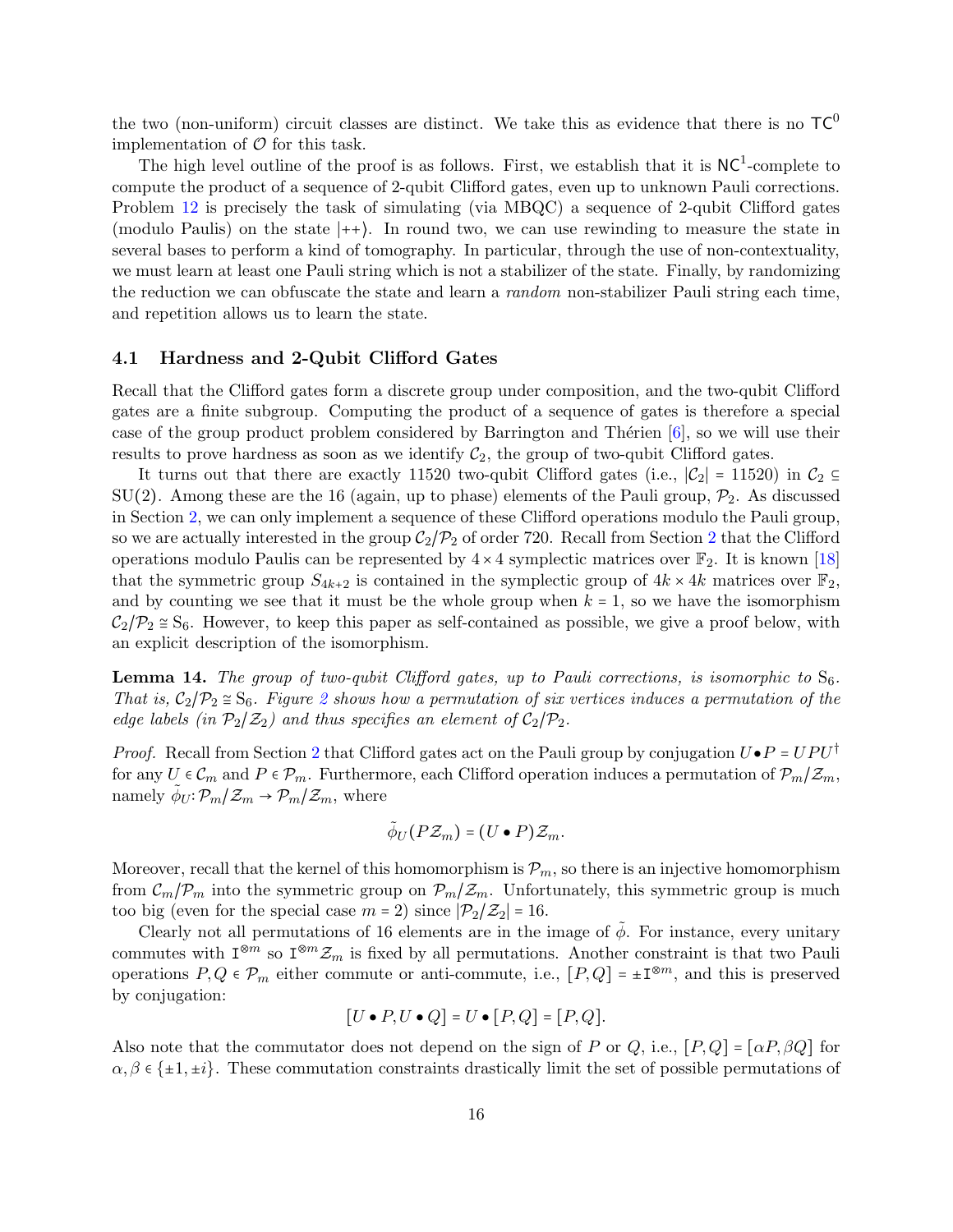

<span id="page-16-0"></span>Figure 2:  $S_6 \cong C_2/\mathcal{P}_2$  isomorphism

 $\mathcal{P}_{m}/\mathcal{Z}_{m}$ . To understand the permutation we define the following six sets of pairwise anti-commuting Pauli operations.

| $M_1 = {XI, YI, ZX, ZY, ZZ},$    | $M_2 = {XI, ZI, YX, YY, YZ},$    | $M_3 = {YI, ZI, XX, XY, XZ},$        |
|----------------------------------|----------------------------------|--------------------------------------|
| $M_4 = \{IX, IY, XZ, YZ, ZZ\},\$ | $M_5 = \{IX, IZ, XY, YY, ZY\},\$ | $M_6 = \{$ IY, IZ, XX, YX, ZX $\}$ . |

In Figure [2,](#page-16-0) each vertex corresponds to an  $M_i$ . The edges incident to that vertex are labeled with the Pauli strings of  $M_i$ . Not only are the elements in each set pairwise anti-commuting, but they are the only pairwise anti-commuting subsets of size five. Since any Clifford operation U preserves commutation relations,  $\tilde{\phi}_U$  must permute these six sets/vertices.

In this way, each element of  $C_2/\mathcal{P}_2$  maps to a permutation of  $\mathcal{P}_2/\mathcal{Z}_2$ , which has an associated permutation in  $S_6$ . This map injective because of Lemma [5](#page-7-0) and the fact that each Pauli string occurs on exactly one edge (so we can recover the permutation of  $P_2/Z_2$  from a permutation of vertices). Since  $|\mathcal{C}_2/\mathcal{P}_2|$  = 720 =  $|S_6|$ , the homomorphism is an isomorphism. □

Since  $C_2/\mathcal{P}_2$  is isomorphic to  $S_6$ , there is a normal subgroup within it corresponding to  $A_6$ . We call the elements of this subgroup *even* since they are isomorphic to *even* permutations within  $S_6$ .

<span id="page-16-1"></span>It follows immediately that it is hard to compute the product of many two-qubit Clifford gates.

**Corollary 15.** Given  $U_1, \ldots, U_n \in C_2/\mathcal{P}_2$ , the problem of computing the state  $U_1 \cdots U_n |++\rangle$  (modulo Pauli operations) is  $NC^1$ -complete. The problem remains hard if  $U_1, \ldots, U_n$  are promised to be even and if  $U_1 \cdots U_n$  is promised to be either II or  $H \otimes H \in C_2/\mathcal{P}_2$ , so  $U_1 \cdots U_n |++\rangle$  is either  $|++\rangle$  or  $|00\rangle$ (modulo Pauli operations).

*Proof.* By definition, the even elements in  $C_2/P_2$  form a subgroup isomorphic to  $A_6$ . Since  $A_6$  is not solvable, a main result of Barrington and Thérien  $[6]$  says that computing products in the group is  $NC<sup>1</sup>$ -complete. That is, it is  $NC<sup>1</sup>$ -complete to compute the product  $U_1 \cdots U_n$ . In fact, the problem remains hard if the product is promised to be either  $\mathbb{I} \otimes \mathbb{I}$  or U, for any choice of U. Let us take  $U = H \otimes H \in C_2/\mathcal{P}_2$ . Note that we can express  $H \otimes H$  as

$$
H\otimes H=(H\otimes \mathbbm{I})\circ \mathrm{SWAP}\circ (H\otimes \mathbbm{I})\circ \mathrm{SWAP},
$$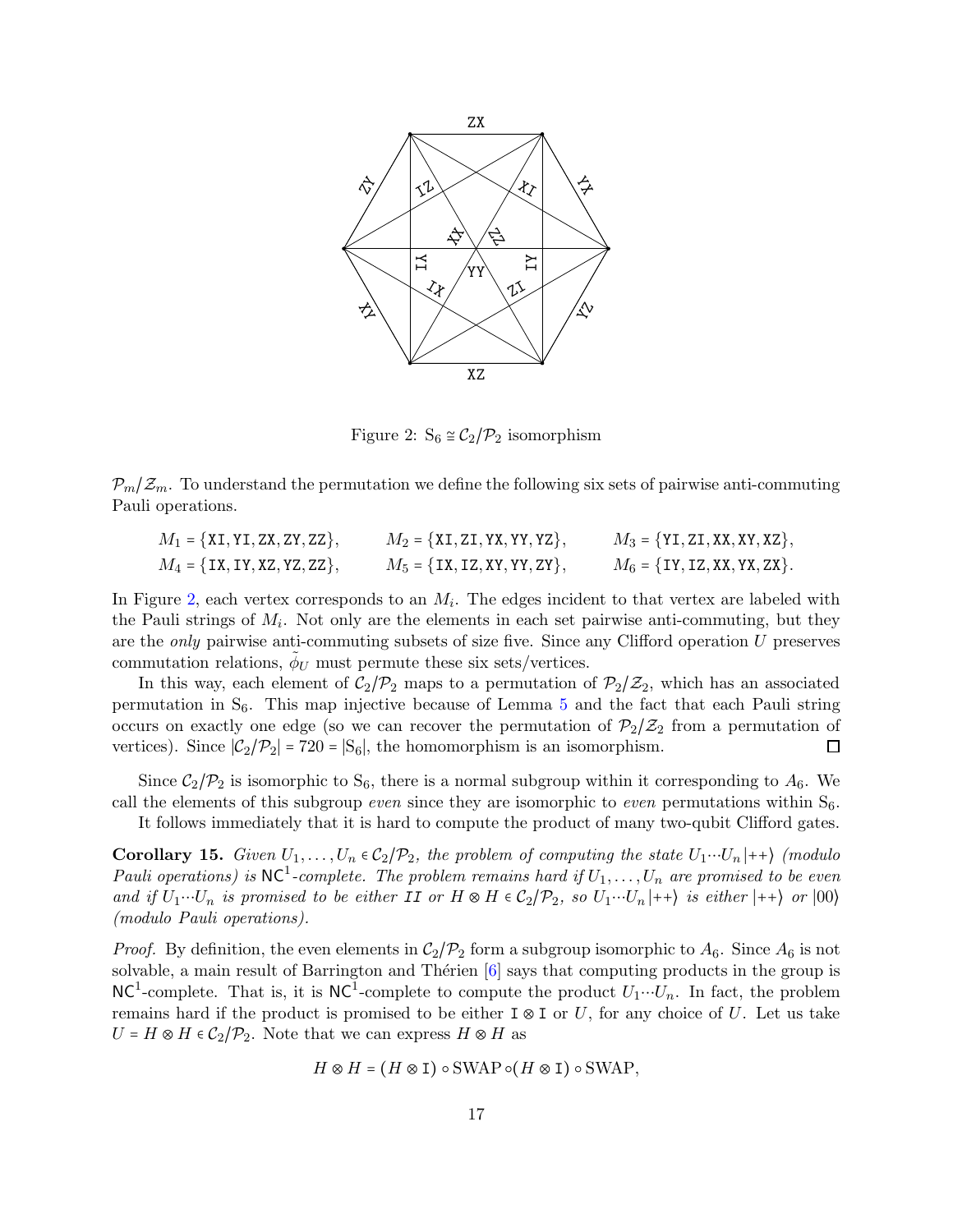using two SWAP gates and two  $H \otimes I$  gates, so it must be an even gate.

Since the product of the elements is either  $\text{I} \otimes \text{I}$  or  $H \otimes H$ , the state will be either  $|++\rangle$  or  $|00\rangle$ , and it follows that distinguishing these states is  $NC<sup>1</sup>$ -complete.  $\Box$ 

#### <span id="page-17-0"></span>4.2 Tomography and the Magic Square Game

Recall that in the context of our task, Problem [12,](#page-14-2) the first round essentially computes the state  $U_1 \cdots U_n |++\rangle$  with Pauli corrections, in the sense that the state is in the last two unmeasured qubits.<sup>[13](#page-17-1)</sup> The obvious next step is to measure the two-qubit state repeatedly (i.e., rewinding and applying a different Clifford circuit each time) in different bases, and infer the state from the measurements. Under a slightly different definition of Problem [12,](#page-14-2) this would be a straightforward application of quantum tomography (in our case, Clifford state tomography [\[29\]](#page-36-11)). Unfortunately, traditional tomography depends on getting random samples, but a classical algorithm solving Problem [12](#page-14-2) is allowed to answer challenges with any outcome that occurs with non-zero probability. This makes it impossible to infer even one stabilizer of the state.

For example, suppose we are promised that the state is either ∣00⟩ or ∣++⟩. They have disjoint stabilizers (ZI, IZ, ZZ vs. XI, IX, XX), so learning even one would determine the entire state. However, the states are not orthogonal, so no measurement can perfectly distinguish the states. For any measurement we make, there must be some outcome that could be observed for both ∣00⟩ and ∣++⟩, and an adversarial classical algorithm may choose to answer with that outcome for every measurement.

Nonetheless, it is possible to learn something about the state from measurements. We claim that it is not possible to answer all 2-qubit Clifford measurements in a way which is consistent with all 2-qubit stabilizer states. In fact, we have something stronger from the theory of quantum contextuality: there is a collection of 2-qubit Pauli measurements such that it is impossible to give a consistent answer to all of them that does not depend on context, i.e., which other commuting Pauli measurements we apply in the same measurement set. We can use this to force the classical simulator to answer inconsistently on some Pauli measurement, and thus learn that the Pauli string is not a stabilizer.

Before we go further, let us formalize what kind of measurements we perform. For any stabilizer state  $|\psi\rangle$  (which are the only states we consider in this paper), and any  $P \in \mathcal{P}_m/\mathcal{Z}_m$ , the Pauli measurement associated to P projects onto the +1 or  $-1$  eigenspace of the canonical (i.e., positive) Pauli operation in P, and gives a corresponding +1 or −1 outcome. As previously discussed, we call P a stabilizer of  $|\psi\rangle$  if the outcome of this measurement is deterministic. Given pairwise commuting measurements  $P_1, \ldots, P_n \in \mathcal{P}_m/\mathcal{Z}_m$ , the order of measurement does not affect the outcomes. Furthermore, the outcome of measuring any product (which commutes with all the individual measurements) will be the product of the outcomes for the individual measurements.

To measure Paulis P and Q we apply a Clifford operation which maps  $P \rightarrow ZI$ ,  $Q \rightarrow IZ$  and then measure both qubits in the  $Z$  basis. Although we cannot directly measure Pauli  $PQ$ , we can infer its measurement outcome by multiplying the two measurement outcomes from  $P$  and  $Q$ . We will call any set of three pairwise-commuting Pauli strings  $\{P, Q, R\}$  multiplying to  $\pm \text{II}$  a Pauli line. By the above, a two-qubit Clifford measurement gives us outcomes for  $P, Q$ , and  $R$  on some Pauli line  $\{P,Q,R\}$ .

<span id="page-17-1"></span><sup>&</sup>lt;sup>13</sup>Recall that the Pauli corrections can be computed from the measurement outcomes, but that computation is already  $NC<sup>1</sup>$ -complete (exercise to the reader), so we will not be able to compute the corrections as part of the NC<sup>1</sup>-hardness reduction.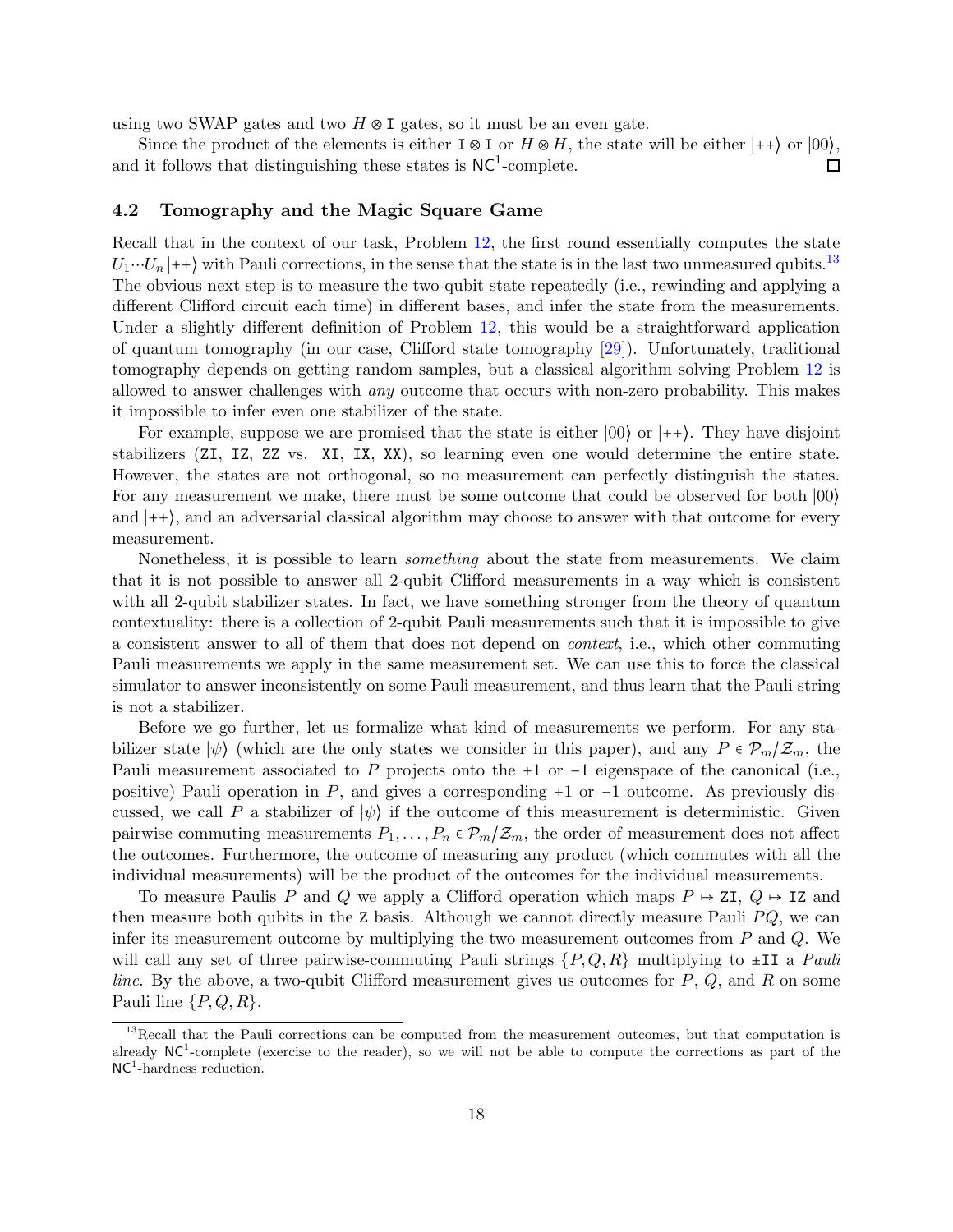| XX. | ΥY   | 77.       |
|-----|------|-----------|
| YZ. | ZX.  | <b>XY</b> |
| 'ZY | X 7. | YX        |

<span id="page-18-0"></span>Figure 3: The magic square game

The geometry of Pauli lines on two-qubits is important in what follows, so let us list a few facts.

Fact 16. There are 15 Pauli lines, and they correspond to the perfect matchings in Figure [2.](#page-16-0) I.e., the three Pauli strings in the line correspond to the labels of the three edges in the matching. Symmetrically, there are 15 Pauli strings and each one is contained in 3 Pauli lines. It is possible to partition the Pauli strings across 5 non-intersecting Pauli lines, e.g., as

 $\{XI, IX, XX\}, \{YI, IY, YY\}, \{ZI, IZ, ZZ\}, \{XY, YZ, ZX\}, \{YX, ZY, XZ\}.$ 

A particularly nice structure of Pauli lines and Pauli strings is the magic square game, given below.

Definition 17. The magic square game, independently discovered by Mermin [\[28\]](#page-36-4) and Peres [\[31\]](#page-36-3) defines a  $3 \times 3$  grid (see Figure [3\)](#page-18-0) of Pauli measurements on two qubits. Each row and column is a Pauli line. Moreover, the product of each column is +II and the product of each row is −II, so the measurement outcomes multiply to 1 for a column or −1 for a row.

The reader may be familiar with a different grid under the name "magic square". There are many choices for the nine Pauli measurements which work (e.g., simply apply any Clifford operation to all Pauli strings, and the new ones are guaranteed to satisfy the same commutation relations) and most references, including Mermin [\[28\]](#page-36-4) and Peres [\[31\]](#page-36-3), opt for a different magic square. The reason we choose this one is that there is a particularly nice form for row or column measurements.

<span id="page-18-1"></span>Lemma 18. The first row of the magic square above (Figure [3\)](#page-18-0) corresponds to measurement of the qubits in the Bell basis. Measuring any other row or column is done by applying a single qubit Clifford gate to one of the qubits and then measuring in the Bell basis.

<span id="page-18-2"></span>We have already alluded to how we will use the magic square, but let us state it formally:

Theorem 19. There is a procedure to make six measurements (on six copies) of an unknown two-qubit quantum state  $|\psi\rangle$  and learn, with certainty, some Pauli string which does not stabilize  $|\psi\rangle$ .

Proof. As one might guess, we measure each copy of the state with a different row or column of the magic square. That is, apply appropriate single qubit gates for the row/column (as in Lemma [18\)](#page-18-1), then measure in the Bell basis.

Each Pauli string is measured exactly twice: once in a row and once in a column. We can construct two tables of outcomes, one from the row measurements and one from the column measurements. In the column table, the product of all elements is +1 (since each column multiplies to 1) and in the row table, the product of all elements is −1. We conclude that the tables must be different, so there exists some Pauli string in the magic square for which we have contradictory measurement outcomes. This Pauli string does not stabilize  $|\psi\rangle$ , otherwise it would have to measure consistently.  $\Box$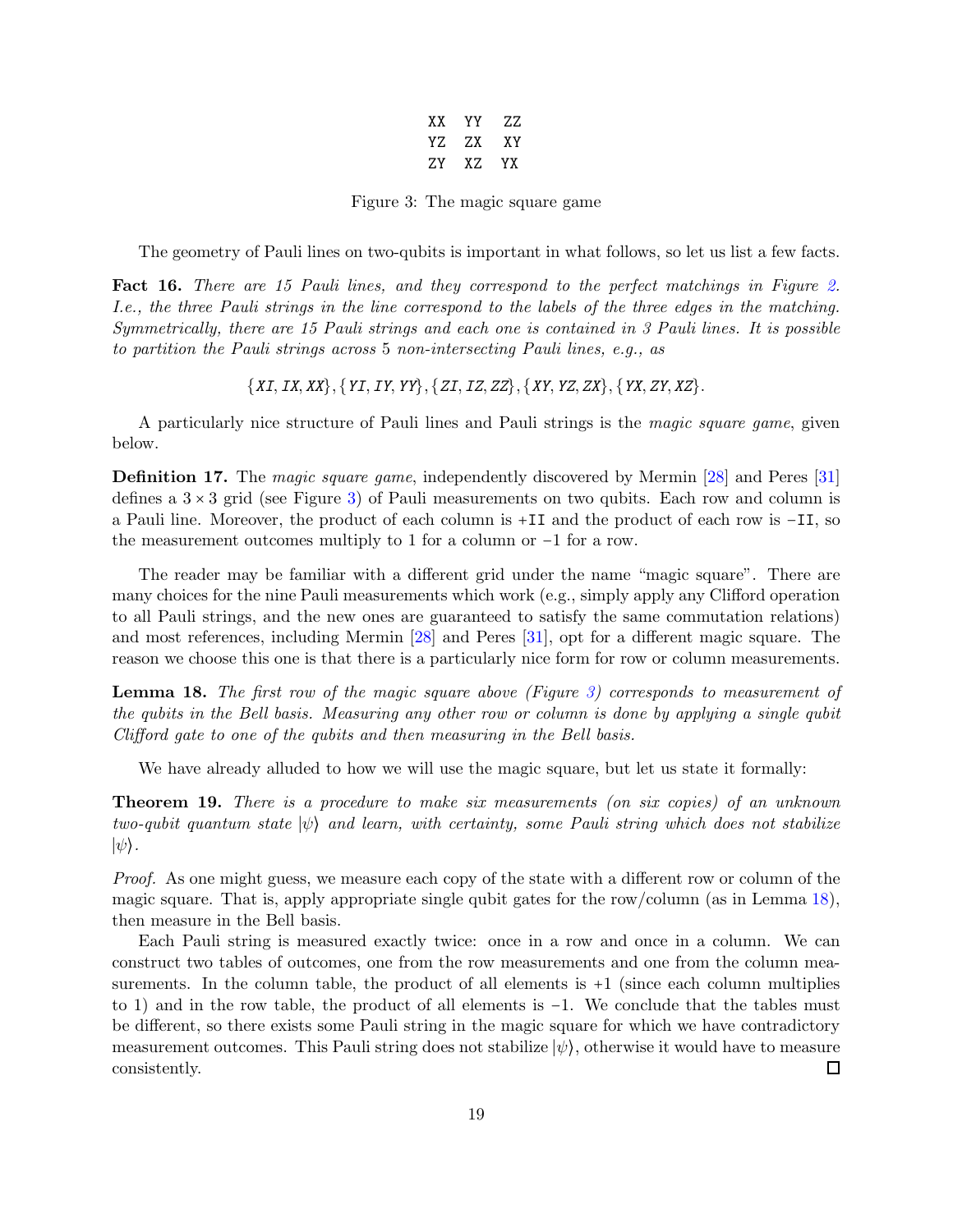It is clear that the above procedure (in Theorem [19\)](#page-18-2) can only output Pauli strings that appear in the magic square. Even if we learn whether each Pauli string of the magic square stabilizes  $|\psi\rangle$ , it may not be enough to learn  $|\psi\rangle$  itself. As discussed, there are several magic squares with the properties we need (e.g., conjugate each Pauli by any  $U \in C_2$ ), so we can ask about a random magic square. However, we run into the same problem as before: the prover's answers may be adversarial, and it is possible to answer in such a way that we cannot determine  $|\psi\rangle$ . Consider the following fact:

<span id="page-19-2"></span>Fact 20. Every magic square grid intersects every Pauli line, *i.e.*, there exists some Pauli string in both the line and the grid.

No matter what magic square we measure, the classical algorithm can arrange for YI, IY, or YY to be the only Pauli strings with inconsistent answers, and since all of these are non-stabilizers of both  $|00\rangle$  and  $|++\rangle$  (among other stabilizer states), we cannot deduce  $|\psi\rangle$ .

#### <span id="page-19-0"></span>4.3 Randomization and Self-Reduction

We have argued that by repeated measurement in round two of Problem [12,](#page-14-2) we can force the prover to reveal a non-stabilizer of the two-qubit state  $|\psi\rangle$  being measured. Of course, this is not enough to determine the state.<sup>[14](#page-19-1)</sup> The only way to make progress is to start over in round one with a different instance of the task, constructing a new state  $|\psi'\rangle$  which is *related* to  $|\psi\rangle$ , so that we can carry over what we learn about  $|\psi'\rangle$  to  $|\psi\rangle$ .

Let us first consider a naïve approach on input  $U_1, \ldots, U_n$ . By the standard approach, the prover returns a non-stabilizer P of  $U_1 \cdots U_n |++\rangle$ . To generate a different non-stabilizer Q, we could give the prover the input  $U_0, U_1, \ldots, U_n$  for random  $U_0 \in C_2/\mathcal{P}_2$ . That is,  $U_0^{-1} \bullet Q$  is a non-stabilizer  $U_1 \cdots U_n$  ++). If  $U_0^{-1} \bullet Q \neq P$ , we have learned new information. Unfortunately, an adversarial prover may anticipate this approach and return  $Q = U_0 \bullet P$ , so we learn no new information. To force the prover to reveal something new, we need a more thorough randomization procedure, which begins with an idea of Kilian [\[25\]](#page-36-12).

**Theorem 21** (Kilian Randomization). Let G be a group. Given  $g_1, \ldots, g_n \in G$ , there is a procedure to sample uniformly random  $g'_1, \ldots, g'_n \in G$  subject to  $g_1 \cdots g_n = g'_1 \cdots g'_n$ .

<span id="page-19-3"></span>We will need to extend Kilian's idea slightly below.

**Corollary 22.** Let G be a group and let  $H \trianglelefteq G$  be a normal subgroup. Given  $g_1, \ldots, g_n \in G$ , there is a procedure to sample uniformly random  $g'_1, \ldots, g'_n \in G$  subject to  $g_1 \cdots g_n = g'_1 \cdots g'_n$  and  $g_i H = g'_i H$ for all i as follows:

function 
$$
\text{KILLAN}_{H}(g_1, \ldots, g_n)
$$

$$
h_1, \ldots, h_{n-1} \sim \text{Unif}(H)
$$

$$
g'_1 \leftarrow g_1 h_1
$$

$$
g'_i \leftarrow h_{i-1}^{-1} g_i h_i \text{ for } i = 2, \ldots, n-1
$$

$$
g'_n \leftarrow h_{n-1}^{-1} g_n
$$

$$
return (g'_1, \ldots, g'_n)
$$

<span id="page-19-1"></span><sup>&</sup>lt;sup>14</sup>Even if we were to make all possible Pauli measurements, an adversarial prover need only reveal three nonstabilizers of the state. By Fact [20,](#page-19-2) the prover can return non-stabilizers YI, IY, or YY. However, this information still does not distinguish  $|00\rangle$  and  $|++\rangle$ .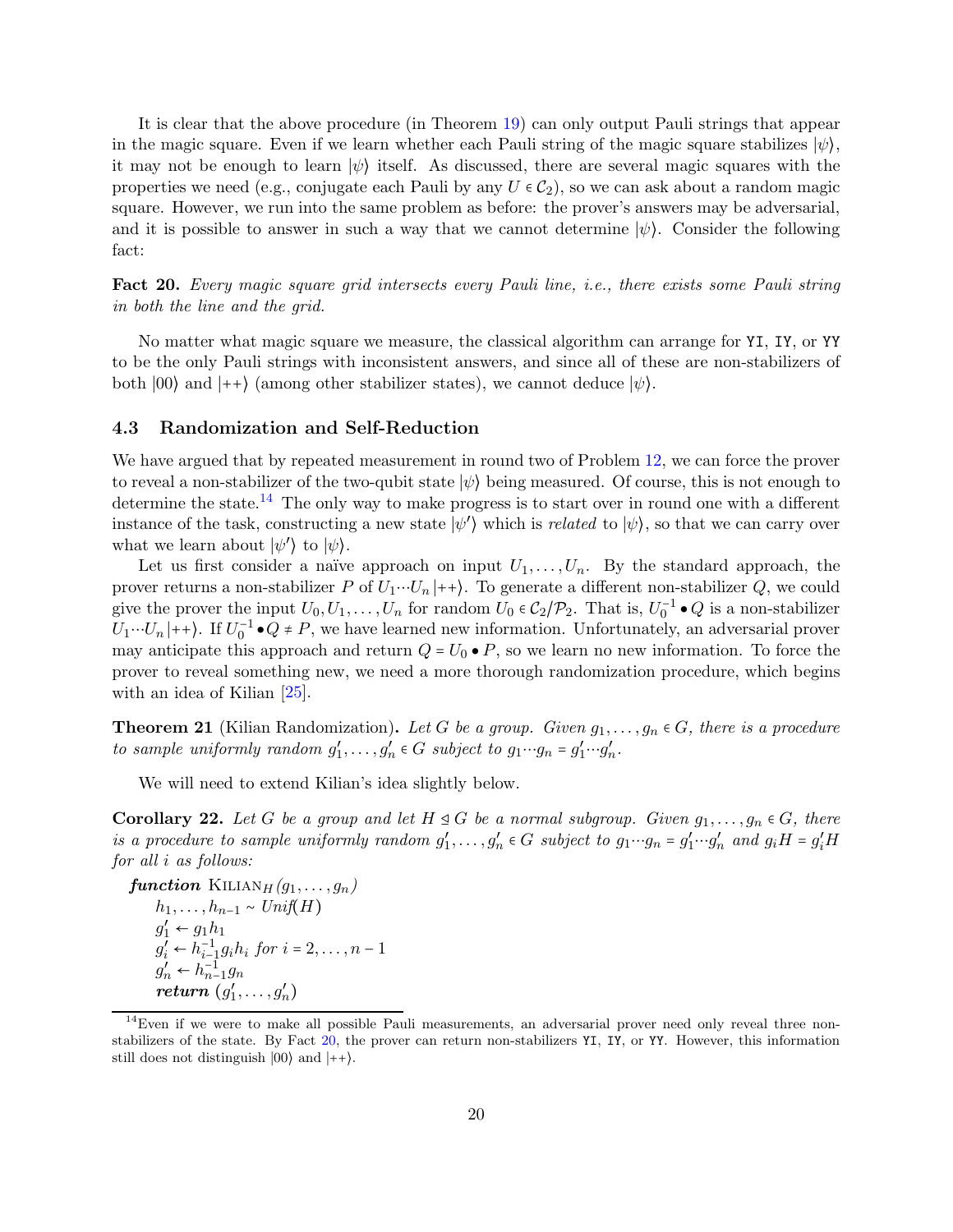Note that Kilian randomization is the special case  $H = G$ .

*Proof.* It is clear that cancellation gives  $g_1 \cdots g_n = g'_1 \cdots g'_n$ . It is also easy to see that  $g'_i H = g_i H$  using the fact that

$$
g_i' = h_{i-1}^{-1} g_i h_i = g_i (g_i^{-1} h_{i-1}^{-1} g_i) h_i
$$

and  $g_i^{-1}h_{i-1}^{-1}g_i \in g_i^{-1}Hg_i = H$ .

It remains to show that  $g'_1, \ldots, g'_n$  are uniformly random subject to the constraints. By definition,  $h_1$  is a uniformly random element of H, so  $g'_1$  is a uniformly random element of the coset  $g_1H$ . For  $i = 2, \ldots, n-1$ , we see that  $g'_i$  is uniformly random conditioned on  $g'_1, \ldots, g'_{i-1}$  since  $h_i$  is uniformly random and independent of  $g'_1, \ldots, g'_{i-1}$ . Finally, given  $g'_1, \ldots, g'_{n-1}$ , there is a unique choice of  $g'_n$ satisfying the constraints, namely  $g'_n := (g'_1 \cdots g'_{n-1})^{-1} g_1 \cdots g_n$ .  $\Box$ 

We can use this technique to randomly self-reduce algorithms that take a list of group elements. After applying this randomization step, the naïve idea from earlier (i.e., multiplying by a random element and conjugating the result by the inverse) actually works. We will state the theorem in the abstract (with a finite group  $(G, \cdot)$  acting on a set S as  $\bullet : G \times S \to S$  where  $(gh) \bullet x = g \bullet (h \bullet x)$ ), but it is a complicated theorem and it may help to keep an example in mind. For this section, the relevant setting of parameters<sup>[15](#page-20-0)</sup> is  $G = H = F = C_2/\mathcal{P}_2$ , acting on the set of Pauli strings  $S = \mathcal{P}_2/\mathcal{Z}_2$ by conjugation,  $U \bullet P \coloneqq UPU^{\dagger}$ .

<span id="page-20-1"></span>**Theorem 23.** Let  $A:G^* \to S$  be a randomized algorithm which takes lists of group elements as input and outputs an element of some set S. Suppose G acts on S by  $\bullet: G \times S \to S$ . Let G have subgroups F, H such that  $F \leq H \leq G$ . Consider the following randomized algorithm:

function  $B(q_1, ..., q_n)$  $f \sim Unif(F)$  $g'_1, \ldots, g'_n \leftarrow \text{Killian}_H(fg_1, g_2, \ldots, g_n)$  $return f^{-1} \bullet A(g'_1, \ldots, g'_n).$ 

Then the output distribution of  $B(g_1, \ldots, g_n)$  is  $(g_1 \cdots g_n) \bullet \mathcal{D}(Fg_1 \cdots g_n, g_1 H, \ldots, g_n H)$  where  $\mathcal{D}(Fg_1\cdots g_n,g_1H,\ldots,g_nH)$  is the average of  $(g'_1\cdots g'_n)^{-1}\bullet A(g'_1,\ldots,g'_n)$  over all  $g'_1,\ldots,g'_n$  such that  $g'_1 \cdots g'_n \in Fg_1 \cdots g_n$  and  $g_i H = g'_i H$  for all i.

*Proof.* Kilian randomization (in the form of Corollary [22\)](#page-19-3) samples a uniformly random  $g'_1, \ldots, g'_n$ subject to  $fg_1g_2\cdots g_n = g'_1\cdots g'_n$  and  $fg_1H = g_1H = g'_1H$ ,  $g_2H = g'_2H$ , ...,  $g_nH = g'_nH$ . Since f is uniformly random in F,  $fg_1 \cdots g_n$  is a uniformly random element of  $Fg_1 \cdots g_n$ , so we are actually sampling a uniformly random  $g'_1, \ldots, g'_n$  such that  $g'_1 \cdots g'_n \in F g_1 \cdots g_n$  and  $g'_i H = g_i H$  for all i. Instead of returning the result of  $A(g'_1, \ldots, g'_n)$  directly, Algorithm B outputs,

$$
f^{-1} \bullet A(g'_1, \dots, g'_n) = (f^{-1}g'_1 \cdots g'_n) \bullet (g'_1 \cdots g'_n)^{-1} \bullet A(g'_1, \dots, g'_n)
$$
  
=  $(g_1 \cdots g_n) \bullet (g'_1 \cdots g'_n)^{-1} \bullet A(g'_1, \dots, g'_n)$   
=  $(g_1 \cdots g_n) \bullet P$ 

where P is a sample from  $(g'_1 \cdots g'_n)^{-1} \bullet A(g'_1, \ldots, g'_n)$  where  $g'_1, \ldots, g'_n$  are uniformly random subject to  $g_iH = g'_iH$  and  $g'_1 \cdots g'_n \in Fg_1 \cdots g_n$ . That is, P is drawn from distribution  $\mathcal{D}(Fg_1 \cdots g_n, g_1H, \ldots, g_nH)$ .

 $\Box$ 

<span id="page-20-0"></span><sup>&</sup>lt;sup>1[5](#page-26-0)</sup>In Section 5 we use Theorem [23](#page-20-1) in full generality to prove the ⊕L result.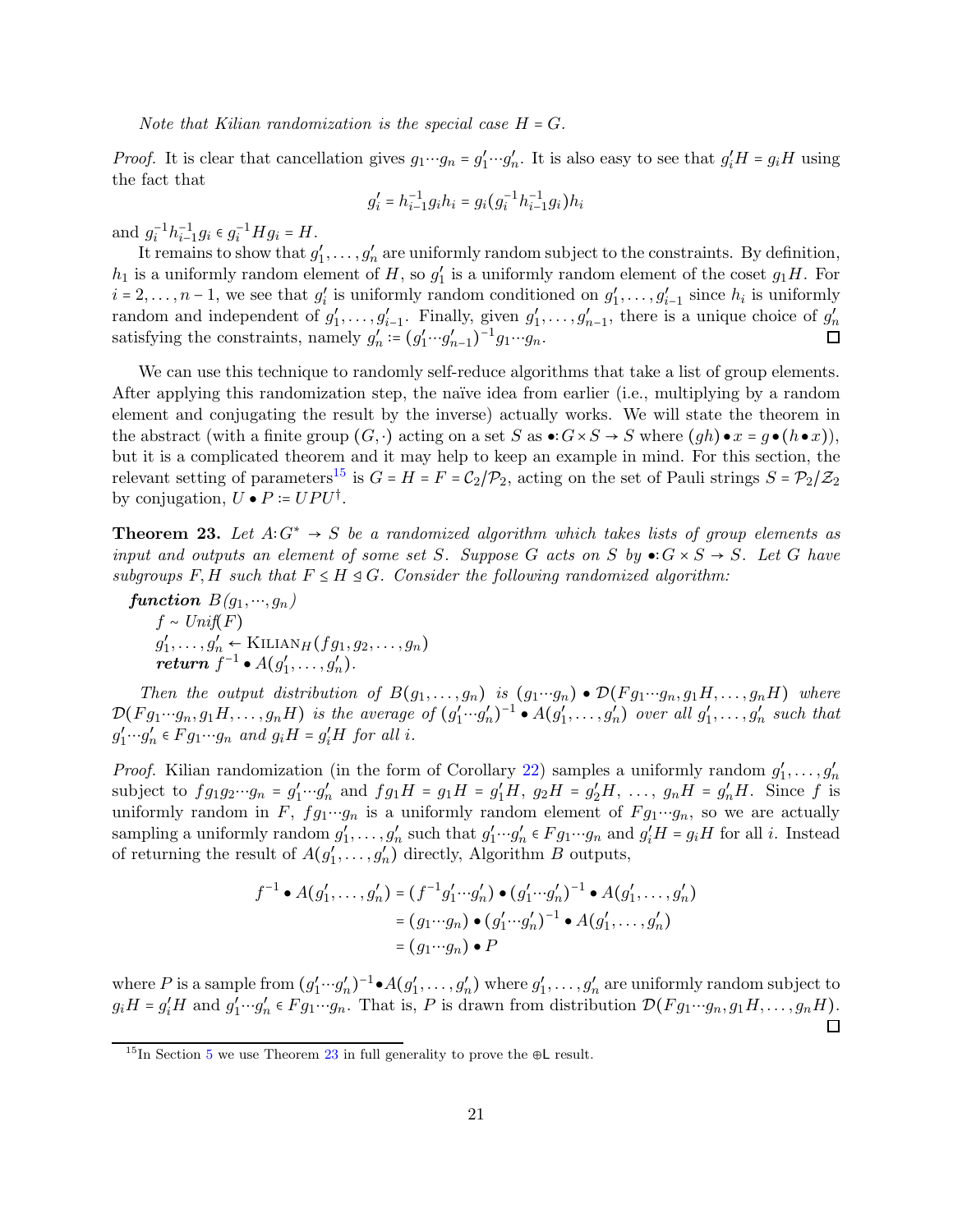Let us interpret the result in the concrete setting we need for this section:  $G = H = F = C_2/P_2$  and  $S = \mathcal{P}_2/\mathcal{Z}_2$  under conjugation,  $U \bullet P = UPU^{\dagger}$ . We imagine Algorithm A as adversarially outputting  $P \in \mathcal{P}_2/\mathcal{Z}_2$  which does not stabilize  $|\psi\rangle := U_1 \cdots U_n |++\rangle$ . Recall that P stabilizes  $U_1 \cdots U_n |++\rangle$  if and only if  $(U_1 \cdots U_n)^{-1}$  • P stabilizes  $|++\rangle$  because

$$
U_1 \cdots U_n \mid ++ \rangle = PU_1 \cdots U_n \mid ++ \rangle
$$
  

$$
\mid ++ \rangle = (U_1 \cdots U_n)^{-1} PU_1 \cdots U_n \mid ++ \rangle
$$
  

$$
= ((U_1 \cdots U_n)^{-1} \bullet P) \mid ++ \rangle.
$$

This fact gives meaning to the expression  $(U'_1 \cdots U'_n)^{-1} \bullet A(U'_1, \cdots, U'_n)$ : it is the non-stabilizer for  $|++\rangle$ we get by rolling back the unitaries  $U'_1 \cdots U'_n$  on whichever non-stabilizer A returns for  $U'_1 \cdots U'_n |++$ ). It makes sense to average these distributions (as in, e.g.,  $\mathcal{D}(Fg_1\cdots g_n, g_1H, \cdots, g_nH)$ ), since they are all non-stabilizers of the same state. Since  $G = H = F$ , all the parameters of this distribution have only one value, G. Hence, Theorem [23](#page-20-1) defines only one distribution,  $\mathcal{D}_n := \mathcal{D}(F g_1 \cdots g_n, g_1 H, \cdots, g_n H)$ , which is an average over all lists of  $n$  two-qubit Clifford operations. Hence, in our example, Algorithm B is equivalent to sampling P from  $\mathcal{D}_n$  and conjugating it by  $U_1 \cdots U_n$  to make it a nonstabilizer of  $U_1 \cdots U_n |++\rangle$ .

All that being said, we have not attained our original goal of sampling a random non-stabilizer  $P \in \mathcal{P}_2/\mathcal{Z}_2$ . If Algorithm A is adversarial, it may be that Algorithm B always returns the same answer, e.g.,  $(U_1 \cdots U_n) \bullet Y$ , because the distribution  $\mathcal{D}_n$  may have support on only one element (e.g., YY). Information theoretically, this kind of distribution actually gives us more information about  $U_1 \cdots U_n$  than a random non-stabilizer, but since it is more difficult to analyze, we will instead apply another layer of random self-reduction.

<span id="page-21-1"></span>**Theorem 24.** Let  $|\psi\rangle$  be an m-qubit Clifford state. Suppose Algorithm B takes a list of Clifford operations  $U_1, \ldots, U_n \in C_m/\mathcal{P}_m$  and outputs a Pauli string from a distribution  $(U_1 \cdots U_n) \bullet \mathcal{D}_n$  where  $\mathcal{D}_n$  is a distribution over Pauli strings depending only on n.

Define Algorithm C as below.

function  $C(U_1, \ldots, U_n)$  $V \sim Unif({V \in C_m : V |\psi\rangle = |\psi\rangle})$ return  $B(U_1, \ldots, U_{n-1}, U_n V)$ 

Algorithm C outputs an element of  $\mathcal{P}_m/\mathcal{Z}_m$  at random from  $(U_1\cdots U_n)\bullet \mathcal{D}'_n$  where  $\mathcal{D}'_n$  is a distribution such that

$$
Pr[P \; stabilizes \; |\psi\rangle | P \sim \mathcal{D}'_n] = Pr[P \; stabilizes \; |\psi\rangle | P \sim \mathcal{D}_n],
$$

and  $\mathcal{D}'_n$  is uniform over the stabilizers of  $|\psi\rangle$  and uniform over non-stabilizers of  $|\psi\rangle$ .

*Proof.* By symmetry, it suffices to prove the result for any Clifford state  $|\psi\rangle$ ; let us set  $|\psi\rangle = |0^m\rangle$ . Any Clifford operation stabilizing  $|0^m\rangle$  fixes the Pauli subgroup  $\{I, Z\}^m$ , and therefore the tableau<sup>[16](#page-21-0)</sup> must be of the form

$$
\begin{bmatrix} A & B \\ 0 & A^{-T} \end{bmatrix}
$$

for arbitrary  $A, B \in \{0,1\}^{m \times m}$  subject to the conditions that A is full rank and  $BA^T$  is symmetric. Given an arbitrary Pauli string  $P = X^x Z^z$  expressed as bits  $x, z \in \{0,1\}^m$  for the X and Z

<span id="page-21-0"></span> $16$ We refer the reader to Section [A](#page-37-1) for details on Clifford tableaux.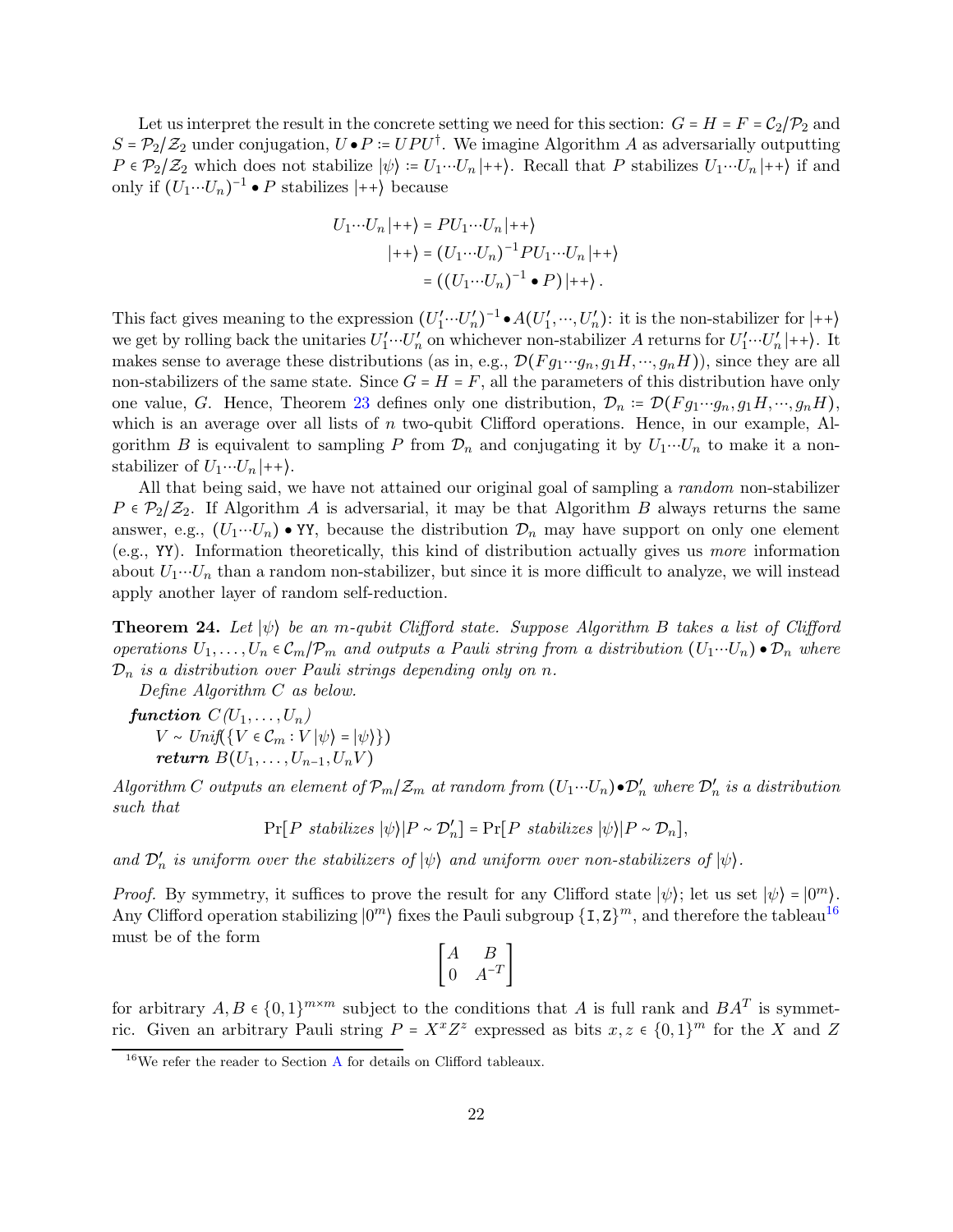components respectively, the tableau above will map it to the Pauli string  $VPV^{\dagger} = X^{x'}Z^{z'}$  where

$$
\begin{bmatrix} x' & z' \end{bmatrix} = \begin{bmatrix} x & z \end{bmatrix} \begin{bmatrix} A & B \\ 0 & A^{-T} \end{bmatrix} = \begin{bmatrix} xA & xB + zA^{-T} \end{bmatrix}
$$

Clearly  $|0^m\rangle$  is stabilized by strings with only Z component, i.e., where  $x = 0$ . If P is a stabilizer then it follows that  $x = 0$  and thus  $x' = xA = 0$ . Clearly a random invertible transformation A (or  $A^{-T}$ ) will map a non-zero  $z \neq 0$  to a uniformly random non-zero  $z'$ , so  $VPV^{\dagger}$  is a uniformly random stabilizer of  $|0^m\rangle$ . On the other hand, if P is not a stabilizer of  $|0^m\rangle$  then  $x \neq 0$ , and by the same argument as above,  $x' = xA$  is a uniformly random non-zero vector. Then  $zA^{-T}$  is not uniformly random conditioned on  $x'$ , but we assert that  $xB$  is uniformly random. Recall that  $S = BA^T$  is a uniformly random symmetric matrix, and by rearranging,  $B = SA^{-T}$ . Note that if x is non-zero, then xS is a uniformly random vector, and therefore  $xB = xSA^{-T}$  is uniformly random because invertible linear transformations preserve the uniform distribution. We conclude that  $z'$  is a uniformly random vector, and hence  $VPV^{\dagger}$  is uniformly random non-stabilizer of  $|0^m\rangle$ . □

We now have all the pieces for this section's main result:

**Theorem [13.](#page-14-1)** Let  $\mathcal{R}$  be the rewind oracle for the 2-round Clifford simulation described above (Problem [12\)](#page-14-2). Then

$$
\mathsf{NC}^1\subseteq (\mathsf{BPAC}^0)^\mathcal{R}.
$$

*Proof.* Our goal is to use the rewind oracle to determine the state  $U_1 \cdots U_n |++\rangle$ , modulo Pauli operations, given unitaries  $U_1, \ldots, U_n$ .

First, we construct Algorithm A from the rewind oracle. Algorithm A applies the oracle to  $U_1, \ldots, U_n$  in the first round, then measures magic square rows and columns (all of them, by rewinding) in the second round. From these measurements, Theorem [19](#page-18-2) says we can identify a non-stabilizer of the state  $|\psi\rangle$  being measured. If there is more than one measurement with inconsistent results, choose one arbitrarily to return. By Theorem [53,](#page-49-1) the initial state is  $|++\rangle$  and then  $U_1, \ldots, U_n$  are applied  $(U_n$  first) to the state by measuring appropriately, so the final two qubits are in state  $|\psi\rangle = U_1 \cdots U_n |++\rangle$ , modulo the Pauli group.

Next, we use Kilian randomization and related ideas in Theorem [23](#page-20-1) and Theorem [24](#page-21-1) to construct Algorithm C, which makes calls to Algorithm A and returns a uniformly random Pauli string P not stabilizing  $|\psi\rangle$ . Although it is not stated explicitly, Algorithm C makes exactly one call to Algorithm A (which is in turn making constantly many calls to the rewind oracle), and the reduction can be computed in  $AC^0$  since it only has to sample from the group, multiply constantly many in the group, and translate the two-qubit Clifford elements to measurements.

Finally, we run Algorithm C sufficiently many times (i.e.,  $O(\log n)$ ) to collect all non-stabilizers of  $|\psi\rangle$  with high probability, and thereby deduce  $|\psi\rangle^{17}$  $|\psi\rangle^{17}$  $|\psi\rangle^{17}$  This solves an NC<sup>1</sup> decision problem in Corollary [15.](#page-16-1)  $\Box$ 

This is the simplest version of the result. The remainder of this section is devoted to small improvements which we have avoided until now because they complicate the statement and/or proof of the result.

<span id="page-22-0"></span><sup>&</sup>lt;sup>17</sup>For any state, there are exactly 12 non-stabilizers. So, if we collect all 12 after the  $O(\log n)$  queries to Algorithm C, we know the answer to the NC<sup>1</sup> problem with certainty; otherwise, we can report "do not know." This places the reduction in  $\mathsf{ZPAC}^0 \subseteq \mathsf{BPAC}^0$ .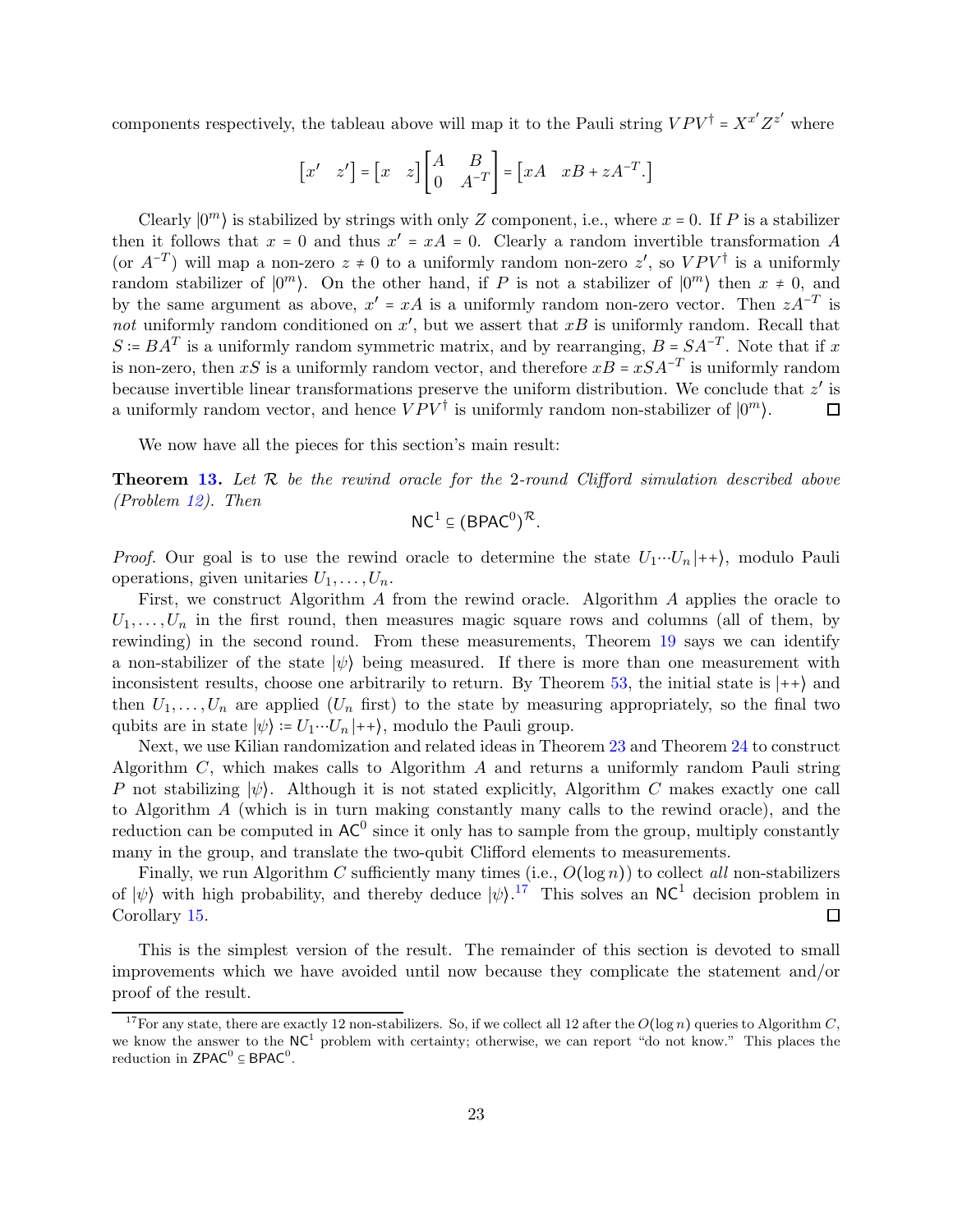#### <span id="page-23-0"></span>4.4 Error Tolerance

Suppose the classical simulation is faulty and outputs incorrect (possibly adversarial) responses for some fraction of interactions. That is, for uniformly random inputs (i.e., unitaries  $U_1, \ldots, U_n$ chosen randomly from  $C_2$  in the first round, and a uniformly random Clifford measurement in the second round), the classical simulation fails the task with probability  $\epsilon > 0$ . It turns out that for sufficiently small  $\epsilon$ , we can still solve an NC<sup>1</sup>-hard problem, given access to a rewind oracle. Let us start with a fact about the maximum number of compatible Pauli measurements.

<span id="page-23-1"></span>Fact 25. Let  $\nu:\mathcal{P}_2/\mathcal{Z}_2 \to \{+1,-1\}$  be an assignment of measurement outcomes to the canonical (i.e., positive) Pauli string in each coset. For any such assignment, at least 3 of the 15 Pauli line constraints are violated.

*Proof.* This may be verified by brute force enumeration of the  $2^{15} = 32768$  different assignments. It is tight because, e.g., assigning all Pauli strings to +1 only violates three lines: {XX, YY, ZZ},  $\{XY, YZ, ZX\}$ , and  $\{XZ, YX, ZY\}$ . □

<span id="page-23-2"></span>**Theorem 26.** Let  $\mathcal{R}$  be the rewind oracle for a 2-round Clifford simulation which performs the task in Problem [12,](#page-14-2) and fails on a uniformly random input with probability less than  $\epsilon$  for some  $\epsilon < \frac{2}{75}$ . Then

 $NC^{1} \subseteq (BPAC^{0})^{\mathcal{R}}$ .

Proof. We construct an Algorithm A which uses the rewind oracle to return a Pauli line, rather than an individual Pauli. In the first round, the algorithm effectively creates the state  $|\psi\rangle = U_1 \cdots U_n |++\rangle$ (modulo Paulis), then makes all possible Clifford measurements in the second round, using the rewind oracle. Recall that these measurements give three outcomes for each Pauli string, so we may construct  $\nu: \mathcal{P}_2/\mathcal{Z}_2 \to \{+1,-1\}$  where  $\nu(P)$  is the majority of the three measurement outcomes for P. By Fact [25,](#page-23-1) this assignment of outcomes violates at least three Pauli line constraints, e.g.,  $PQR = +II$  but  $\nu(P)\nu(Q)\nu(R) = -1$ . Return one violated Pauli line at random.

Let  $\ell$  be the unique Pauli line such that all Pauli strings stabilize  $|\psi\rangle$ . If there are no errors, then the outcomes for any  $P \in \ell$  are all the same, and the Pauli line constraint for  $\ell$  is satisfied, so Algorithm A will output some other line. Moreover, it would require at least two measurement errors involving a stabilizer  $P \in \ell$  to change the value of  $\nu(P)$ , so Algorithm A will not output  $\ell$  in case of one error.

When there are two or more errors, we assume the adversary may arbitrarily change  $\nu$  so that the constraint for  $\ell$  is violated, in addition to at least two other lines. Hence, the probability of outputting  $\ell$  is still at most  $\frac{1}{3}$ .

Randomly self-reduce Algorithm A (by Theorem [23](#page-20-1) and Theorem [24\)](#page-21-1) to produce an Algorithm C. The self-reductions map stabilizers to stabilizers and non-stabilizers to non-stabilizers, so Algorithm C outputs the line  $\ell$  for a particular input with the same average probability as Algorithm A.

Finally, we run Algorithm C many times and count how many times each line is reported. There are three classes of Pauli line:

$$
C_1 = \{\ell\},
$$
  
\n
$$
C_2 = \{\text{lines incident to } \ell\} \setminus \{\ell\},
$$
  
\n
$$
C_3 = \{\text{lines not incident to } \ell\}.
$$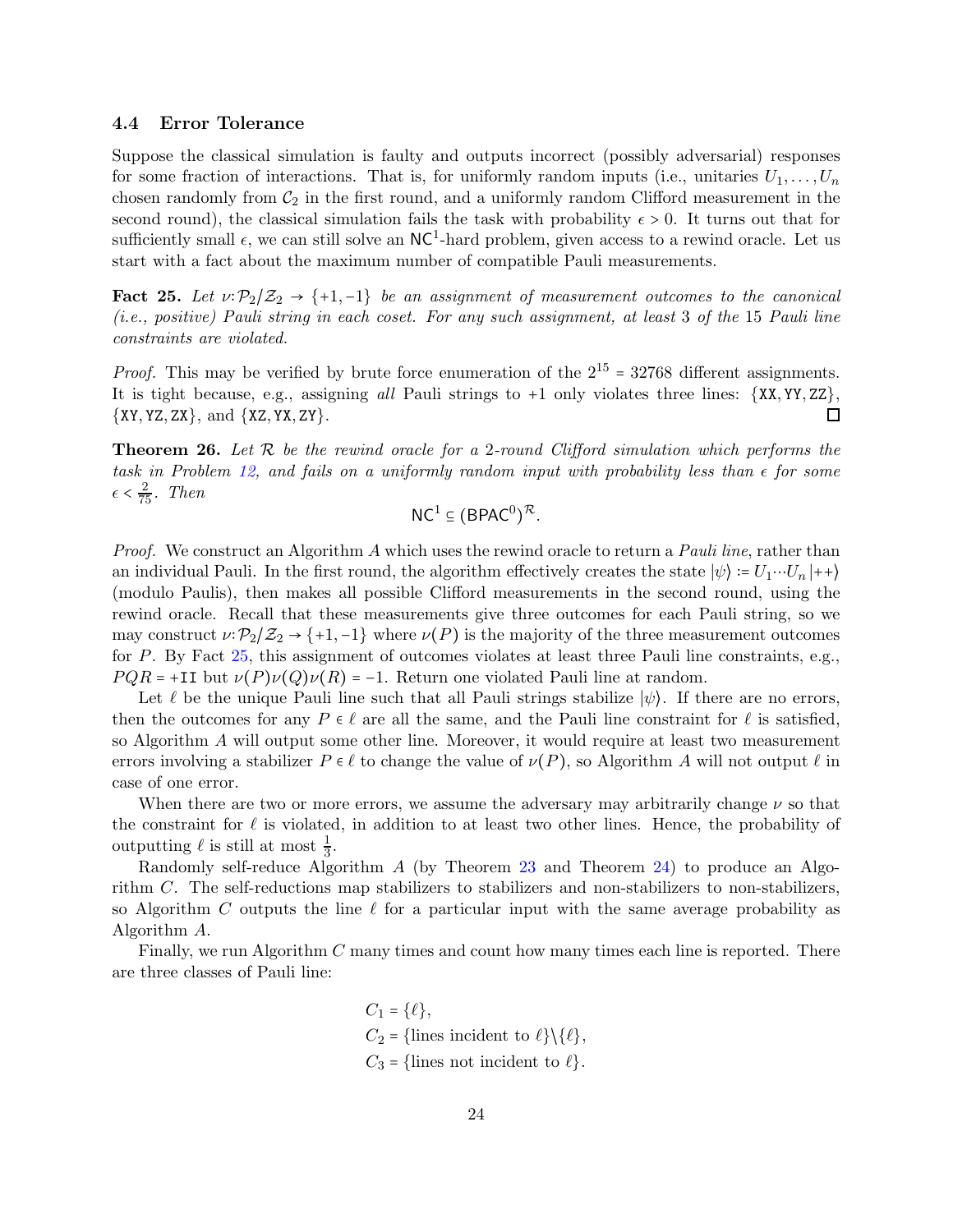By the random self-reduction, the probability Algorithm  $C$  returns a line is uniform within each class, so the distribution of lines it returns is uniform on three subsets of size  $|C_1| = 1$ ,  $|C_2| = 6$ , and  $|C_3| = 8$ . With  $O(\log n)$  samples, we recover the distribution to accuracy  $O(1/\sqrt{\log n})$ , and thus also recover the three uniform subsets *unless* elements from two or more classes occur with the same frequency (to within  $O(1/\sqrt{n})$ ). However, even if two of the classes are indistinguishable, the third will give us  $\ell$ , since either the class is  $\ell$  itself, or  $\ell$  is the unique Pauli line incident to all lines in the class, or  $\ell$  is the unique Pauli line not incident to all lines in the class. Thus, the only way  $O(n)$  samples fail to recover  $\ell$  is if Algorithm C outputs Pauli lines uniformly. We argue this is not possible when  $\epsilon < \frac{2}{75}$ .

Let  $\delta$  be the probability that Algorithm C makes more than 2 errors among the 15 second round measurements, for a uniformly random first round input. Immediately we have  $\epsilon > \frac{2}{15}\delta$ , so if  $\epsilon < \frac{2}{75}$ 75 then  $\delta < \frac{1}{5}$  $\frac{1}{5}$ . Observe that Algorithm C outputs  $\ell$  with probability at most  $\frac{\delta}{3}$ . Since  $\frac{\delta}{3}$  is a constant less than  $\frac{1}{15}$ , the distribution is noticeably different from uniform with  $O(n)$  samples.

# <span id="page-24-0"></span> $4.5$  AC<sup>0</sup>[6]-hardness on a Line

We have tried to make Problem [12](#page-14-2) as practical as possible—using a grid of qubits with only nearest neighbor interactions, shrinking the gadgets necessary for two-qubit Clifford gates, and making the grid only two qubits wide. This section examines what is possible on a grid of width one, i.e., a line of qubits.

<span id="page-24-2"></span>**Problem 27** (Line Clifford Simulation). Let  $A, B \in \{0, 1\}^{3n+1}$  be binary vectors and let  $C \in C_2$ . Let Line Clifford Simulation be the problem of passing the CliffSim[2] protocol with the graph state on a line of  $6n + 4$  vertices, and the following two rounds of challenges:

- Round 1 Challenges: prover measures qubit i from the left in the X or Y basis according to  $A_i$ , and measures qubit i from the right in the X or Y basis according to  $B_i$ .
- Round 2 Challenges: prover applies Clifford operation  $C$  to the two middle qubits and measures both in the X basis.

<span id="page-24-1"></span>Given this problem, we prove the following hardness result.

**Theorem 28.** Let  $R$  be the rewind oracle for the 2-round Clifford simulation described above (Problem [27\)](#page-24-2). Then

$$
AC^0[6] \subseteq (BPAC^0)^{\mathcal{R}}.
$$

Proof. We already have all the tools we need to prove this. As we showed in Theorem [52,](#page-48-0) a line of  $3n + 2$  qubits can implement a sequence of n single-qubit Clifford operations. We see that Problem [27](#page-24-2) simulates two of these lines, with the two output qubits adjacent in the middle. Thus, round 1 puts the separable state

$$
|\psi\rangle\coloneqq|\psi_1\rangle\otimes|\psi_2\rangle=(U_1\cdots U_n|+\rangle)\otimes (V_1\cdots V_n|+\rangle),
$$

in the two middle qubits (where  $U_1, \ldots, U_n, V_1, \ldots, V_n$  are single-qubit Clifford operations), and in round 2 we perform an arbitrary entangling Clifford operation and measurement.

Next, we observe that the group of single-qubit Clifford operations is  $S_4$ , but after modding out the Pauli operations it is  $S_3$ . If we can compute the product of a sequence of  $S_3$  permutations, then we can immediately compute  $MOD_2$  and  $MOD_3$  gates, whence we get  $MOD_6$  gates by the Chinese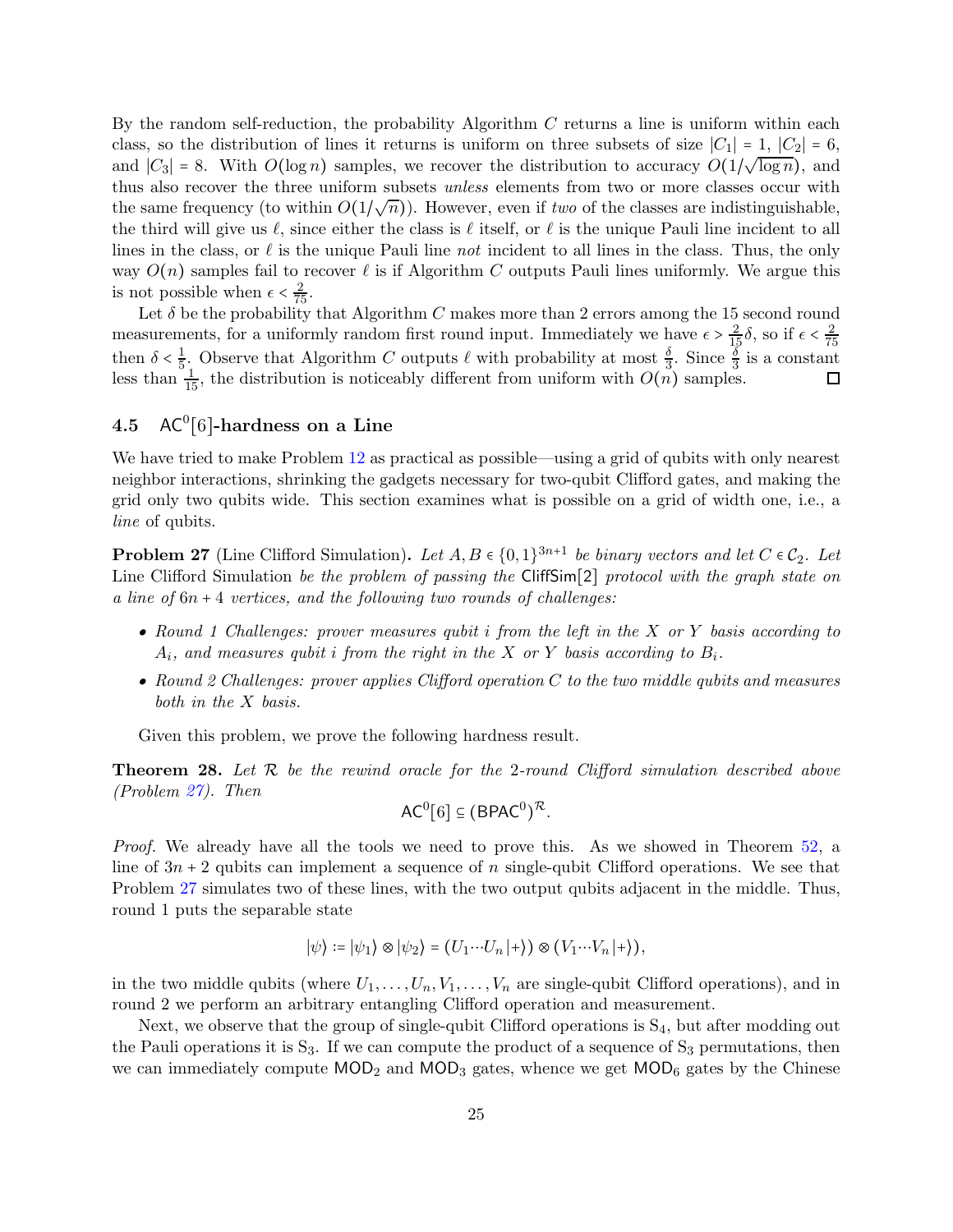remainder theorem. This implies it is at least  $NC^0[MOD_6] = NC^0[6]$  hard to compute the state  $U_1 \cdots U_n$  + modulo Pauli operations.

As before, a classical oracle for the task implies a classical rewind oracle. The problem explicitly allows us to apply an arbitrary Clifford operation and measure in the second round, so we can make arbitrary measurements on the two-qubit state  $|\psi\rangle$ . In particular, we can measure the magic square and learn a two-qubit Pauli measurement which does not stabilize  $|\psi\rangle$ . That is, from the classical rewind oracle we extract an algorithm, A, which returns a non-stabilizer Pauli in  $\Xi$  := {XX, XY, XZ, YX, YY, YZ, ZX, ZY, ZZ}. Since  $|\psi\rangle$  is a tensor product state, note that it will be stabilized by  $I \otimes Q$ ,  $P \otimes I$ , and  $P \otimes Q$ , for Paulis  $P, Q \in \{X, Y, Z\}$ . Exactly one of these stabilizers appears in the magic square, so there are eight non-stabilizers that A may return.

To learn the actual state of  $|\psi\rangle$ , we make several *randomized* queries to algorithm A. First, we randomize using Theorem [23](#page-20-1) with  $G = H = F = C_1/P_1 \approx S_3$ , on both halves of the line (i.e.,  $U_1, \ldots, U_n$  and  $V_1, \ldots, V_n$ , giving an algorithm B with output distribution  $(U_1 \cdots U_n \otimes V_1 \cdots V_n) \bullet \mathcal{D}$ where  $D$  is a distribution over the Pauli strings in the magic square. We slightly upgrade this to algorithm B', which reverses the entire line of qubits with probability  $\frac{1}{2}$  before calling B, and then swaps back the Paulis in the answer. This has the effect of making  $D$  symmetric, i.e., the probability of returning XY is the same as the probability of returning YX.

Finally, we construct an algorithm C which applies  $\theta_{yz} = \frac{Y+Z}{\sqrt{2}}$  (the unique non-identity Clifford operation (up to Paulis) which fixes  $|+\rangle$ ) at the ends of the line (with probability  $\frac{1}{2}$ , independently for each end). Since  $\theta_{yz}$  |+ $\rangle$  = |+ $\rangle$ , the operation does not affect the state, and thus it does not affect the stabilizer Pauli (e.g., X for  $|+\rangle$ ) but permutes the other two Paulis (Y  $\leftrightarrow$  Z). It follows that the distribution D puts the same weight on  $P \otimes Y$  and  $P \otimes Z$  for any P, and likewise puts the same weight on  $Y \otimes P$  and  $Z \otimes P$ . This partitions the Pauli strings of the magic square into four subsets,

#### $\{XX\}, \{XY, XZ\}, \{YX, ZX\}, \{YY, YZ, ZY, ZZ\},$

and  $D$  must be uniform on each subset. Furthermore, XX should have weight 0, and recall XY and YX have the same weight by reversal/swap symmetry, so  $\mathcal D$  divides mass p between  $\{XY, XZ, YX, ZX\}$ and divides mass  $1 - p$  between  $\{YY, YZ, ZY, ZZ\}$  for some  $p \in [0, 1]$ .

Now we show how to recover the stabilizer (of  $|\psi\rangle$  in  $\mathbb{E}$ ) directly from calls to algorithm C. We describe the algorithm under the assumption that  $U_1 \cdots U_n \otimes V_1 \cdots V_n$  is the identity, to avoid repeating "conjugated by  $U_1 \cdots U_n \otimes V_1 \cdots V_n$ " throughout, but we take care to verify that the operations behave correctly under conjugation.

First, we make constantly many calls to algorithm C and learn the distribution  $(U_1 \cdots U_n \otimes$  $V_1 \cdots V_n$   $\bullet$   $\mathcal D$  to constant precision. We know the distribution partitions into three sets, {XX}, {XY, XZ, YX, ZX}, and {YY, YZ, ZY, ZZ}, where the distribution is approximately uniform, although XX should have no weight as it is the stabilizer. Depending on the relative weight of the other two sets  $(1-p)$  for the first and p for the second) there are three cases:

- If p is bounded away from 0 and 1, then we can collect non-stabilizer Pauli strings until we have all but one. This must be XX, the stabilizer.
- If p is sufficiently close to 1, then we learn  $\{XY, XZ, YX, ZX\}$  in  $O(1)$  calls. Let us take the product  $XX = XY \cdot XZ \cdot YX \cdot ZX$  as the stabilizer.
- If p is sufficiently close to 0, then we learn  $\{YY, YZ, ZY, ZZ\}$ . Among these, two pairs  $\{YY, ZZ\}$ and {YZ, ZY} commute (which also distinguishes it from the previous case), and the product of either is  $\pm$ XX.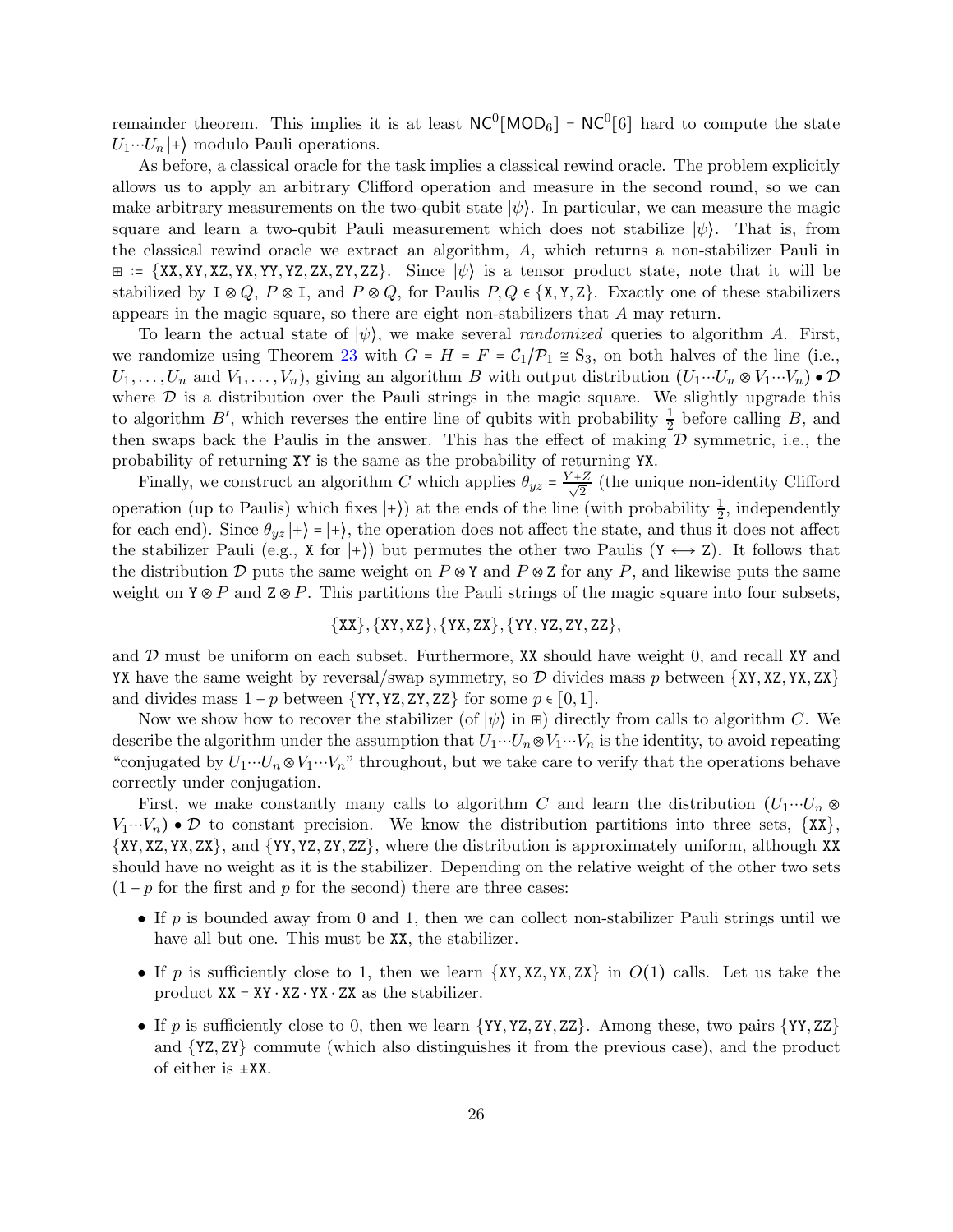In all cases, conjugating the distribution and samples leads to conjugation of the answer.

To conclude, we have constructed a randomized algorithm from  $R$  which learns a magic square stabilizer of  $|\psi\rangle$ . Since  $|\psi\rangle$  is a tensor product Clifford state, this tells us  $|\psi\rangle$  exactly. We showed that we can encode the answer to an  $NC^0[2]$ -hard or  $NC^0[3]$ -hard problem in  $|\psi\rangle$ , so with a few calls to this randomized algorithm we can implement  $\text{MOD}_6$  gates, and thus compute anything in  $NC<sup>0</sup>[6]$ . However, we require random  $AC<sup>0</sup>$  circuits to sample for the randomization step, so we must compute at least the class  $AC^0[6]$ . □

## <span id="page-26-0"></span>5 ⊕L-hardness

The purpose of this section is to obtain a ⊕L hardness result for the CliffSim[2] problem. First, we will necessarily need to modify the CliffSim<sup>[2]</sup> protocol from the previous section to make it more computationally challenging. Since an  $NC<sup>1</sup>$  circuit can pass the CliffSim[2] protocol on any grid of constant width, we will use larger graph states in this section in order to apply more complicated gates. For now, let us only roughly describe the initial state as some graph state  $|\mathcal{G}_{n,m}\rangle$  where  $\mathcal{G}_{n,m}$ is some subgraph of an  $m \times \Theta(mn)$  grid.<sup>[18](#page-26-3)</sup> The exact details of  $\mathcal{G}_{n,m}$  will be given in Section [5.4.](#page-32-0) The formal statement is as follows:

<span id="page-26-2"></span>**Problem 29** (Wide Cluster Clifford Simulation). Let  $A \in \{0,1\}^{m \times c_1 mn}$  and  $B \in \{0,1\}^{m \times c_2}$  be binary matrices. Let Wide Cluster Clifford Simulation be the problem of passing the CliffSim[2] protocol with initial state  $|\mathcal{G}_{n,m}\rangle$  and the following two rounds of challenges:

- Round 1 Challenges: prover measures qubit  $(i, j)$  in the X-basis if  $A_{i,j} = 0$ ; otherwise, prover measures qubit  $(i, j)$  in the Y-basis.
- Round 2 Challenges: prover measures qubit  $(i, j + c_1mn)$  in the X-basis if  $B_{i,j} = 0$ ; otherwise, prover measures qubit  $(i, j + c_1mn)$  in the Y-basis.

<span id="page-26-1"></span>Our main result is ⊕L-hardness for this problem.

**Theorem 30.** Let  $R$  be the rewind oracle for Wide Cluster Clifford Simulation (Problem [29\)](#page-26-2). Then

$$
\oplus \mathsf{L} \subseteq (\mathsf{B} \mathsf{P} \mathsf{A} \mathsf{C}^0)^{\mathcal{R}}.
$$

Once again, this implies strong complexity theoretic evidence that certain highly-parallel and low-depth classical models of computation cannot solve this Clifford simulation problem. For example, if there is an L machine which computes  $\mathcal{O}$ , then there is also an L machine which computes  $\mathcal{R}$ , implying  $\oplus L \subseteq (B P AC^0)^L$ . Since AC<sup>0</sup> circuits can be computed in L, the entire righthand side is in BPL. Giving both classes polynomial advice and using a result of Bennett and Gill [\[8\]](#page-35-11) that BPL/poly = L/poly, we get ⊕L/poly ⊆ L/poly. Assuming ⊕L/poly  $\notin L$ /poly (a plausible complexity conjecture), this implies there is no L solution to the problem.

The proof of  $\oplus$ L-hardness in Theorem [30](#page-26-1) follows the same general outline as the proof of NC<sup>1</sup>-hardness in Theorem [13.](#page-14-1) We show that outputs from a conditional distribution of a  $QNC^0$  circuit can be combined by a logarithmic-space machine to solve a  $\oplus L$ -hard problem. The QNC<sup>0</sup> circuit will be nothing more than a straightforward implementation of measurement-based computation of

<span id="page-26-3"></span><sup>&</sup>lt;sup>18</sup>As in the previous section, we can take the state  $|\mathcal{G}_{n,m}\rangle$  to be a full  $\Theta(m)\times\Theta(mn)$  grid. However, this would require us to introduce Z-basis measurement challenges into the model, which essentially carve out those connections which we do not want in the grid.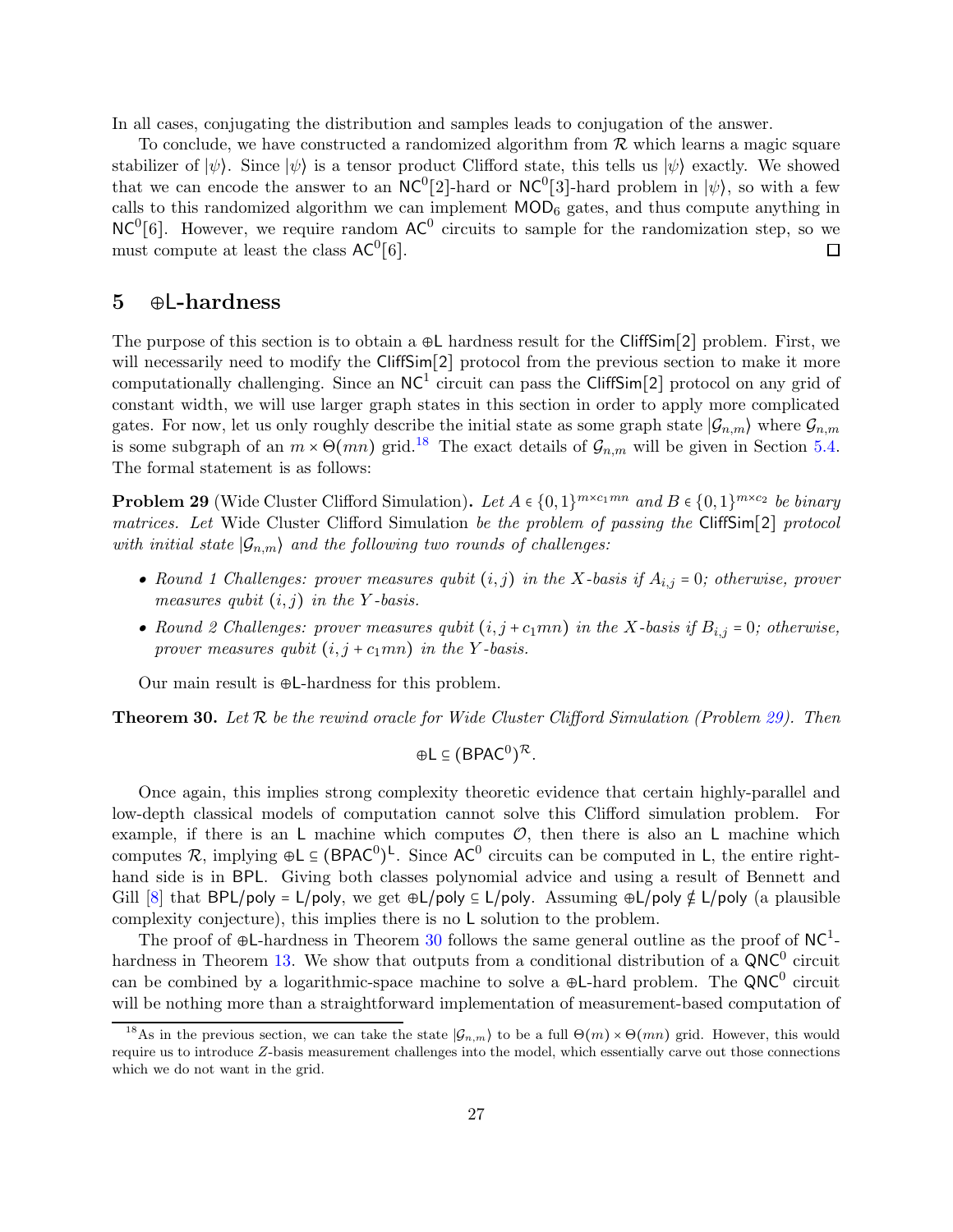some Clifford computation. However, because we must choose a larger and more computationally challenging group of Clifford operations to implement, we will need a few key new ideas, especially with respect to the randomization procedure.

#### <span id="page-27-0"></span>5.1 Formal statement of problem

The starting point for Theorem [30](#page-26-1) is the problem of computing the product of matrices  $A_1, \ldots, A_n \in$  $GL(m, 2)$ , which is a well-known ⊕L-complete problem for  $m = poly(n)$  (see e.g., [\[16\]](#page-35-7)). The problem is known to remain ⊕L-hard when each matrix represents some  $CNOT(i, j)$  gate between bits  $i, j \in [m]$  (see e.g., Lemma [44](#page-41-0) in Section [B\)](#page-40-0). In fact, we will need yet another modification to this problem for the purpose of randomization.

To see this, let us recall the randomization procedure required for the  $NC<sup>1</sup>$ -hardness result and show why it is insufficient here: given a product of group elements  $g_1 \cdots g_n \in C_2$ , we construct the product  $(h_0g_1h_1)(h_1^{-1}g_2h_2)...(h_{n-1}^{-1}g_n)$  with random  $h_i \in C_2$ . To randomize this product for  $\oplus$ L-hardness, each  $h_i$  term would be an arbitrary element of  $GL(m, 2)$ . There are two main issues:

- 1. Local measurement statistics such as those obtained from the magic square game are insufficient to reconstruct the highly entangled state  $(h_0g_1h_1)(h_1^{-1}g_2h_2)...(h_{n-1}^{-1}g_n)|+\rangle^{\otimes m}$ .
- 2. Inverting a matrix  $A \in GL(m, 2)$  is  $\bigoplus$ -complete, so even implementing the randomization seems to make the reduction too powerful. The simpler procedure of generating a random pair of matrices  $A, A^{-1} \in GL(m, 2)$  is also not known to be in any class below  $\oplus L$  to the authors' knowledge.

Because of these issues, we choose a different approach—namely, we perform the randomization with a group that is normalized by  $GL(m, 2)$ . Let us now carefully define the groups we will be concerned with in this section. The largest group we will need is the group  $\langle \text{CNOT}, \text{CZ}, R_z \rangle_m$ , which are those transformations generated by CNOT, CZ, and  $R_z$  on m-qubits. More formally, the group contains those operations obtained by composing finitely many transformations on  $m$  qubits from the set

$$
\{\mathrm{CNOT}(i,j): i\neq j\in [m]\}\cup \{\mathrm{CZ}(i,j): i\neq j\in [m]\}\cup \{R_z(i): i\in [m]\}
$$

where  $CNOT(i, j)$  denotes the CNOT gate from qubit i to qubit j, CZ $(i, j)$  denotes a controlled-Z gate from qubit i to qubit j, and  $R_z(i)$  denotes a  $R_z$  gate on qubit i. We will only be concerned with transformations modulo the Pauli operations. For this reason, we define the group  $G_m$  :=  $\langle \text{CNOT}, \text{CZ}, R_z \rangle_m / \mathcal{P}_m$ . Notationally, when we refer to an element  $g \in G_m$ , we are referring to an actual transformation generated by CNOT, CZ, and  $R_z$ . However, when discussing equality,<sup>[19](#page-27-1)</sup> we say that  $g = h$  for some  $h \in G_m$  if the coset  $g\mathcal{P}_m$  equals the coset  $h\mathcal{P}_m$ .

Let  $H_m$  be the normal subgroup<sup>[20](#page-27-2)</sup> of  $G_m$  consisting of those transformations generated by CZ and  $R_z$  only. That is,  $H_m = (CZ, R_z)_m / \mathcal{P}_m$ . The fact that  $H_m$  is a normal subgroup of  $G_m$  can be checked by straightforward calculation using the identities in Figure [4.](#page-28-1)

$$
\frac{G_m}{H_m} = \frac{\langle \text{CNOT}, \text{CZ}, R_z \rangle_m / \mathcal{P}_m}{\langle \text{CZ}, R_z \rangle_m / \mathcal{P}_m} \cong \frac{\langle \text{CNOT}, \text{CZ}, R_z \rangle_m}{\langle \text{CZ}, R_z \rangle_m}.
$$

<span id="page-27-1"></span><sup>&</sup>lt;sup>19</sup>These equivalence classes are well defined since  $G_m$  normalizes  $\mathcal{P}_m$ .

<span id="page-27-2"></span><sup>&</sup>lt;sup>20</sup>Formally, it may be easier to verify that  $\mathcal{P}_m \trianglelefteq \langle CZ, R_z\rangle_m \trianglelefteq \langle CNOT, CZ, R_z\rangle_m$ . Then, by the third isomorphism theorem, we have that  $H_m \trianglelefteq G_m$  and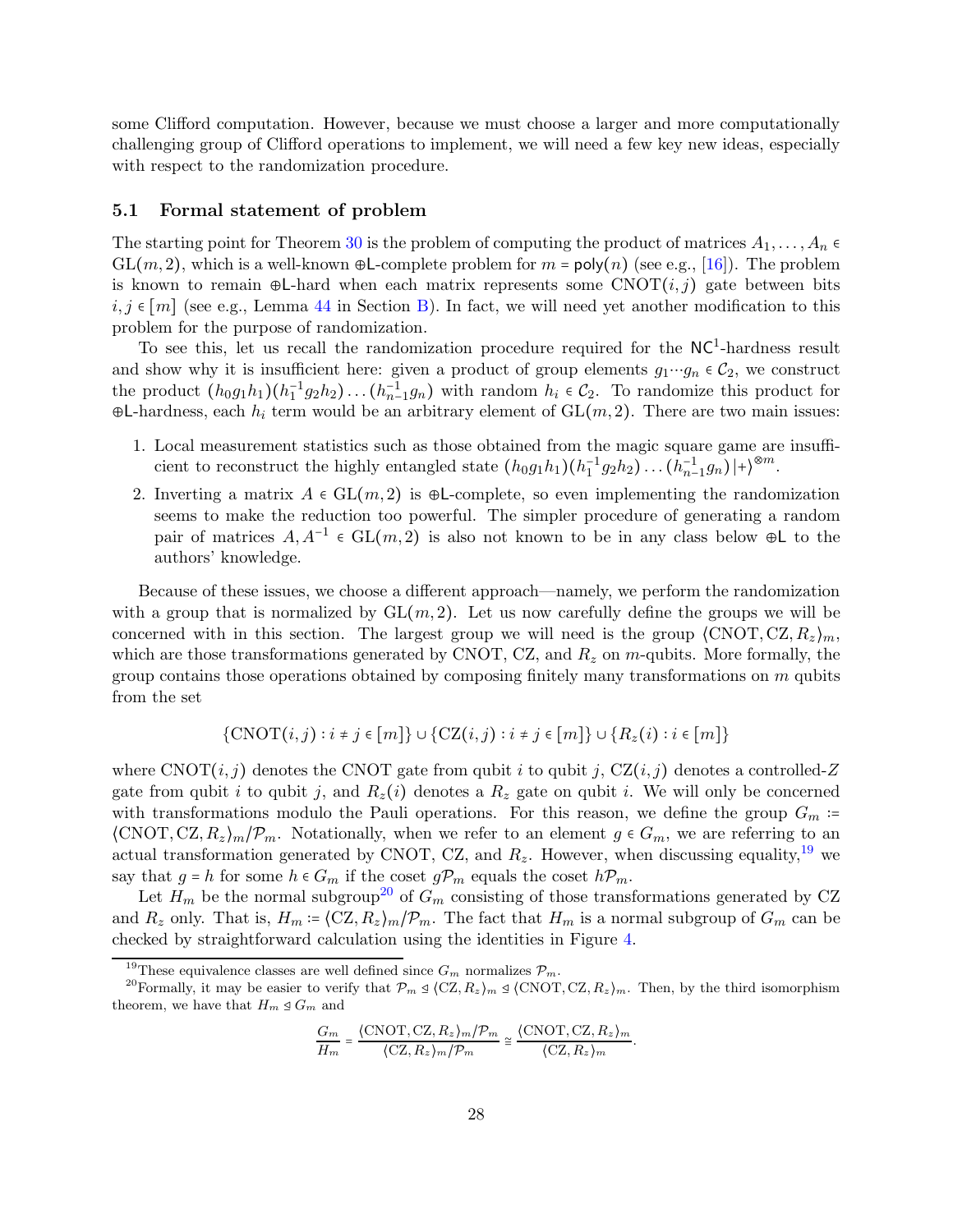

<span id="page-28-1"></span>Figure 4: Conjugating CZ and  $R_z$  by CNOT.

Another useful property of  $H_m$  is that it is abelian, so an arbitrary element of  $H_m$  can be represented by a layer of  $R_z$  gates followed by a layer of CZ gates, where no  $CZ(i, j)$  gate appears more than once. In fact, since  $R_z^2 = Z \equiv I$  modulo Pauli operations, we can assume that there is at most one  $R_z$  gate per qubit as well. Thus, for each  $h \in H_m$ , we associate a symmetric  $m \times m$  binary matrix A such that

$$
h = \prod_{i < j} \text{CZ}(i, j)^{A_{i, j}} \prod_i R_z(i)^{A_{i, i}}
$$

where the equality is modulo Pauli operations. We will call this representation its *canonical de*composition.

Notationally, we will be somewhat sloppy when writing out products of elements in  $G_m$  and  $H_m$ . We write gh for  $g \in G_m$  and  $h \in H_m$  to refer to the product of g and h in the group  $G_m$ . We will write CNOT<sub>m</sub> for the set consisting of single CNOT gates on m qubits (and also the identity)—i.e., CNOT<sub>m</sub> = {CNOT $(i, j) : i, j \in [m]$  and  $i \neq j$ } ∪ { $I_m$ }.

Finally, we base our problem on the hardness of evaluating CNOT circuits. This is captured in the following theorem, the proof of which appears in Section [B.](#page-40-0)

**Theorem [45.](#page-41-1)** Given  $g_1, \ldots, g_n \in \text{CNOT}_m$  and promised that  $g_1 \cdots g_n$  is either a cycle on the first three qubits  $(C_3)$  or the identity transformation  $(I)$ , it is  $\oplus L$ -hard to decide which.

#### <span id="page-28-0"></span>5.2 Tomography and the Magic Pentagram Game

We would like to distinguish the cycle from the identity transformation by applying the permutation to a state. The  $\ket{+}^{\otimes m}$  state is fixed by both permutations, so we introduce some  $h \in H_m$  to change the state in such a way that after applying the permutation, the two possibilities may be distinguished. For example, if  $h = R_z(1)$  then we are attempting to distinguish the states  $h_1 |+\rangle^{\otimes m}$  and  $h_2 |+\rangle^{\otimes m}$ where  $h_1 = R_z(1)$  and  $h_2 = R_z(2)$ . Since the resulting states are both product states, it suffices to learn the state of the first two qubits—that is, are the stabilizer generators  $\{XI, IY\}$  or  $\{YI, IX\}$ ?

One might then be tempted to try to repeat the magic square measurements from the previous section to eventually learn this state. Suppose, however, that the magic square measurements always reveal some element from the Pauli line {ZI, IZ, ZZ}. Since each element of the Pauli line is a non-stabilizer of both possible states, we learn nothing about our state. On the other hand, we gain nothing from our randomization procedure since the Pauli line is fixed under conjugation by CZ and  $R_z$  gates. Finally, every magic square game must contain at least one of ZI, IZ, or ZZ,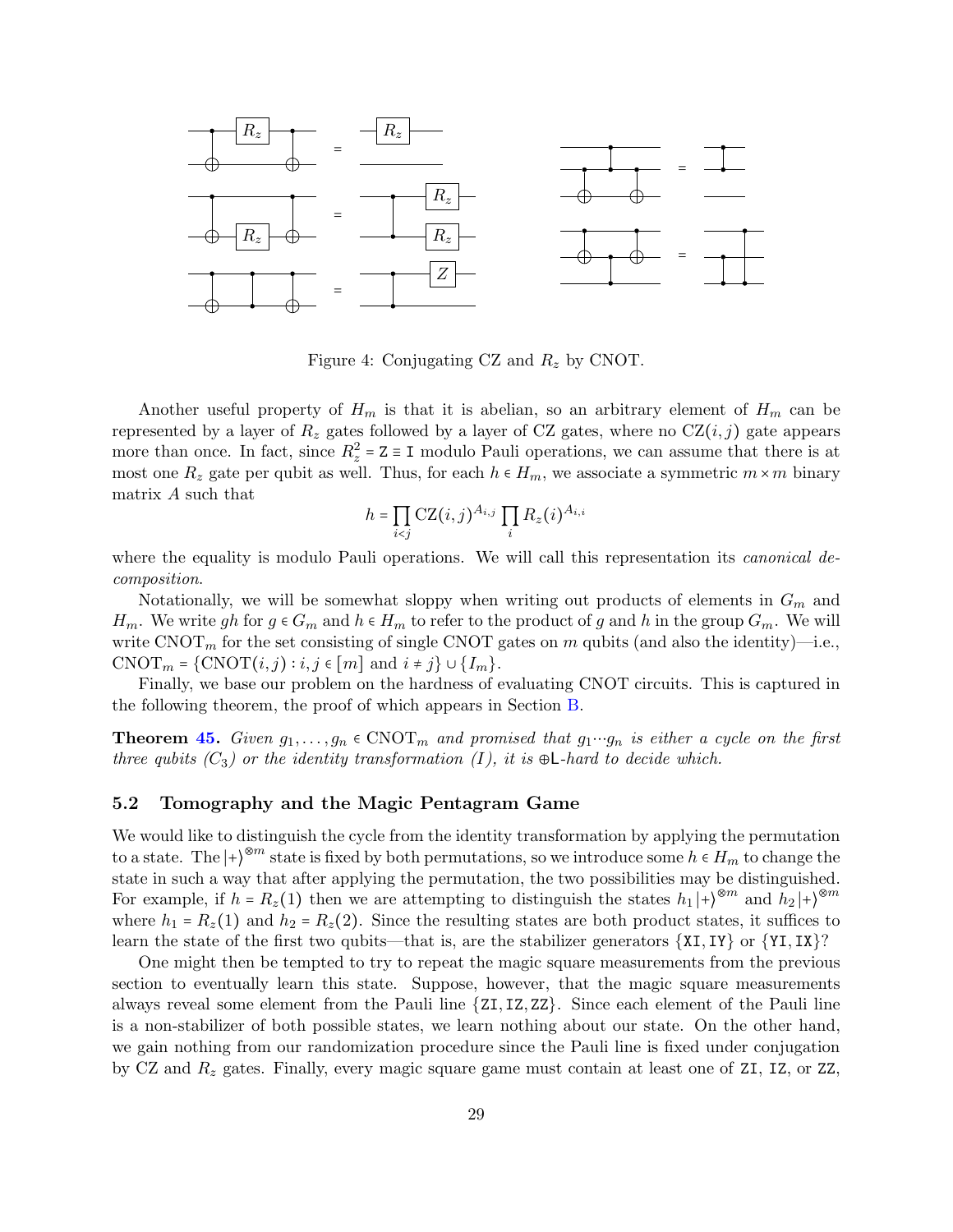

<span id="page-29-1"></span>Figure 5: Magic pentagram.

ensuring that every magic square may return a result which is useless for distinguishing our two states.

This argument generalizes, and for this reason, we switch to a different set of contextual measurements shown in Figure [5](#page-29-1) known as the magic pentagram [\[28\]](#page-36-4). Each vertex in the magic pentagram is labeled by a Pauli operator in the set

$$
\star \coloneqq \{\texttt{YII}, \texttt{IYI}, \texttt{IIV}, \texttt{XII}, \texttt{IXI}, \texttt{IIX}, \texttt{YYX}, \texttt{YXY}, \texttt{XYY}, \texttt{XXX}\}.
$$

Each line consists of 4 commuting operators which multiply to the identity, except for the dashed red line which multiplies to minus identity. One can easily verify that there is no  $\pm 1$  assignment to the vertices that multiply to 1 along the solid black lines and to −1 along the dashed red line. Thus, we have the following:

<span id="page-29-2"></span>Theorem 31. There is a procedure to make five measurements (on five copies) of an unknown three-qubit quantum state  $|\psi\rangle$  and learn, with certainty, some Pauli string which does not stabilize  $|\psi\rangle$ . Furthermore, the Pauli string is in the set  $\star$ .

The proof is virtually identical to that of Theorem [19,](#page-18-2) so we omit it.

#### <span id="page-29-0"></span>5.3 Randomization and Self-Reducibility

In this section, we will slightly abuse notation and let  $H_3 \le H_m$  be the subgroup of  $H_m$  of CZ and  $R_z$  gates on the first three qubits. Let  $H_3^{\oplus} < H_3$  be the subgroup of  $H_3$  that only contain those transformations with an even number of  $R_z$  and CZ gates. Let  $S \coloneqq H_3^{\oplus} \bullet \star = \{h \bullet P : h \in H_3^{\oplus} \text{ and } P \in \mathbb{R} \}$  $\star$ } represent the set of possible Pauli strings obtained by measuring the first three qubits using magic pentagram measurements (conjugated by some element in  $H_3^{\oplus}$ ).

Suppose we have some randomized algorithm A which takes  $g_1, \ldots, g_n \in G_m$  as input, and outputs a Pauli string  $P \in S$  such that P does not stabilize  $|\psi\rangle = g_1 \cdots g_n |+\rangle^{\otimes m}$ . Let algorithm B be obtained from Theorem [23](#page-20-1) where  $F = H_3^{\oplus}$ ,  $H = H_m$ ,  $G = G_m$ , and A is the algorithm defined above. That is, on input  $g_1, \ldots, g_m \in G_m$ , Algorithm B returns a Pauli  $(g_1 \cdots g_n) \bullet P$ , where  $P \in \mathcal{P}_m$ is drawn from a distribution of Pauli strings which do not stabilize  $|+\rangle^m$ .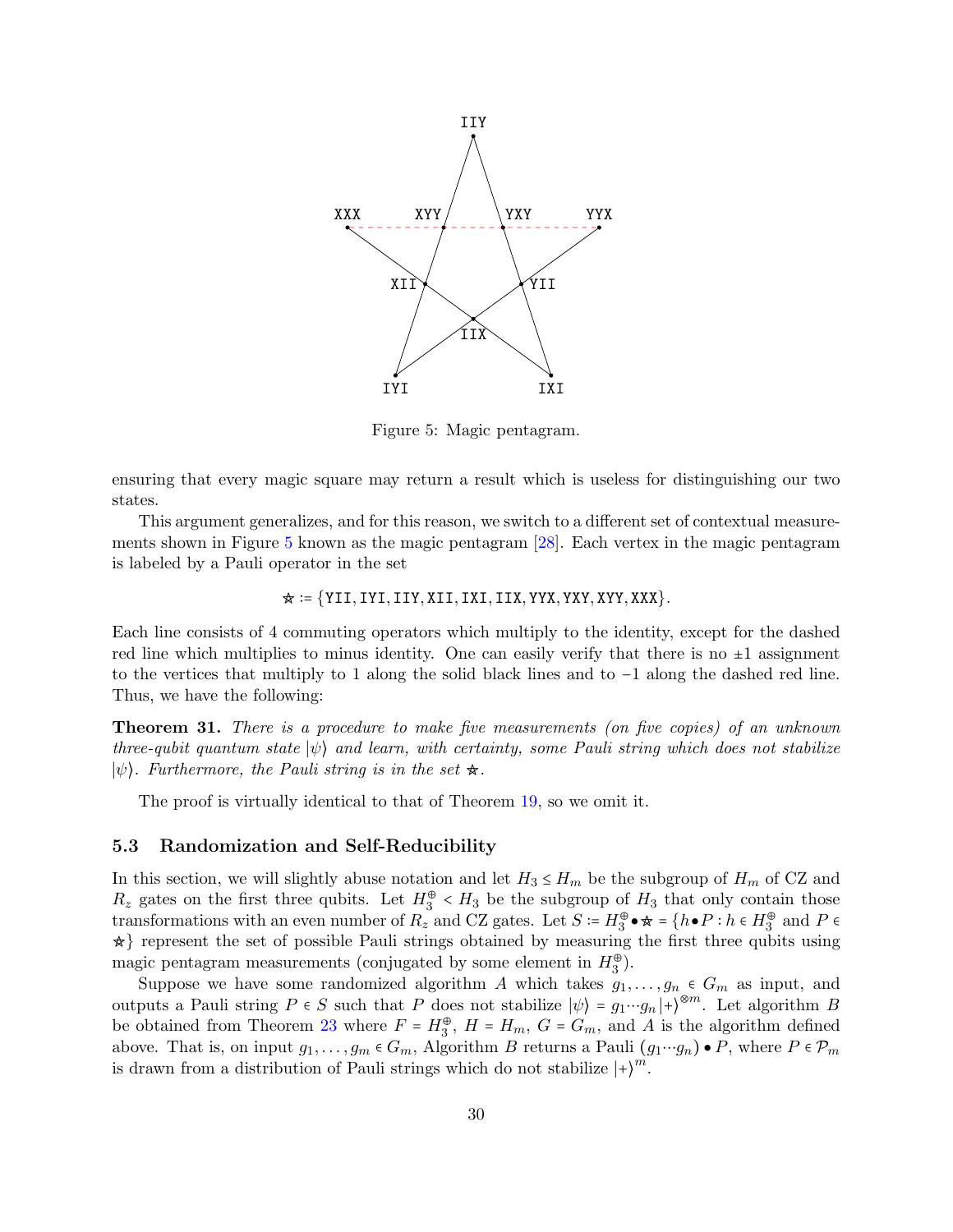We would now like to use algorithm B to solve the CNOT multiplication problem (see Theorem [45\)](#page-41-1). Recall that the product of CNOT gates is either the three-cycle or the identity. Since any Pauli P which non-stabilizes  $|+\rangle^{\otimes 3}$  also non-stabilizes  $C_3|+\rangle^{\otimes 3}$ , the output of algorithm B is not very meaningful. On the other hand, in the following theorem, we will show how an L machine can smuggle an element of  $H_3^{\oplus}$  into the product of the CNOT gates. Since the two permutations act differently on elements of  $H_3^{\oplus}$ , the L machine will be able to extract meaningful statistics.

<span id="page-30-0"></span>**Theorem 32.** Let  $g_1, \ldots, g_n \in \text{CNOT}_m$  for  $m \geq 3$  be such that  $g_1 \cdots g_n = \pi$  is some permutation on the first three qubits. Let  $f \in H_3^{\oplus}$ . Define Algorithm C as below.

function  $C(f, g_1, \ldots, g_n)$ return  $B(g_1, \ldots, g_n, f, g_n, \ldots, g_1)$ 

Then the output distribution of  $C(f, g_1, \ldots, g_n)$  is  $(\pi f \pi^{-1}) \bullet \mathcal{D}(g_1 H_m, \ldots, g_n H_m)$  where the distribution  $\mathcal{D}(g_1H_m,\ldots,g_nH_m)$  is the average of  $(g'_1\cdots g'_{2n})^{-1} \bullet A(g'_1,\ldots,g'_{2n})$  over all  $g'_1,\ldots,g'_{2n}$  such that  $g'_i H_m = g_i H_m$  and  $g'_{n+i} H_m = g_{n-i+1} H_m$  for all  $i \in [n]$  and  $g'_1 \cdots g'_{2n} \in H_3^{\oplus}$ .

*Proof.* By Theorem  $23$ , we have that C will sample from the distribution

 $(g_1 \cdots g_n f g_n \cdots g_1) \bullet \mathcal{D}(H_3^{\oplus} g_1 \cdots g_n g_n \cdots g_1, g_1 H_m, \ldots, g_n H_m, g_n H_m, \ldots, g_1 H_m)$ 

where  $\mathcal{D}(\cdots)$  is the average of  $(g'_1, \ldots, g'_{2n})^{-1} \bullet A(g'_1, \ldots, g'_{2n})$  over all  $g'_1, \ldots, g'_{2n}$  such that  $g'_1 \cdots g'_{2n} \in$  $H_3^{\oplus} g_1 \cdots g_n f g_n \cdots g_1$  and  $g'_i H_m = g_i H_m$  and  $g'_{n+i} H_m = g_{n-i+1} H_m$  for all  $i \in \{1, \ldots, n\}$ . Observe that  $g = g^{-1}$  for all  $g \in \text{CNOT}_m$ , so

$$
H_3^\oplus g_1 \cdots g_n f g_n \cdots g_1 = H_3^\oplus g_1 \cdots g_n f \big(g_1^{-1} \cdots g_n^{-1}\big)^{-1} = H_3^\oplus \pi f \pi^{-1} = H_3^\oplus
$$

for any  $f \in H_3^{\oplus}$ . That is, for fixed  $g_1, \ldots, g_n$ , Algorithm C samples from the same distribution  $(\pi f \pi^{-1}) \bullet \mathcal{D}$  for some fixed distribution  $\mathcal{D}$  regardless of the choice of  $f \in H_3^{\oplus}$ .  $\Box$ 

<span id="page-30-1"></span>**Theorem 33.** Let A be a randomized algorithm which takes  $g_1, \ldots, g_n \in G_m$  as input, and outputs a Pauli string  $P \in S$  such that P does not stabilize  $g_1 \cdots g_n | + \rangle^{\otimes m}$ . Then, given  $g_1, \ldots, g_n$ , there exists a randomized algorithm in  $(BPAC^0)^A$  which computes  $g_1 \cdots g_n$ , promised that it is either the three-cycle on the first three qubits or the identity transformation.

*Proof.* Fix  $g_1, \ldots, g_n$  such that  $g_1 \cdots g_n = \pi$ , and let Algorithm C be obtained by composing The-orem [23](#page-20-1) and Theorem [32.](#page-30-0) By construction, C outputs a non-stabilizer Pauli  $(\pi f \pi^{-1}) \bullet P \in S$  of  $\pi f \pi^{-1} |+\rangle^{\otimes m}$  where  $P \sim \mathcal{D} \coloneqq \mathcal{D}(g_1 H_m, \ldots, g_n H_m)$ . In other words,  $\mathcal{D}(P)$  is a probability distribution over non-stabilizers of  $\ket{+}^{\otimes m}$ , and  $\mathcal{D}_{\pi,f} := (\pi f \pi^{-1}) \cdot \mathcal{D}$  is the conjugated probability distribution over non-stabilizers of  $\pi f \pi^{-1}$ |+ $\rangle^{\otimes m}$ . The algorithm works in two steps:

- 1. Query algorithm  $C(\text{III}, g_1, \ldots, g_n)$  to sample Pauli P that has non-zero support in  $\mathcal{D}$ .
- 2. Choose  $f \in H_3^{\oplus}$  based on query results, and query  $C(f, g_1, \ldots, g_n)$  to draw  $O(\log n)$ -many samples from  $\mathcal{D}_{\pi,f}$ . This will reveal  $\pi$  with overwhelming probability.

Let us now show how we should choose  $f$  in the second step. In particular, we will show that there exists  $f \in H_3^{\oplus}$  such that the distribution  $\mathcal{D}_{I,f}$  is not equal to  $\mathcal{D}_{C_3,f}$ . We will argue by contradiction: if there is no such f, then the support of  $D$  is empty. Our starting point will be the fact that D does not have any support on the stabilizer group of  $|+\rangle^{\otimes 3}$ , which generated by XII, IXI, and IIX. That is, we know a priori that  $\mathcal{D}(XII) = \mathcal{D}(IXI) = \mathcal{D}(IIX) = 0$ .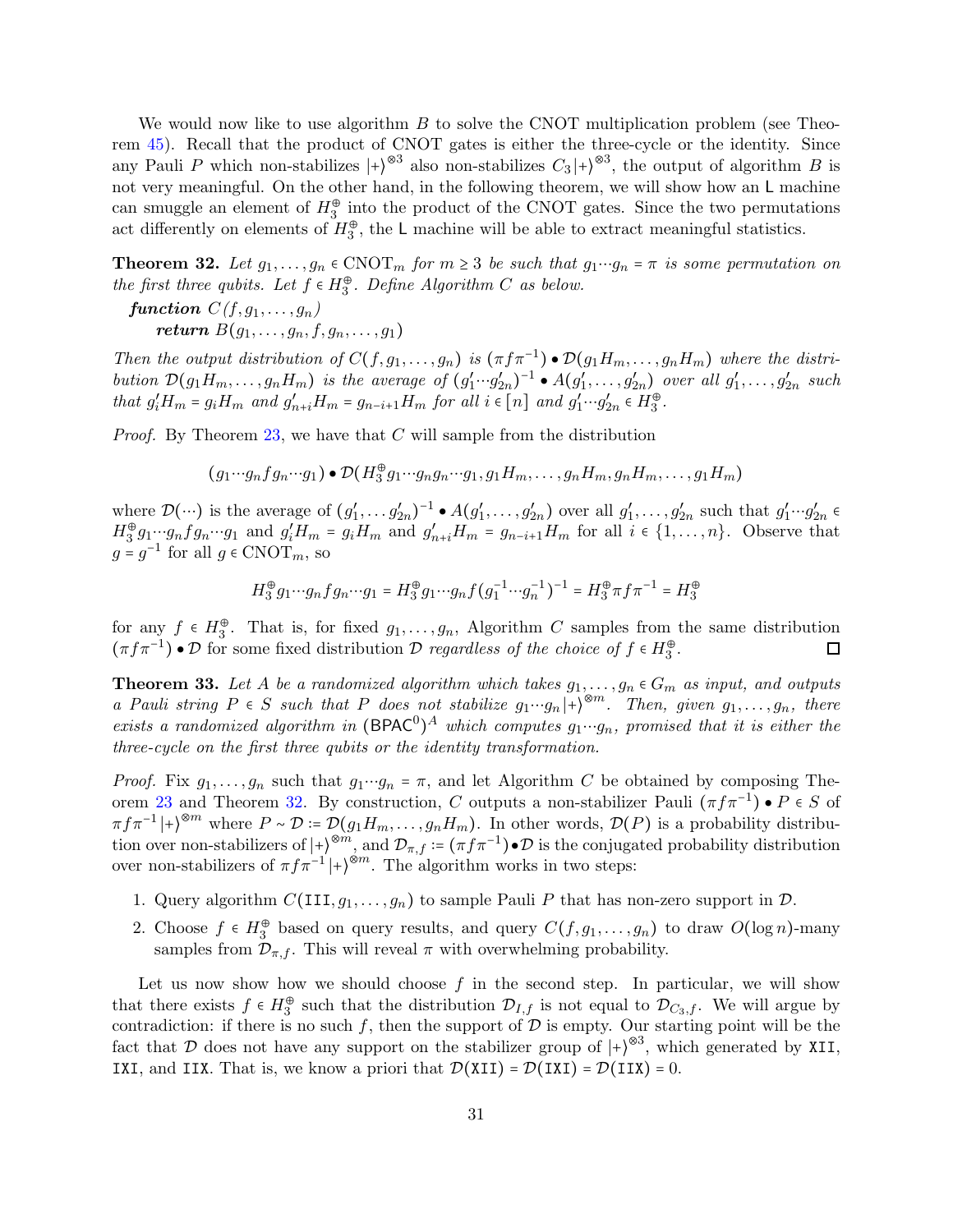| $P \in S$  | $f \in H_2^{\oplus}$                                                                                | $C_3 f C_3^{-1} f$                                | $C_3 f C_3^{-1} f \bullet P$ |
|------------|-----------------------------------------------------------------------------------------------------|---------------------------------------------------|------------------------------|
| <b>YTT</b> | $R_{z}(1) \cdot R_{z}(2)$                                                                           | $R_{z}(1) \cdot R_{z}(3)$                         | XII                          |
| XZI        | $CZ(1,3)\cdot CZ(2,3)$                                                                              | $CZ(1,2)\cdot CZ(2,3)$                            | XII                          |
| YZI        | $CZ(1,3) \cdot CZ(2,3) \cdot R_z(1) \cdot R_z(2)$                                                   | $CZ(1,2) \cdot CZ(2,3) \cdot R_z(1) \cdot R_z(3)$ | XII                          |
| XZZ        | $CZ(1,2)\cdot CZ(2,3)$                                                                              | $CZ(1,2) \cdot CZ(1,3)$                           | XII                          |
| YZZ        | $CZ(1,2) \cdot CZ(2,3) \cdot R_z(1) \cdot R_z(2)$ $CZ(1,2) \cdot CZ(1,3) \cdot R_z(1) \cdot R_z(3)$ |                                                   | XII                          |
| YYX        | $R_{z}(2) \cdot R_{z}(3)$                                                                           | $R_{z}(1) \cdot R_{z}(2)$                         | XXX                          |

<span id="page-31-0"></span>Table 1: Operations  $f \in H_3^{\oplus}$  which distinguish  $\mathcal{D}_{I,f}$  from  $\mathcal{D}_{C_3,f}$ . We omit  $P \in S$  that are equivalent up to permutation.

Suppose we have some  $f \in H_3^{\oplus}$  which does not distinguish the two permutations. To be concrete, let  $f = R_z \otimes R_z \otimes I$ . We have  $\mathcal{D}_{I,f}(YII) = \mathcal{D}(XII) = 0$  and  $\mathcal{D}_{C_3,f}(YII) = \mathcal{D}(YII)$ . Since f does not distinguish the two permutations, it must be that  $\mathcal{D}_{I,f}(\texttt{YII}) = \mathcal{D}_{C_3,f}(\texttt{YII})$ , so

$$
0 = \mathcal{D}_{I,f}(\texttt{YII}) = \mathcal{D}_{C_3,f}(\texttt{YII}) = \mathcal{D}(\texttt{YII}).
$$

That is, D cannot have any support on Pauli YII. More generally, consider any Pauli  $P \in S$ . If  $f \in H_3^{\oplus}$  does not distinguish  $\mathcal{D}_{I,f}$  from  $\mathcal{D}_{C_3,f}$ , then  $\mathcal{D}_{I,f}(P) = \mathcal{D}_{C_3,f}(P)$  and so

$$
\mathcal{D}(f \bullet P) = \mathcal{D}_{I,f}(P) = \mathcal{D}_{C_3,f}(P) = \mathcal{D}(C_3 f C_3^{-1} \bullet P).
$$

In other words,  $\mathcal{D}(P) = \mathcal{D}(C_3 f C_3^{-1} f \bullet P)$  for all  $P \in S$  (recall that  $f = f^{-1}$  for all  $f \in H_m$ ). If there is no distinguishing f, we can now systematically show that  $\mathcal{D}(P) = 0$  for every  $P \in S$ . More precisely, for every  $P \in S$ , there exists a Clifford  $f \in H_3^{\oplus}$  such that  $D(C_3 f C_3^{-1} f \bullet P)$  is a stabilizer of  $|+\rangle^{\otimes 3}$ . We show the complete enumeration in Table [1.](#page-31-0) Therefore, there must be some distinguishing  $f$ .

To conclude, we simply observe that there must exist (possibly multiple) Pauli  $P \in S$  such that  $\mathcal{D}(P) > \frac{1}{|S|}$  $\frac{1}{|S|}$ . We sample such P in the first step of the protocol. Let  $f \in H_3^{\oplus}$  be the Clifford from Table [1](#page-31-0) such that  $C_3 f C_3^{-1} f \bullet P$  only has Pauli X terms. Let  $Q = f \bullet P$ . We claim that whether or not we see Q in the second step of the protocol reveals the permutation  $\pi$ . Suppose  $\pi = I$ , then

$$
\mathcal{D}_{\pi,f}(Q)=\mathcal{D}_{I,f}(Q)=\mathcal{D}(f\bullet Q)=\mathcal{D}(P),
$$

and after  $O(\log n)$  queries to  $\mathcal{D}_{\pi,f}$ , we will see Q with high probability. On the other hand, if  $\pi = C_3$ , then

$$
\mathcal{D}_{\pi,f}(Q) = \mathcal{D}_{C_3,f}(Q) = \mathcal{D}(C_3fC_3^{-1} \bullet Q) = \mathcal{D}(C_3fC_3^{-1}f \bullet P) = 0,
$$

 $\Box$ 

so we will never see Q in the second step, so we conclude that  $\pi = C_3$ .<sup>[21](#page-31-1)</sup>

<span id="page-31-1"></span> $21$ Notice that this gives us one-sided error. Suppose our task is to identify whether or not the permutation is the identity. On "yes" instances, we output "yes" with high probability, but on "no" instances, we always output "no." This places the reduction in RAC<sup>0</sup>. It's not hard to see that it is also in coRAC<sup>0</sup>: for any given input  $g_1,\ldots,g_n \in \text{CNOT}_m$ , append the permutation  $C_3^{-1}$ . Thus, "no" instances now multiply to the identity, and "yes" instances multiply to  $C_3^{-1}$ . The reduction is the same (simply replacing  $C_3$  with  $C_3^{-1}$  in the arguments above), and so the reduction is in  $\text{coRAC}^0$  by inverting the answer. Since the reduction is in both  $\text{coRAC}^0$  and  $\text{RAC}^0$ , it is in ZPAC<sup>0</sup>.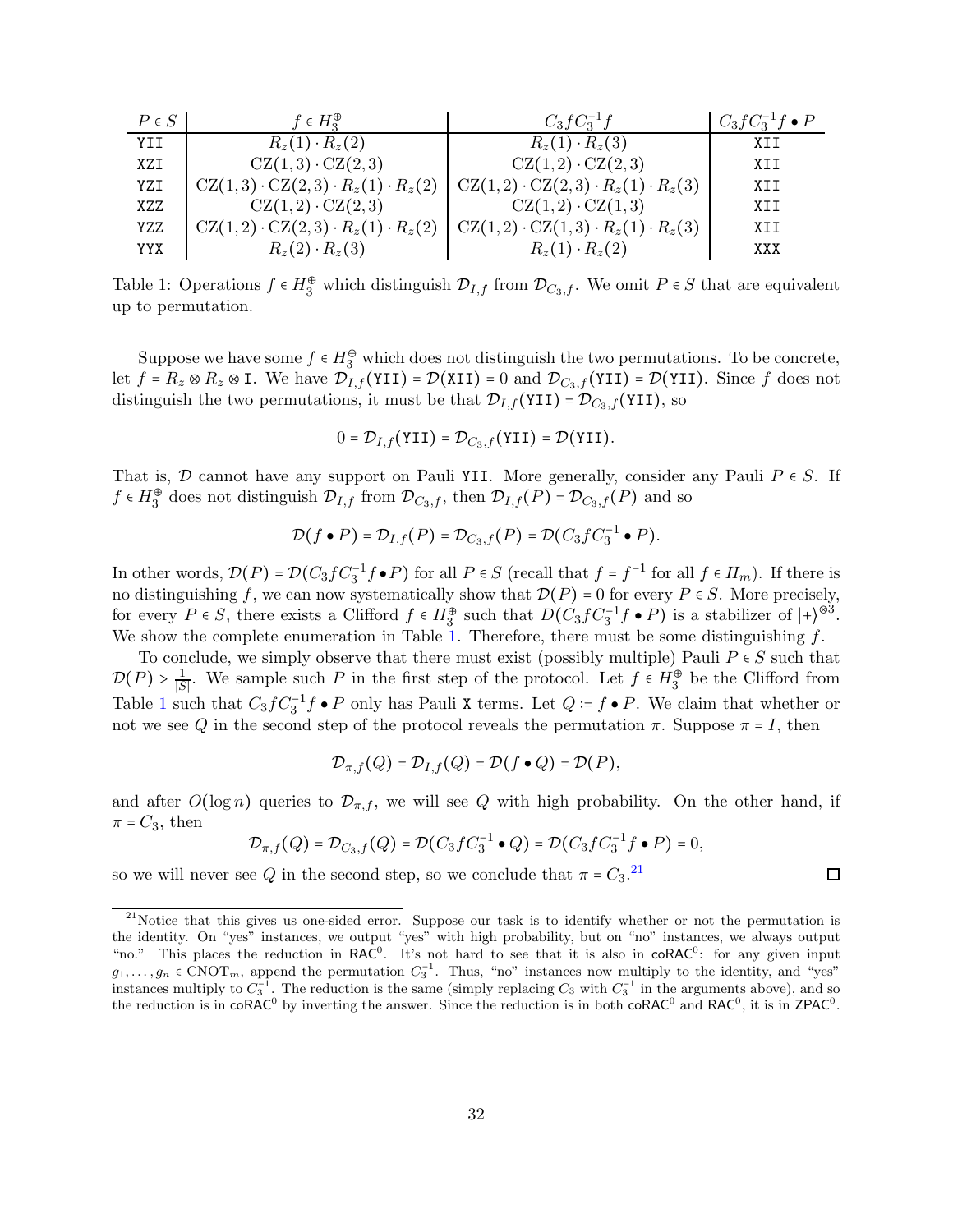

<span id="page-32-1"></span>Figure 6: Even-Odd sorting network: given any permutation, there is some subset of the SWAP gates above that implements that permutation.

#### <span id="page-32-0"></span>5.4 Initial state details

Our initial graph state  $|\mathcal{G}_{n,m}\rangle$  will be arranged for the measurement-based computation of the product of CNOT gates  $g_1, \ldots, g_n \in \text{CNOT}_m$ . In fact, recall that due to the randomization procedure, we will actually need to compute the product  $g_1h_1g_2h_2\cdots g_nh_n$  where  $h_i \in H_m$ . For elements of  $H_m$ , we can apply the corresponding layer of  $R<sub>z</sub>$  gates in constant depth by Theorem [52,](#page-48-0) so we will omit these from the discussion below.

Let us focus now on the application of a single CNOT gate from qubit i to j. In Section [E.2,](#page-49-0) we give a general procedure to implement any transformation in  $C_2$  on a  $2 \times 16$  grid. If we wished to apply the same construction in a circuit of  $m$  qubits, then we would need to know i and j in advance. That is, we want to construct some fixed graph such that there exists some measurement pattern that implements  $CNOT(i, j)$  for all possible values of i and j. Importantly, we would also like the graph to be embeddable in the grid.

The most straightforward way to ensure that the graph state is grid-like is to only apply local operations. We accomplish this by swapping far-away qubits until they become adjacent. For instance, any  $CNOT(i, j)$  gate can be applied by swapping the *i*th bit until it adjacent to bit j, applying the gate, and then reversing the swaps. There are two downsides to this procedure:

- An element of  $H_m$  could consists of  $\Omega(m^2)$  many CZ gates. So if we extended this swap architecture to apply an element of  $H_m$ , we would needed  $\Omega(m^2)$  copies, adding a nontrivial overhead to the entire procedure.
- Which SWAP gates are applied depends on both  $i$  and  $j$ . This complicates the choice of measurement basis for some qubit in the measurement-based application of some  $CNOT(i, j)$ gate. Ideally, this choice of basis is a simple local operation.

We solve both issues with the same construction. The key idea will be to use a sorting network, which is a fixed network of SWAP gates on  $m$  qubits that can be toggled to implement every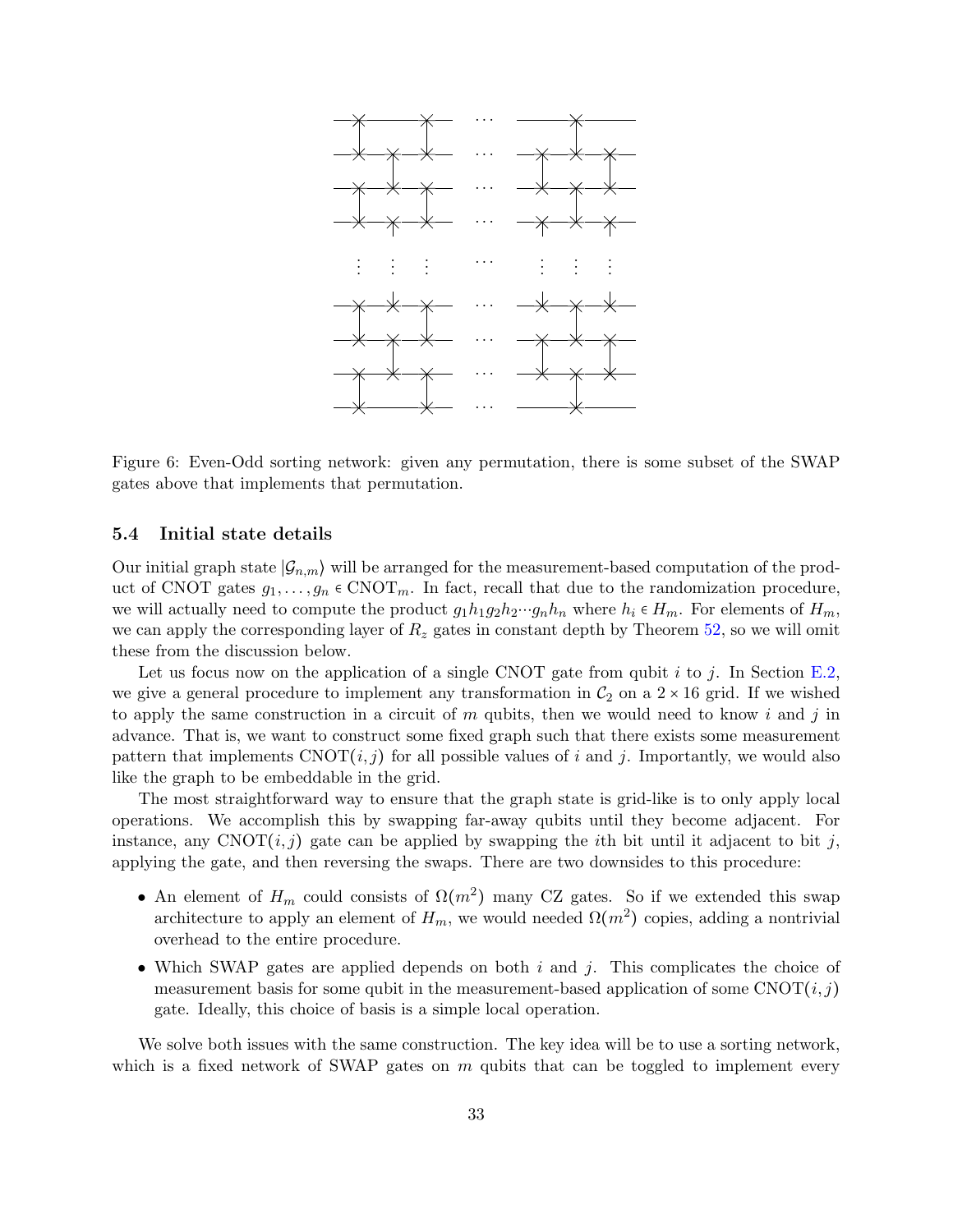permutation of those qubits. That is, for every permutation, applying some subset of the SWAP gates in the network yields the permutation. Remarkably, there are  $O(m)$ -depth sorting networks such that every SWAP gate is applied locally.

We will use the even-odd sorting network  $[20]$  of depth-m shown in Figure [6.](#page-32-1) That is, on the kth layer, there are SWAP gates between qubits  $(2i, 2i + 1)$  for k even, and qubits  $(2i - 1, 2i)$  for k odd. We now claim that the even-odd sorting network implies a  $m \times O(m)$  grid implementing any transformation in  $\text{CNOT}_m$  or  $H_m$ . First, we use the sorting network to reverse the order of the list of qubits, so qubit 1 becomes qubit m, qubit 2 becomes qubit  $m-1$ , and so on. Since all swaps are local, at some point every pair of qubits must have been swapped. At that point, we can apply any two-qubit gate using Theorem [53.](#page-49-1) Conveniently, our specific choice for encoding elements of  $\text{CNOT}_m$  and  $H_m$  (given below) are such that the choice of measurement basis for each qubit depends only on a single bit of the input. Once the qubits are in reverse order, we can simply reverse the order again to complete the transformation.

<span id="page-33-1"></span>In conclusion, we let  $\mathcal{G}_{n,m}$  be the  $m \times \Theta(nm)$  graph obtained by combining the above observations. This yields the following theorem:

**Theorem 34.** Let  $g_1, \ldots, g_n \in \text{CNOT}_m$  and  $h_1, \ldots, h_n \in H_m$  be given. Each element  $h_i \in H_m$  is encoded by a matrix representing its canonical decomposition. Each element  $g_i \in \text{CNOT}_m$  is encoded by a binary  $m \times m$  matrix whose only non-zero entry  $(i, j)$  represents the CNOT gate from qubit i to qubit j. There exist projections  $P_1, \ldots, P_{\Theta(nm^2)}$  such that

- $P_i$  is either the projection  $\frac{I+X}{2}$  or  $\frac{I+Y}{2}$  onto the ith qubit,
- $P_1 \otimes \ldots \otimes P_{\Theta(nm^2)} \otimes I^{\otimes m} |\mathcal{G}_{n,m}\rangle \propto |\psi\rangle \otimes g_1 h_1 g_2 h_2 \cdots g_n h_n |+\rangle^{\otimes m},$
- $P_1, \ldots, P_m$  are X-projections, and
- For all  $i$ ,  $P_i$  depends on at most a single bit of the input.

#### <span id="page-33-0"></span>5.5 Main theorem

We now have all the ingredients to prove the main theorem.

**Theorem [30.](#page-26-1)** Let  $\mathcal{R}$  be the rewind oracle for Wide Cluster Clifford Simulation (Problem [29\)](#page-26-2). Then

$$
\oplus L \subseteq (B P A C^0)^{\mathcal{R}}.
$$

*Proof.* Our goal is to use the rewind oracle to determine the product  $g_1 \cdots g_n$ , modulo Pauli operations, given unitaries  $g_1, \ldots, g_n \in \text{CNOT}_m$ . By Theorem [45,](#page-41-1) we will use that it is ⊕L-hard to determine this product promised that it is the three-cycle or the identity transformation.

First, we construct Algorithm A from the rewind oracle. Algorithm A applies the oracle to  $g'_1, \ldots, g'_n \in G_m$  in the first round, then measures the five lines of the pentagram (all of them, by rewinding) in the second round. The first round measurements are specified by Theorem [34.](#page-33-1) Recall that the measurements in the second round may require some entangling operations on the first three qubits (not simply  $X$  and  $Y$ -basis measurments). However, we can simulate these gates by yet more measurement-based computation using Theorem [53.](#page-49-1) Since the depth of these computations is constant, an  $AC^0$  verifier can apply the appropriate recovery operation to the oracle's answer in the second round. From these measurements, we identify a non-stabilizer  $P \in \mathcal{R}$  of the state by Theorem [31.](#page-29-2)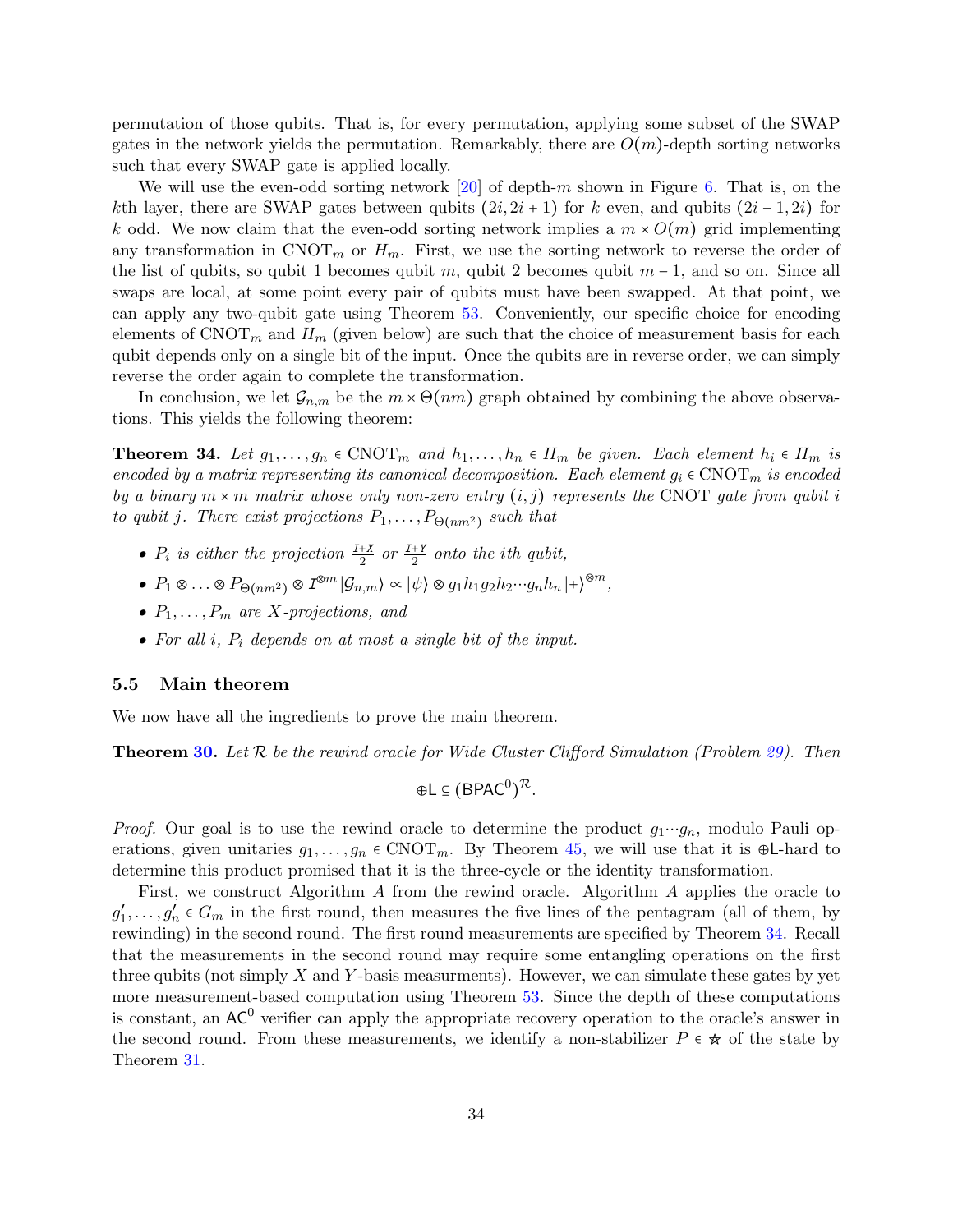From Algorithm A, we construct Algorithm B (Theorem [23\)](#page-20-1), and then Algorithm C (Theo-rem [32\)](#page-30-0). We must now check that an  $AC^0$  circuit can perform these randomization steps. Algorithm B queries Algorithm A with elements  $h_1gh_2$  for  $h_1, h_2 \in H_m$  and  $g \in \text{CNOT}_m$ . However, since Theorem [34](#page-33-1) requires that each input be specified by a local input encoding, we must show that we can calculate the encoding of the product  $h_1gh_2$  given the individual encodings of  $h_1$ , g, and  $h_2$ . However, since  $H_m$  is abelian and conjugation by CNOT gates is locally computable (see Figure [4\)](#page-28-1), preparing the final encoding is done by  $AC^0$  circuits with randomness.

Finally, we use Algorithm C to decide if  $g_1 \cdots g_n$  is either  $C_3$  or I, using Theorem [33,](#page-30-1) which completes the proof.  $\Box$ 

## <span id="page-34-0"></span>6 Open Problems

There are a few ways in which one could hope to improve our result—either by weakening the quantum circuit or strengthening the classical one. First, one could weaken the quantum circuit by allowing for noise. For example, Bravyi et al. [\[11\]](#page-35-5) give a separation between  $QNC^0$  circuits with  $\alpha$  local stochastic noise and NC<sup>0</sup> circuits. It is possible (or even likely) that a similar approach could work for our interactive model. Second, one could allow the classical circuit to err. In Theorem [26,](#page-23-2) we show that a classical device which errs with probability less than 2/75 must still be solving NC<sup>1</sup>-hard problems. However, we have no such error guarantees for the ⊕L-hardness result. What can be said about the maximum allowable error rate in both cases?

We also ask whether or not interactivity is necessary for our results. Assuming Conjecture [8,](#page-11-2) we would require some non-blackbox feature to replace the role of rewinding in our reduction. On the other hand, the conjecture does not rule out a separation between  $QNC^0$  and  $AC^0[p]$ . A natural question is whether or not such a separation exists. It seems unlikely that  $MOD_3$  gates, say, help in solving the Parity Halving Problem of Bene Watts et al. [\[7\]](#page-35-4).

## Acknowledgments

<span id="page-34-1"></span>The authors would like to thank Scott Aaronson, Alex Lombardi, and Daochen Wang for helpful discussions.

# <span id="page-34-5"></span>References

- [1] Scott Aaronson. The equivalence of sampling and searching. Theory of Computing Systems, 55(2):281–298, 2014.
- <span id="page-34-2"></span>[2] Scott Aaronson and Alex Arkhipov. The computational complexity of linear optics. In Proceedings of the 43rd annual ACM symposium on Theory of computing, pages 333–342. ACM, 2011.
- <span id="page-34-4"></span>[3] Scott Aaronson and Daniel Gottesman. Improved simulation of stabilizer circuits. Physical Review A, 70(5):052328, 2004.
- <span id="page-34-3"></span>[4] Miklos Ajtai and Michael Ben-Or. A theorem on probabilistic constant depth computations. In Proceedings of the 16th Annual ACM Symposium on Theory of Computing, STOC '84, pages 471–474, 1984.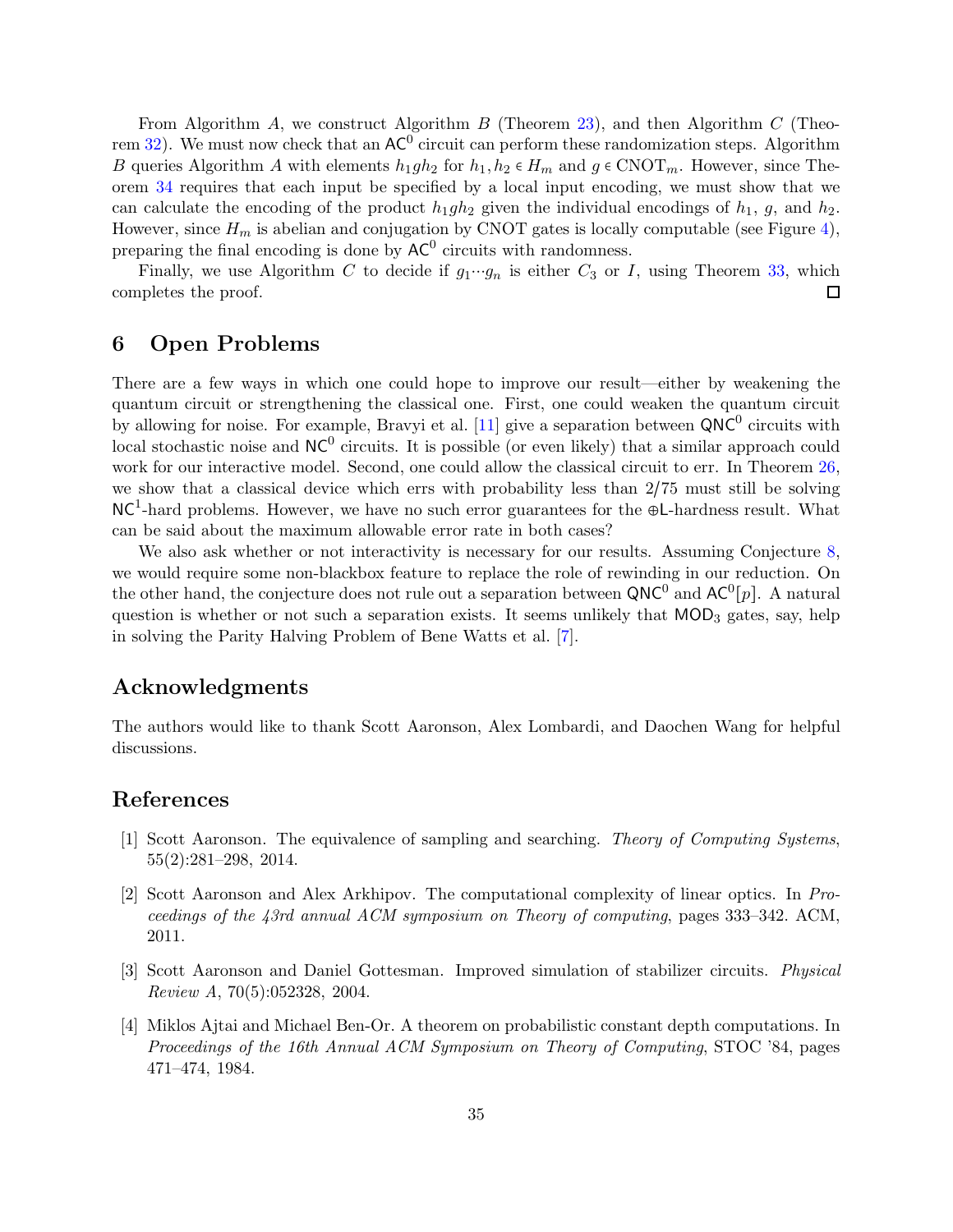- <span id="page-35-14"></span><span id="page-35-6"></span>[5] Miriam Backens. The ZX-calculus is complete for stabilizer quantum mechanics. New Journal of Physics, 16(9):093021, 2014.
- [6] David A. Mix Barrington and Denis Thérien. Finite monoids and the fine structure of  $NC<sup>1</sup>$ . J. ACM, 35(4):941–952, October 1988.
- <span id="page-35-4"></span>[7] Adam Bene Watts, Robin Kothari, Luke Schaeffer, and Avishay Tal. Exponential separation between shallow quantum circuits and unbounded fan-in shallow classical circuits. In Proceedings of the 51st Annual ACM SIGACT Symposium on Theory of Computing, pages 515–526. ACM, 2019.
- <span id="page-35-11"></span>[8] Charles H. Bennett and John Gill. Relative to a random oracle A,  $P^A \neq NP^A \neq \text{coNP}^A$  with probability 1. SIAM Journal on Computing, 10(1):96–113, 1981.
- <span id="page-35-1"></span>[9] Sergio Boixo, Sergei V Isakov, Vadim N Smelyanskiy, Ryan Babbush, Nan Ding, Zhang Jiang, Michael J Bremner, John M Martinis, and Hartmut Neven. Characterizing quantum supremacy in near-term devices. Nature Physics, 14(6):595, 2018.
- <span id="page-35-5"></span><span id="page-35-2"></span>[10] Sergey Bravyi, David Gosset, and Robert König. Quantum advantage with shallow circuits. Science, 362(6412):308–311, 2018.
- <span id="page-35-0"></span>[11] Sergey Bravyi, David Gosset, Robert König, and Marco Tomamichel. Quantum advantage with noisy shallow circuits in 3D.  $arXiv$  e-prints, page arXiv:1904.01502, Apr 2019.
- [12] Michael J Bremner, Richard Jozsa, and Dan J Shepherd. Classical simulation of commuting quantum computations implies collapse of the polynomial hierarchy. Proceedings of the Royal Society A: Mathematical, Physical and Engineering Sciences, 467(2126):459–472, 2010.
- <span id="page-35-9"></span><span id="page-35-8"></span>[13] Alan Cobham. The recognition problem for the set of perfect squares. In 7th Annual Symposium on Switching and Automata Theory (swat 1966), pages 78–87. IEEE, 1966.
- <span id="page-35-3"></span>[14] Bob Coecke and Ross Duncan. Interacting quantum observables: categorical algebra and diagrammatics. New Journal of Physics, 13(4):043016, 2011.
- <span id="page-35-7"></span>[15] Matthew Coudron, Jalex Stark, and Thomas Vidick. Trading locality for time: certifiable randomness from low-depth circuits. arXiv e-prints, page arXiv:1810.04233, Oct 2018.
- <span id="page-35-13"></span>[16] Carsten Damm. Problems complete for ⊕L. In International Meeting of Young Computer Scientists, pages 130–137. Springer, 1990.
- [17] Ross Duncan and Simon Perdrix. Rewriting measurement-based quantum computations with generalised flow. In International Colloquium on Automata, Languages, and Programming, pages 285–296. Springer, 2010.
- <span id="page-35-10"></span>[18] Roger H. Dye. Symmetric groups as maximal subgroups of orthogonal and symplectic groups over the field of two elements. Journal of the London Mathematical Society, s2-20(2):227–237, 1979.
- <span id="page-35-12"></span>[19] Daniel Gottesman. Theory of fault-tolerant quantum computation. Physical Review A, 57(1):127, 1998.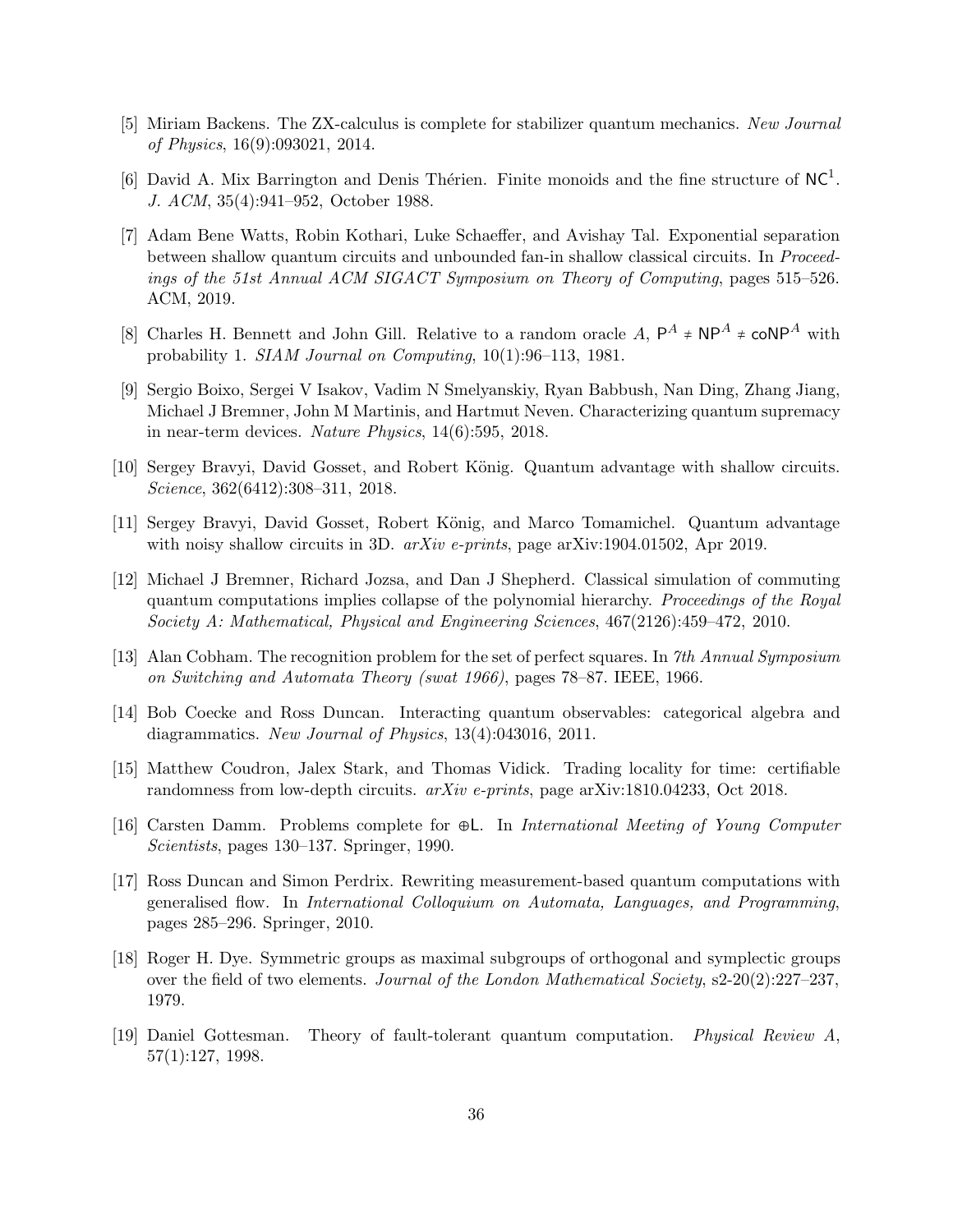- <span id="page-36-15"></span><span id="page-36-13"></span>[20] Nico Habermann. Parallel neighbor-sort (or the glory of the induction principle). Technical Report, 1972.
- <span id="page-36-10"></span>[21] Ulrich Hertrampf, Steffen Reith, and Heribert Vollmer. A note on closure properties of logspace MOD classes. Information Processing Letters, 75(3):91–93, 2000.
- <span id="page-36-14"></span>[22] Peter Høyer and Robert Spalek. Quantum fan-out is powerful. *Theory of computing*,  $1(1):81-$ 103, 2005.
- <span id="page-36-0"></span>[23] Richard Jozsa and Maarten Van den Nest. Classical simulation complexity of extended Clifford circuits. Quantum Information & Computation,  $14(7\&8)(633-648, 2014)$ .
- [24] Iordanis Kerenidis and Anupam Prakash. Quantum recommendation systems. In 8th Innovations in Theoretical Computer Science Conference (ITCS 2017). Schloss Dagstuhl-Leibniz-Zentrum für Informatik, 2017.
- <span id="page-36-12"></span>[25] Joe Kilian. Founding crytpography on oblivious transfer. In Proceedings of the 20th Annual ACM Symposium on Theory of Computing, STOC '88, pages 20–31, New York, NY, USA, 1988. ACM.
- <span id="page-36-8"></span><span id="page-36-1"></span>[26] Klaus-Jörn Lange, Pierre McKenzie, and Alain Tapp. Reversible space equals deterministic space. Journal of Computer and System Sciences, 60(2):354–367, 2000.
- [27] François Le Gall. Average-case quantum advantage with shallow circuits. In  $34th$  Computational Complexity Conference (CCC 2019). Schloss Dagstuhl-Leibniz-Zentrum fuer Informatik, 2019.
- <span id="page-36-11"></span><span id="page-36-4"></span>[28] N. David Mermin. Simple unified form for the major no-hidden-variables theorems. Phys. Rev. Lett., 65:3373–3376, Dec 1990.
- [29] Ashley Montanaro. Learning stabilizer states by bell sampling. Proceedings of the Royal Society A, 463(2088), 2007.
- <span id="page-36-5"></span>[30] Cristopher Moore and Martin Nilsson. Parallel quantum computation and quantum codes. SIAM J. Comput., 31(3):799–815, March 2002.
- <span id="page-36-7"></span><span id="page-36-3"></span>[31] Asher Peres. Incompatible results of quantum measurements. *Physics Letters A*,  $151(3):107$  – 108, 1990.
- [32] Robert Raussendorf and Hans J Briegel. A one-way quantum computer. Physical Review Letters, 86(22):5188, 2001.
- <span id="page-36-2"></span>[33] Robert Raussendorf, Daniel E Browne, and Hans J Briegel. Measurement-based quantum computation on cluster states. Physical review A, 68(2):022312, 2003.
- <span id="page-36-9"></span>[34] Alexander A Razborov. Lower bounds on the size of bounded depth circuits over a complete basis with logical addition. Mathematical Notes, 41(4):333–338, 1987.
- <span id="page-36-6"></span>[35] Dan Shepherd and Michael J Bremner. Temporally unstructured quantum computation. Proceedings of the Royal Society A: Mathematical, Physical and Engineering Sciences, 465(2105):1413–1439, 2009.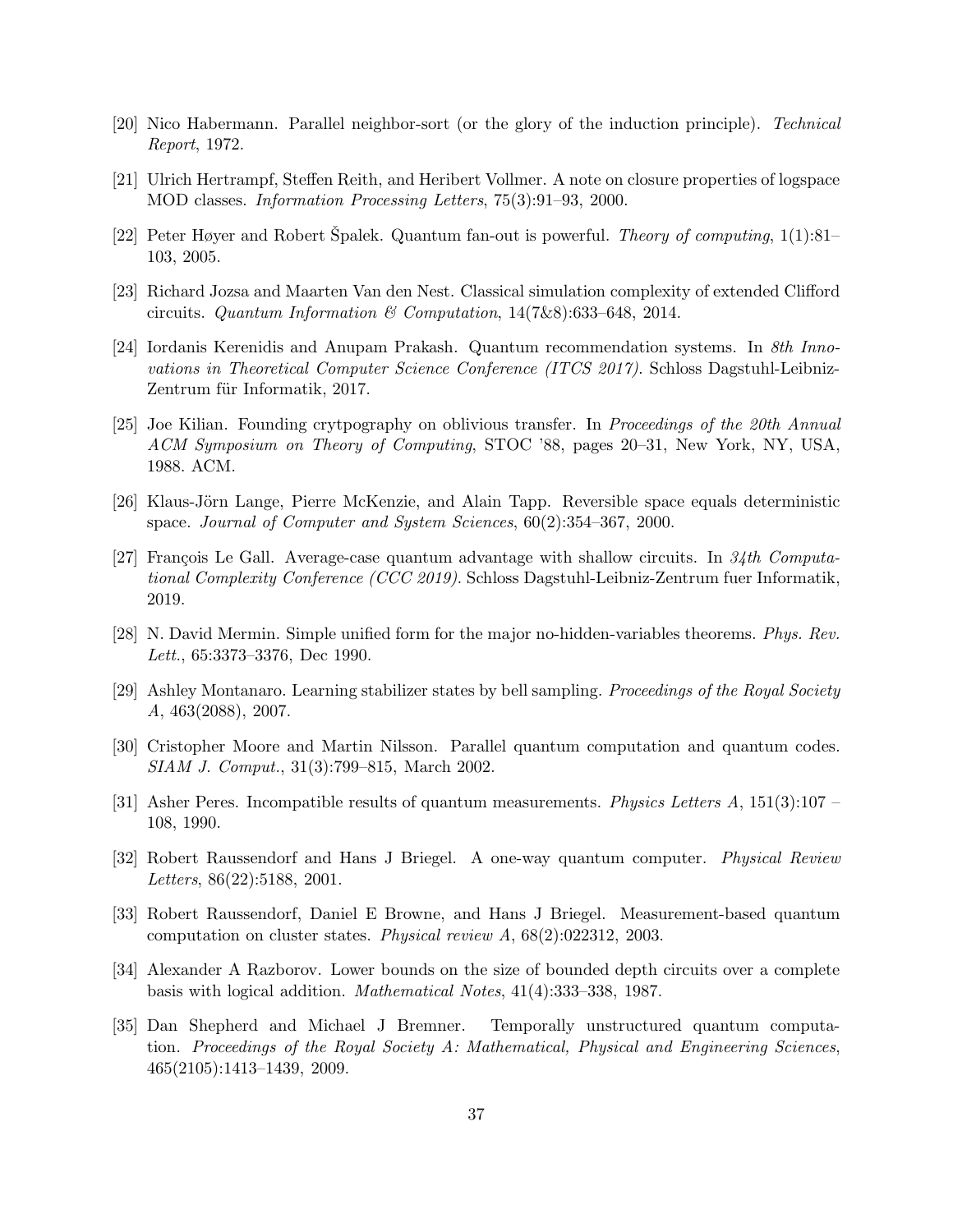- <span id="page-37-4"></span><span id="page-37-2"></span>[36] Peter W. Shor. Polynomial-time algorithms for prime factorization and discrete logarithms on a quantum computer. SIAM Journal on Computing, 26(5):1484–1509, 1997.
- [37] Roman Smolensky. Algebraic methods in the theory of lower bounds for Boolean circuit complexity. In Proceedings of the nineteenth annual ACM symposium on Theory of computing, pages 77–82. ACM, 1987.
- <span id="page-37-5"></span><span id="page-37-3"></span>[38] Yasuhiro Takahashi and Seiichiro Tani. Collapse of the hierarchy of constant-depth exact quantum circuits. Computational Complexity, 25(4):849–881, 2016.
- [39] Ewin Tang. A quantum-inspired classical algorithm for recommendation systems. In Proceedings of the 51st Annual ACM SIGACT Symposium on Theory of Computing, pages 217–228. ACM, 2019.

# <span id="page-37-1"></span><span id="page-37-0"></span>A Clifford Group

In this appendix, we give some basic background on the Clifford group. This includes of the tableau representation of a Clifford operation, which is used as the basis for efficient  $(\oplus L)$  simulations of Clifford circuits as well as the final randomization step (Theorem  $24$ ) as part of the NC<sub>1</sub>-hardness result.

#### A.1 Pauli Group

First, recall the *Pauli matrices*, a set of four  $2 \times 2$  unitary matrices:

$$
\mathbf{I} = \begin{pmatrix} 1 & 0 \\ 0 & 1 \end{pmatrix}, \qquad \qquad \mathbf{X} = \begin{pmatrix} 0 & 1 \\ 1 & 0 \end{pmatrix}, \qquad \qquad \mathbf{Y} = \begin{pmatrix} 0 & -i \\ i & 0 \end{pmatrix}, \qquad \qquad \mathbf{Z} = \begin{pmatrix} 1 & 0 \\ 0 & -1 \end{pmatrix}.
$$

Since the Pauli matrices satisfy the relations

$$
XY = iZ,
$$
  
\n
$$
YZ = iX,
$$
  
\n
$$
ZX = iY,
$$
  
\n
$$
ZX = iY,
$$
  
\n
$$
XZ = -iY,
$$
  
\n
$$
XZ = -iY,
$$
  
\n
$$
XZ = -iY,
$$
  
\n
$$
XZ = -iY,
$$

and I is an identity element, the set  $\mathcal{P}_1 := \{\pm 1, \pm i\} \times \{I, X, Y, Z\}$  is a group under multiplication. This is the one-qubit Pauli group, and it generalizes to the m-qubit Pauli group  $\mathcal{P}_m := \{\pm 1, \pm i\} \times$  $\{I, X, Y, Z\}^{\otimes m}$ . We call the  $\{\pm 1, \pm i\}$  component the phase, and the  $\{I, X, Y, Z\}^{\otimes m}$  component the Pauli string. Let us name the group of signs  $\mathcal{Z}_m := \{\pm 1, \pm i\} \times \mathbb{I}^{\otimes m}$ , and note that  $\mathcal{Z}_m$  is a normal subgroup of  $\mathcal{P}_m$ . This means the quotient  $\mathcal{P}_m/\mathcal{Z}_m$  is well-defined. Each element of  $\mathcal{P}_m/\mathcal{Z}_m$  is a coset  $\{+P, -P, +iP, -iP\}$  for some  $P \in \{I, X, Y, Z\}^{\otimes m}$ , but we identify each such element with P, its positive representative.

A useful property of the Pauli group is that it is a basis for all matrices.

**Fact 35.** Any matrix  $A \in \mathbb{C}^{2^m \times 2^m}$  can be written as a complex linear combination of  $\{I, X, Y, Z\}^{\otimes m}$ .

We introduce the notation  $X^{(b_1,...,b_m)} \coloneqq X^{b_1} \otimes \cdots \otimes X^{b_m}$  for a bit vector  $(b_1,...,b_m) \in \mathbb{F}_2^m$ , and similarly for  $Y^b$  and  $Z^b$ . Another useful fact is that there are subsets of 2n Pauli elements which generate the whole group up to sign.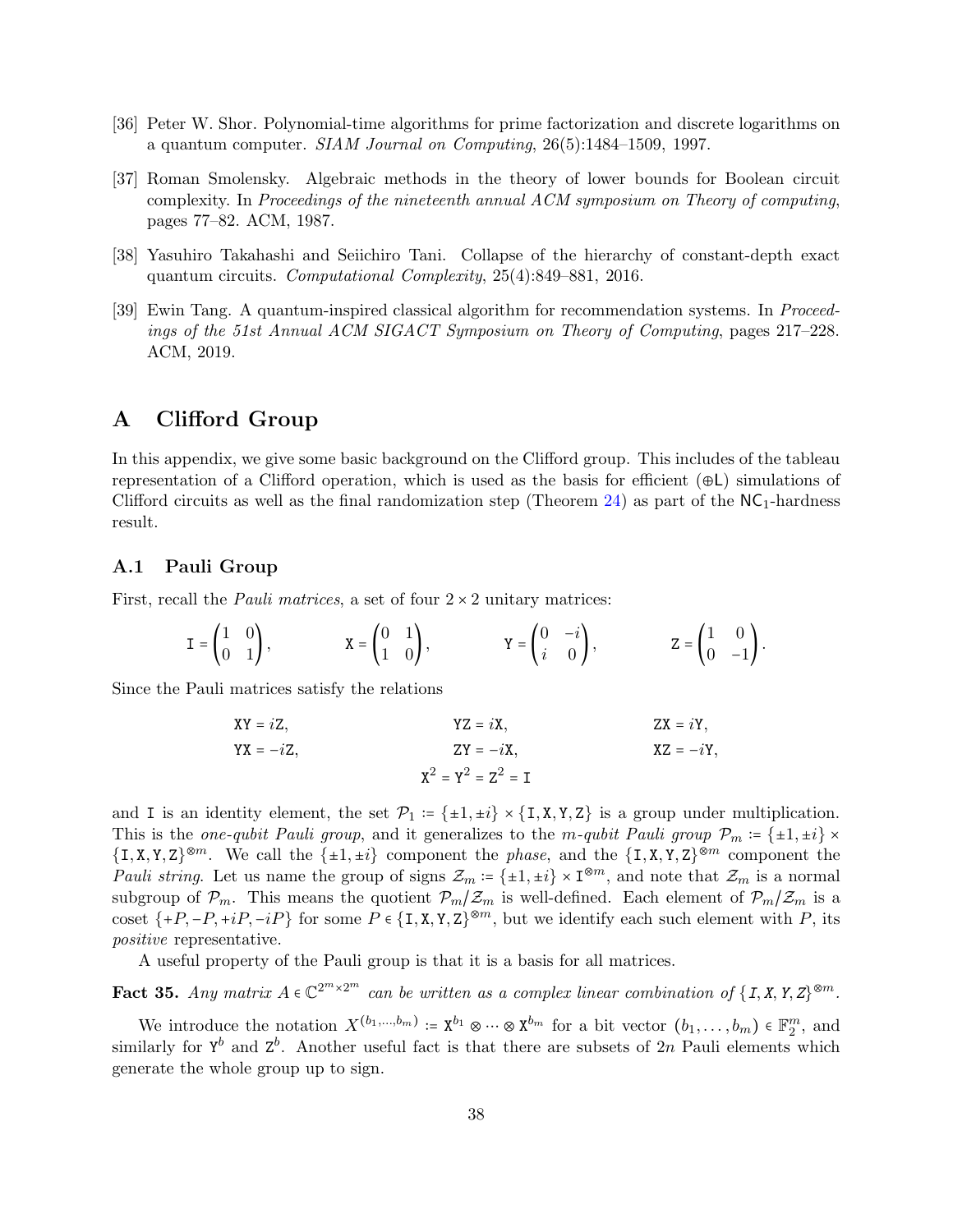**Fact 36.** Any  $P \in \mathcal{P}_m$  can be written in the form  $P := \alpha X^a Z^b$  where  $\alpha \in \{\pm 1, \pm i\}$  and  $a, b \in \mathbb{F}_2^m$ . Since  $X^{e_1}, \ldots, X^{e_m}$  generates all  $X^a$  and  $Z^{e_1}, \ldots, Z^{e_m}$  generates all  $Z^b$ , together they generate all of  $\mathcal{P}_m$  up to phase.

#### A.2 Clifford Group

The m-qubit Clifford group,  $\mathcal{C}_m$ , is the set of m-qubit unitaries (under multiplication) normalizing the m-qubit Pauli group,

$$
\mathcal{C}_m \coloneqq \{U \in \mathrm{U}(2^m) : U \mathcal{P}_m U^\dagger = \mathcal{P}_m \}.
$$

That is, a unitary  $U \in U(2^m)$  is *Clifford* if for any  $P \in \mathcal{P}_m$ , conjugation by U gives an element of  $\mathcal{P}_m$ . By construction,  $\mathcal{P}_m$  is a normal subgroup of  $\mathcal{C}_m$ , so

$$
\mathcal{Z}_m \trianglelefteq \mathcal{P}_m \trianglelefteq \mathcal{C}_m
$$

Since conjugation of a Pauli by a Clifford operation is so common, we define the notation  $\bullet$ :  $\mathcal{C}_m$  ×  $\mathcal{P}_m \to \mathcal{P}_m$  where  $U \bullet P \coloneqq UPU^{\dagger}$  for any  $U \in \mathcal{C}_m$  and  $P \in \mathcal{P}_m$ .

A Clifford circuit is any quantum circuit built from a basis of Clifford unitaries as gates. An important theorem is that CNOT, Hadamard  $(H = \frac{1}{\sqrt{2}})$  $\frac{1}{2}(\begin{matrix} 1 & 1 \\ 1 & -1 \end{matrix}))$ , and Phase  $(R_z = R_z(\pi/4) = (\begin{matrix} 1 & 0 \\ 0 & i \end{matrix}))$ gates suffice to generate all Clifford unitaries, so this is the most common basis. A Clifford state or stabilizer state is any quantum state of the form  $U(0)^{\otimes m}$ , where  $U \in U(2^m)$  is Clifford. A standard way to define a Clifford state is by its *stabilizer group*:

$$
\mathrm{Stab}_{|\psi\rangle} \coloneqq \big\{P \in \mathcal{P}_m : P\,|\psi\rangle = |\psi\rangle\big\}.
$$

Clifford states exhibit long-range entanglement, and become universal for quantum computation when augmented with non-Clifford gate. Nevertheless, Clifford circuits are efficiently classically simulable, in fact, in the complexity class ⊕L [\[3\]](#page-34-4). We describe the essentials of this simulation in the next subsection.

#### A.3 Clifford Tableaux

One way of proving the simulation result is through the tableau representation of Clifford operations. Any unitary can be defined (up to phase) by how it conjugates density matrices, i.e., by the set  $\{(\rho, U\rho U^{\dagger}) : \rho \ge 0\}$ . Since the Pauli group forms a basis for all matrices, this can be reduced to the set  $\{(P, UPU^{\dagger}) : P \in \mathcal{P}_m\}$ . In fact, since  $X^{e_1}, \ldots, X^{e_m}, Z^{e_1}, \ldots, Z^{e_m}$  generate  $\mathcal{P}_m$ , and conjugation preserves products (i.e.,  $UPU^{\dagger}UQU^{\dagger} = UPQU^{\dagger}$ ) it suffices to write down  $UX^{e_i}U^{\dagger}$  and  $UZ^{e_i}U^{\dagger}$  for all *i*. When U is a Clifford unitary, we also get that  $U\mathbf{X}^{e_i}U^{\dagger}$  and  $U\mathbf{Z}^{e_i}U^{\dagger}$  are in  $\mathcal{P}_m$ . For example,  $R_z \times R_z^{\dagger} = Y$  and  $R_z Z R_z^{\dagger} = Z$ , from which we can derive that

$$
R_z Y R_z^{\dagger} = i R_z X R_z^{\dagger} R_z Z R_z^{\dagger} = i Y Z = -X.
$$

Clearly  $R_z \text{I} R_z^{\dagger} = \text{I}$ , and thus we can derive  $R_z \rho R_z^{\dagger}$  for any  $\rho$  by linearity. Similarly,  $H \text{X} H^{\dagger} =$  $Z, HZH^{\dagger} = X$  and

$$
CNOT(XI) CNOT^{\dagger} = XX, \qquad CNOT(IX) CNOT^{\dagger} = IX,
$$
  
 
$$
CNOT(ZI) CNOT^{\dagger} = ZI, \qquad CNOT(IZ) CNOT^{\dagger} = ZZ.
$$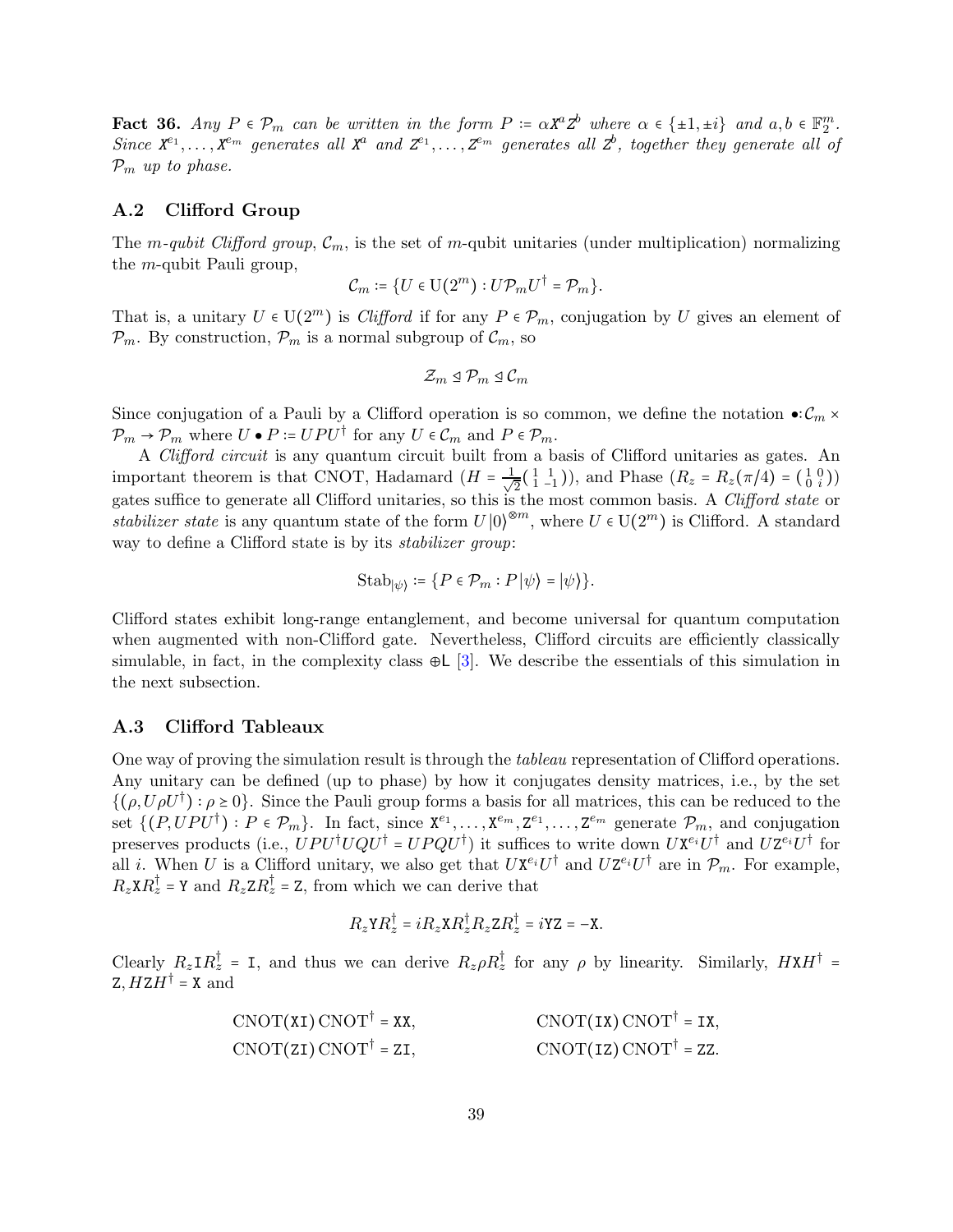In general, a Pauli operator  $P = \alpha \mathbf{X}^a \mathbf{Z}^b \in \mathcal{P}_m$  can be represented with two m-bit vectors  $a, b \in \mathbb{F}_2^m$ and a pair of bits for  $\alpha$ , and any Clifford operation is defined by  $2m$  Pauli operators  $U\mathbf{X}^{e_1}U^{\dagger}$ , ...,  $UX^{e_m}U^{\dagger}, UZ^{e_1}U^{\dagger}, \ldots, UZ^{e_m}U^{\dagger}$ , the entire operation can be described by a matrix of  $2n$  rows with  $2m + 2$  bits per row. The phase information can be reduced to one bit per row (instead of two) to give a tableau, but since we will not need that part of the tableau in this paper, we will skip it and focus on the remaining  $2m \times 2m$  binary matrix.<sup>[22](#page-39-0)</sup> We divide the matrix into four blocks,

$$
\begin{bmatrix} A & B \\ C & D \end{bmatrix}
$$

where  $A, B, C, D \in \mathbb{F}_2^{m \times m}$ . That is, the *i*th row of A records the X component of the Pauli string  $UX^{e_i}U^{\dagger}$ , and the *i*th row of B represents the Z component of the same Pauli string. Similarly, the ith row of C and D represent the X and Z components of the Pauli string  $UZ^{e_i}U^{\dagger}$ . Then we have the following facts.

**Fact 37.** The tableau  $\begin{bmatrix} A & B \\ C & D \end{bmatrix}$  corresponds to a Clifford operation if and only if it is symplectic. The matrix is symplectic if and only if  $AD^T + BC^T = I$  and both  $AB^T$  and  $CD^T$  are symmetric.

<span id="page-39-1"></span>**Fact 38.** Let  $U \in \mathcal{C}_m$  be a Clifford unitary with tableau  $\begin{bmatrix} A & B \\ C & D \end{bmatrix}$ . Then  $U(X^r Z^s)U^{\dagger} = \alpha X^u Z^v$  for some  $\alpha \in \{\pm 1, \pm i\}$  if and only if

$$
(r \quad s) \begin{pmatrix} A & B \\ C & D \end{pmatrix} = (u \quad v).
$$

It follows that, ignoring phase, the tableau for a unitary  $VU$  is the standard matrix product of the tableau for U and the tableau for V .

Since matrix multiplication over  $\mathbb{F}_2$  is in  $\oplus L$ , we can use the above fact to simulate a sequence of Clifford gates. Measurement statistics can also be calculated in ⊕L (see Theorem [48\)](#page-43-0).

#### A.4 Clifford modulo Pauli, and Pauli modulo Phase

We have already discussed in the detail the Clifford operations modulo Paulis and Paulis modulo phase in the background (Section [2.1\)](#page-6-2). The purpose of this section is to prove Lemma [5,](#page-7-0) which we reword slightly below:

**Lemma [5.](#page-7-0)** Define the homomorphism  $\phi_C: \mathcal{P}_m \to \mathcal{P}_m$  where  $\phi_C(Q) \coloneqq C \cdot Q$  for  $C \in \mathcal{C}_m$  and  $Q \in \mathcal{P}_m$ . Two Clifford operations  $C_1, C_2 \in \mathcal{C}_m$  are equivalent modulo Paulis if and only if their action on  $\mathcal{P}_m/\mathcal{Z}_m$ , *i.e.*,  $\phi_{C_1}(Q) \equiv \phi_{C_2}(Q) \pmod{\mathcal{Z}_m}$  for all  $Q \in \mathcal{P}_m$ .

*Proof.* Let  $C \in \mathcal{C}_m$  be a Clifford operation. First, it is clear that the map  $\phi_C \colon \mathcal{P}_m \to \mathcal{P}_m$  such that  $\phi_C(Q) = C \bullet Q$  is a homomorphism. Since  $\mathcal{Z}_m$  commutes with C, we have  $\phi_C(\mathcal{Z}_m) = \mathcal{Z}_m$ . Hence, modding out by  $\mathcal{Z}_m$  gives  $\tilde{\phi}_C \colon \mathcal{P}_m/\mathcal{Z}_m \to \mathcal{P}_m/\mathcal{Z}_m$ . The formal claim is that  $C_1$  and  $C_2$  are equivalent modulo  $\mathcal{P}_m$  if and only if  $\phi_{C_1} = \phi_{C_2}$ . This reduces to checking that  $C = C_1 C_2^{-1}$  is equivalent to I…I (i.e., C is in  $\mathcal{P}_m$ ) if and only if  $\tilde{\phi}_C = \tilde{\phi}_{\text{I} \cdots \text{I}}$  (i.e., if  $\tilde{\phi}_C$  is the identity permutation).

It is a fact that  $PQP^{\dagger} = \pm Q$  for any  $P, Q \in \mathcal{P}_m$ . Hence, if  $C \in \mathcal{P}_m$  then  $\phi_C(Q) = \pm Q$ , so  $\tilde{\phi}_C$  is the identity permutation. This means there are at least  $4<sup>m</sup>$  Clifford operations C (i.e., the Pauli operations) for which  $\tilde{\phi}_C$  is the identity. In the tableau representation, these operations all have the same  $2m \times 2m$  matrix, and only differ in the phase bits. Since we know  $2m$  phase bits suffice, there are at most  $2^{2m} = 4^m$  such Clifford operations, so they must be exactly the Pauli operations.  $\Box$ 

<span id="page-39-0"></span><sup>&</sup>lt;sup>22</sup>One can check that for all  $X^a$  and  $Z^b$ , the phase of  $UX^aU^{\dagger}$  and  $UZ^bU^{\dagger}$  is either +1 or -1 for all  $U \in \mathcal{C}_m$ . We formally justify the sign issue in the next section, and in particular Lemma [5.](#page-7-0)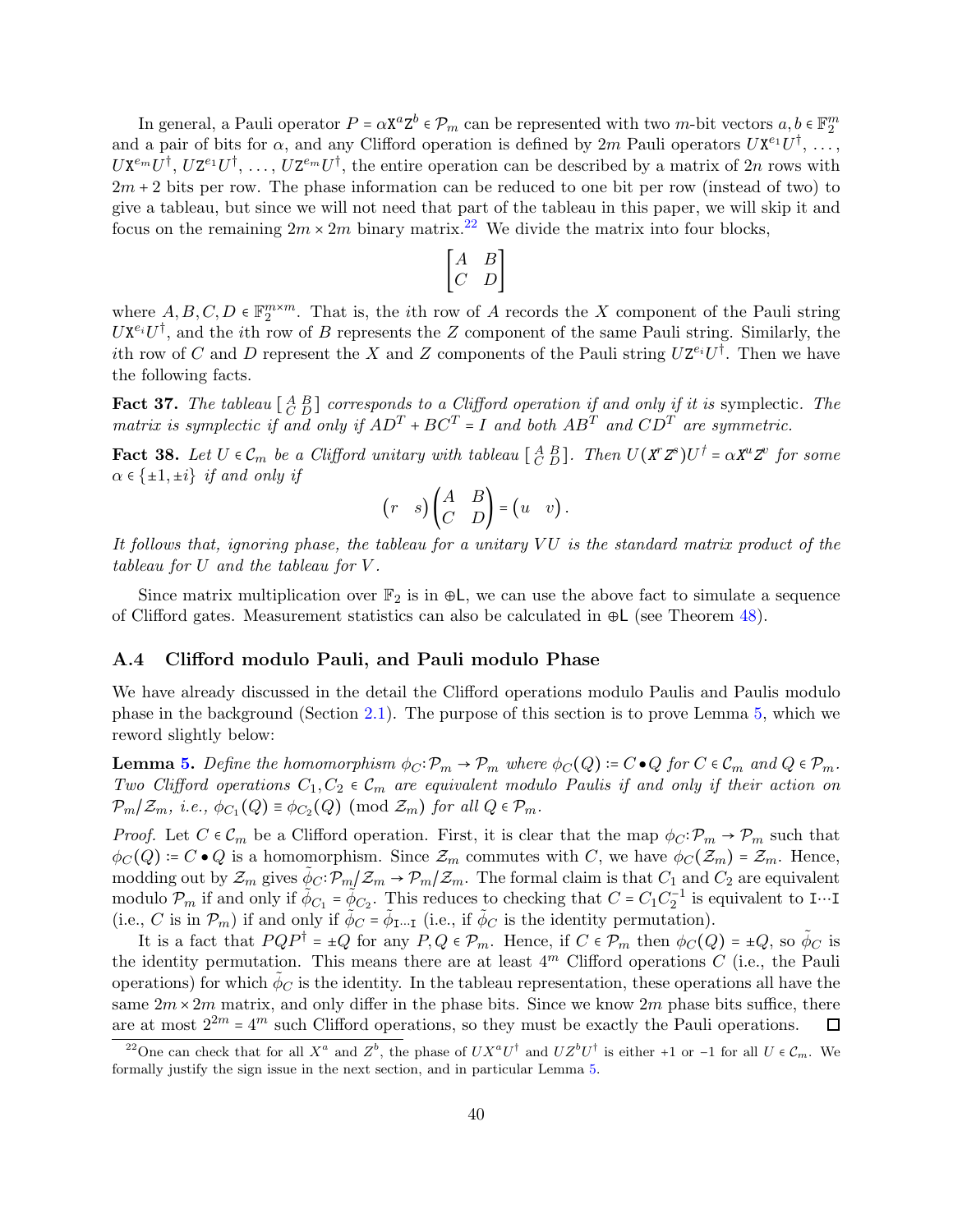# <span id="page-40-0"></span>B ⊕L-Complete Problems

The purpose of this section is to show that the CNOT multiplication problem is ⊕L-hard. We are particularly interested in the following variant:

**Problem 39** (CNOT Multiplication with Cycle Promise (CNOTMult<sup>\*</sup>)). *Given gates*  $g_1, \ldots, g_n$   $\in$  $\text{CNOT}_m$ , determine if  $g_1 \cdots g_n$  is equal to the three-cycle on the first three bits or the identity transformation, promised that one is the case. Each gate is represented by an  $m \times m$  binary matrix such that the only non-zero entry  $(i, j)$  denotes the CNOT gate from bit i to bit j. We take m and n polynomially related.

The reduction will go through the following two problems, both of which were already known to be ⊕L-complete (e.g., see Damm [\[16\]](#page-35-7)). We include this material for both completeness and to verify the efficiency of the reductions.

**Problem 40** (Layered DAG Path Parity). A layered DAG is a directed acyclic graph where the vertices are divided into an ordered sequence of layers such that there are only edges from each layer to the next (no loops, no backwards edges, and no skipping layers).

An instance of LDAGParity consists of a binary matrix describing a layered DAG with  $n + 1$ layers having m nodes each where m and n are polynomially related. The goal is to compute the parity of the number of paths from some source node to some target node, where the source is in the first layer and the target is in the last layer.

**Problem 41** (CNOT Multiplication (CNOTMult)). Given gates  $g_1, \ldots, g_n \in \text{CNOT}_m$ , compute the top right entry of the binary matrix  $g_1 \cdots g_n$  where m and n are polynomially related.

#### B.1 Reductions

Lemma 42. ⊕L $\subseteq (NC^0)^{\text{\textsf{LDAGParity}}}$  for DLOGTIME- $uniform \ \textsf{NC}^0 \ \textit{circuits}.$ 

*Proof.* Let  $A \in \oplus L$ . Consider the non-deterministic log-space machine M for the language A. The main idea is to construct a layered DAG where there is a node for each configuration of M (where the configuration includes the contents of the work tape, the position of all tape heads, and the internal state) at each time step. There is a connection from a node in one layer to the next if M could transition between the corresponding configurations in one time step. We leave it as an exercise to check that, in general, paths in the DAG correspond to computation paths.

All that remains is to check a few details:

- Connectivity in the DAG is determined by the two configurations and a single bit of the input (so there is an  $NC^0$  circuit reducing an instance of  $\overline{A}$  to an instance of LDAGParity). Furthermore, the compatibility of the two configurations, the location of the input bit, and its effect can be calculated in DLOGTIME. That is, the  $NC<sup>0</sup>$  circuit is DLOGTIME-uniform.
- <span id="page-40-1"></span>• We assume there is a single accepting configuration, so the number of accepting computation paths is exactly the number of DAG paths between a single source and target.

 $\Box$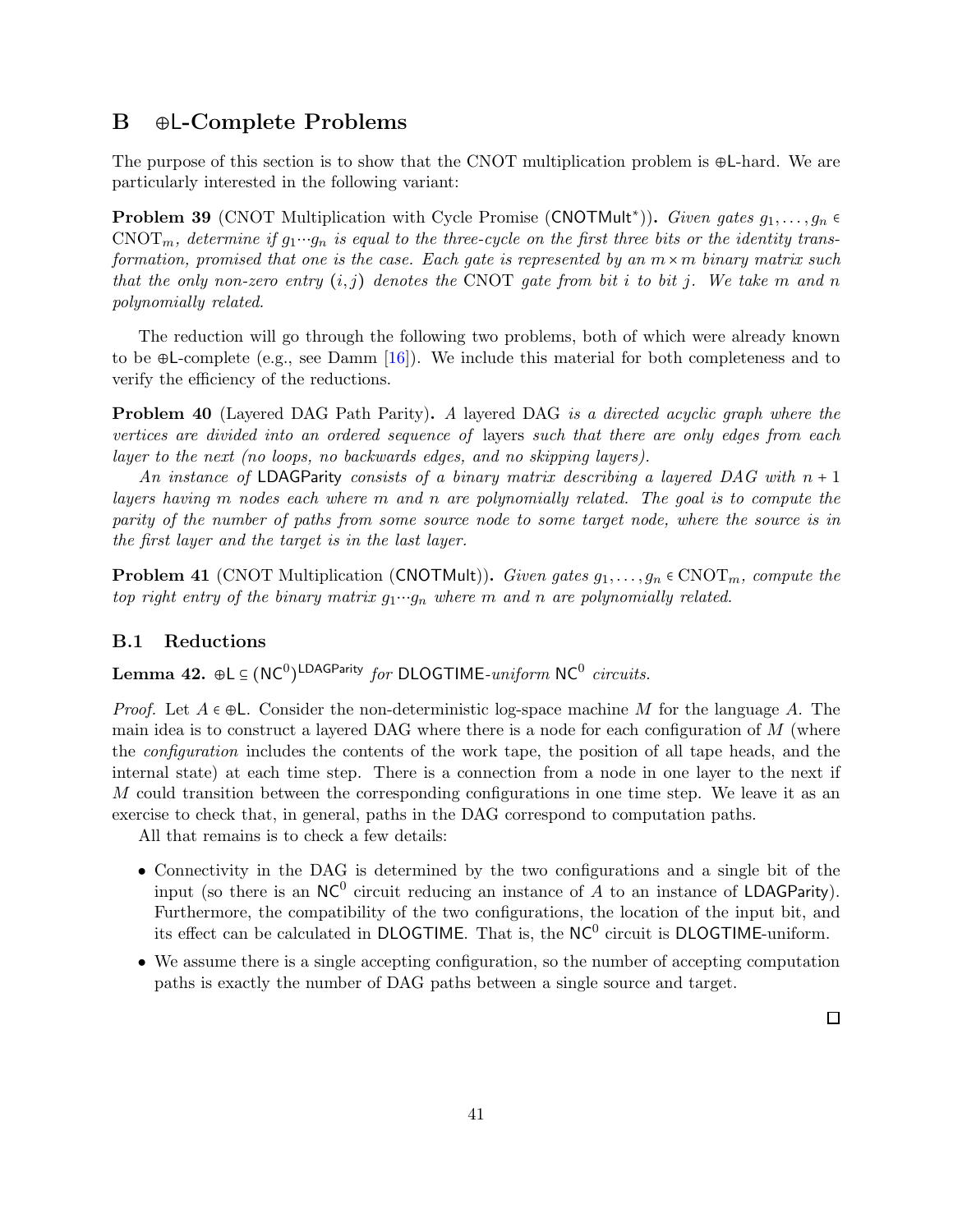**Lemma 43.** Let  $A = \{a_{i,j}\}\$  be an  $n \times n$  upper triangular binary matrix with ones along the diagonal. Then,

$$
A=\prod_{i=n-1}^1\prod_{j=i+1}^n \operatorname{CNOT}(j,i)^{a_{i,j}}.
$$

(assume  $\prod_{i=1}^n x_i = x_1x_2...x_n$  and  $\prod_{i=n}^1 x_i = x_nx_{n-1}...x_1$  for non-commutative variables  $x_i$ .)

Proof. The proof follows from a straightforward calculation using the fact that the matrix for CNOT $(j, i)$  is the identity matrix except that the  $(i, j)$ th entry is 1.  $\Box$ 

<span id="page-41-0"></span>Lemma 44. LDAGParity  $\subseteq (\mathsf{NC}^0)^{\mathsf{CNOTMult}}$  for <code>DLOGTIME-uniform NC $^0$ </sup> circuits.</code>

Proof. The transitions between a pair of layers in a layered DAG can be expressed as an adjacency matrix. Thus, an instance of **LDAGParity** is equivalent to binary matrices  $A_1, \ldots, A_n \in \mathbb{F}_2^{m \times m}$ , where the number of paths from a source  $s_i$  in the first layer to a target  $t_j$  in the last layer is the  $(i, j)$ th entry of the product  $A_1 \cdots A_n$  over  $\mathbb{F}_2$ .

Consider the matrix  $\mathbf{A} \in \mathbb{F}_2^{m(n+1)\times m(n+1)}$  given below:

$$
\mathbf{A} = \begin{pmatrix} I & A_1 & 0 & 0 & \cdots & 0 & 0 \\ 0 & I & A_2 & 0 & \cdots & 0 & 0 \\ 0 & 0 & I & A_3 & \cdots & 0 & 0 \\ \vdots & \vdots & & \ddots & \ddots & \vdots & \vdots \\ 0 & 0 & 0 & 0 & \cdots & I & A_n \\ 0 & 0 & 0 & 0 & \cdots & 0 & I \end{pmatrix}.
$$

The inverse,  $A^{-1}$ , is upper triangular, and we leave it as an exercise to show that for  $i \leq j$ , the  $(i, j)$ th block of  $\mathbf{A}^{-1}$  is  $(-1)^{j-i}A_i \cdots A_{j-1}$ . In particular, the upper right block is (ignoring sign, since we are working in  $\mathbb{F}_2$ ) the product  $A_1 \cdots A_n$ . In other words, we can assume without loss of generality that the top right entry of  $A^{-1}$  reports the parity of the number of paths from the source to the sink in the LDAGParity problem. Given the decomposition of  $A$  into CNOT gates by Lemma [43,](#page-40-1) we can reverse the CNOT gates to construct the circuit for the inverse of A.

We can construct the sequence of CNOT gates in advance (see Lemma [43\)](#page-40-1), and each CNOT is included or omitted (i.e., replaced with the identity) based on whether there is an edge between a corresponding pair of nodes in the layered DAG. Thus, each CNOT depends on a single input bit, so there is an NC<sup>0</sup> circuit reducing an instance of LDAGParity to CNOTMult. Moreover, the sequence and corresponding input bits can be determined in DLOGTIME. 口

# <span id="page-41-1"></span>Theorem 45. CNOTMult  $\subseteq (NC^0)^{\text{CNOTMult}^*}$  for DLOGTIME-uniform NC<sup>0</sup> circuits.

*Proof.* Let  $A = \{a_{i,j}\}\$ be the matrix from the reduction in Lemma [44](#page-41-0) whose top right entry is  $\oplus$ L-hard to compute. We now give a procedure to create a new matrix from A and additional CNOT gates, which isolates the effect of the top right entry—namely, if the top right entry is 1, the product of the gates involved is the 3-cycle on the first three bits; otherwise, the product is the identity gate. We show the entire construction in Figure [7.](#page-42-1)

For the analysis, we break the construction into a simpler units. First, we extract information about the first row of A using the following construction: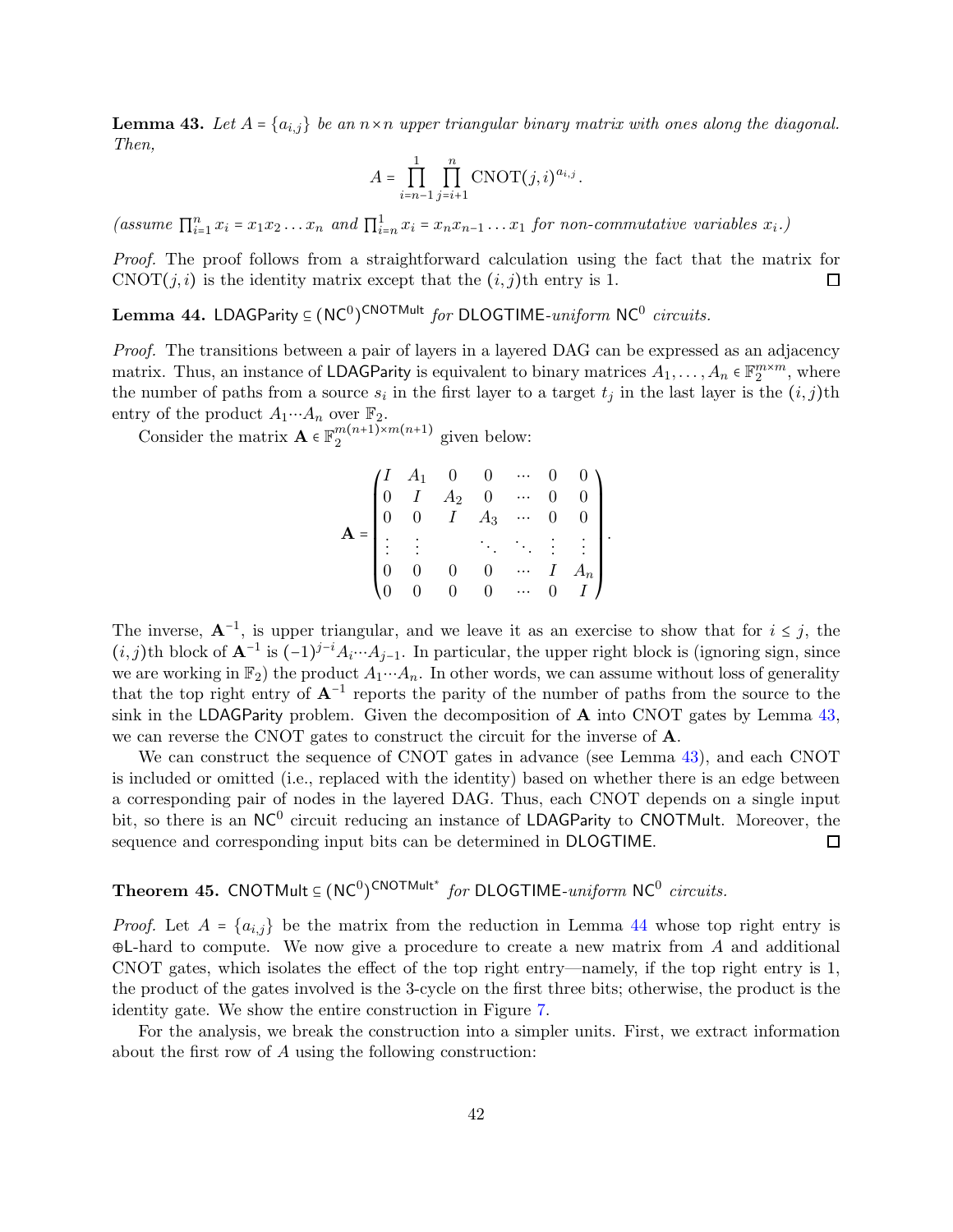

<span id="page-42-1"></span>Figure 7: Construction of CNOT if top right entry of A is equal to 1.



Call this matrix B. We can determine B by considering its effect on each standard basis vector  $e_i \in \{0,1\}^{m+1}$  (where  $e_i$  is the binary vector whose only non-zero entry is at location i). We have

$$
(1,0,\ldots,0) \xrightarrow{A} (1,0,\ldots,0) \xrightarrow{(0,1,0,\ldots,0)} (0,1,0,\ldots,0) \xrightarrow{\text{CNOT}} (1,0,\ldots,0) \xrightarrow{(1,0,\ldots,0)} (1,1,\ldots,0) \xrightarrow{A^{-1}} (1,0,\ldots,0) \xrightarrow{\text{CNOT}} (1,0,\ldots,0) \xrightarrow{(1,0,\ldots,0)} (0,1,\ldots,0) \xrightarrow{(0,1,0,\ldots,0)} (0,1,\ldots,0) \xrightarrow{\text{CNOT}} (0,1,\ldots,0) \xrightarrow{(1,0,0,\ldots,0)} (0,1,\ldots,0) \xrightarrow{\text{CNOT}} (0,1,\ldots,0) \xrightarrow{(1,0,0,\ldots,0)} (0,1,\ldots,0) \xrightarrow{\text{CNOT}} (0,1,\ldots,0) \xrightarrow{\text{CNOT}} (0,1,\ldots,0) \xrightarrow{\text{CNOT}} (0,1,\ldots,0) \xrightarrow{\text{CNOT}} (0,1,\ldots,0) \xrightarrow{\text{CNOT}} (0,1,\ldots,0) \xrightarrow{\text{CNOT}} (0,1,\ldots,0) \xrightarrow{\text{CNOT}} (0,1,\ldots,0) \xrightarrow{\text{CNOT}} (0,1,\ldots,0) \xrightarrow{\text{CNOT}} (0,1,\ldots,0) \xrightarrow{\text{CNOT}} (0,1,\ldots,0) \xrightarrow{\text{CNOT}} (0,1,\ldots,0) \xrightarrow{\text{CNOT}} (0,1,\ldots,0) \xrightarrow{\text{CNOT}} (0,1,\ldots,0) \xrightarrow{\text{CNOT}} (0,1,\ldots,0) \xrightarrow{\text{CNOT}} (0,1,\ldots,0) \xrightarrow{\text{CNOT}} (0,1,\ldots,0) \xrightarrow{\text{CNOT}} (0,1,\ldots,0) \xrightarrow{\text{CNOT}} (0,1,\ldots,0) \xrightarrow{\text{CNOT}} (0,1,\ldots,0) \xrightarrow{\text{CNOT}} (0,1,\ldots,0) \xrightarrow{\text{CNOT}} (0,1,\ldots,0) \xrightarrow{\text{CNOT}} (0,1,\ldots,0) \xrightarrow{\text{CNOT}} (0,1,\ldots,0) \xrightarrow{\text{CNOT}} (0,1,\ldots,0) \xrightarrow{\text{CNOT}} (0,1,\ldots,0) \xrightarrow{\text{CNOT}} (0,1,\ldots,
$$

where the last row is for  $i > 2$ . That is, B is the identity matrix except the first row of A is now (more or less) the first row of B. It is now clear that if we repeat the construction except with the matrix  $B<sup>T</sup>$ , we can extract the information from the last column:



Notice that this will produce a CNOT gate if the top right entry of  $A$  is 1; otherwise, it is the identity. From here, we can simply use this CNOT gate to construct the 3-cycle on the first three qubits. The entire construction of the CNOT gate is shown in Figure [7,](#page-42-1) where some CNOT gates have been eliminated by noticing that the construction of the circuit  $B$  is the same if you apply the CNOT gate first or last.

Clearly the new CNOT circuit is composed of copies of the old CNOT circuit, its inverse (i.e., the reversed sequence of CNOT gates), and a handful of new CNOT gates. It follows that there is a DLOGTIME-uniform  $NC^0$  circuit for the reduction.  $\Box$ 

# <span id="page-42-0"></span>C ⊕L Upper Bound

One of the main results of this paper is that ⊕L is required for Wide Cluster Clifford Simulation (Problem [29\)](#page-26-2). In this section, we prove a matching upper bound, showing that new problems involving non-Clifford gates will be required to go beyond ⊕L-hardness. There are two results that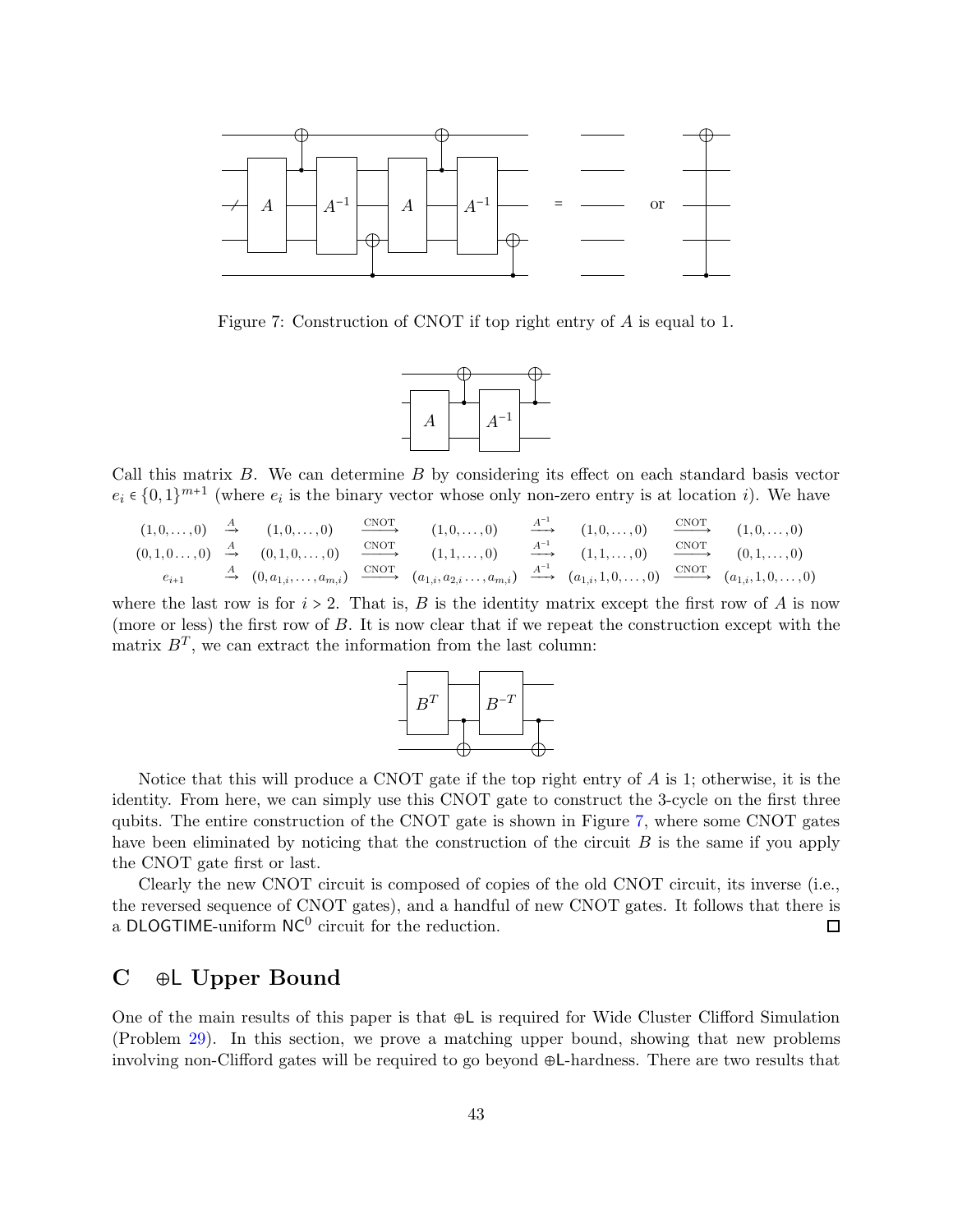are almost what we want. A theorem of Jozsa and Van den Nest shows that sampling Clifford circuits and calculating marginal probabilities is in *polynomial time*, rather than  $\oplus L$  [\[23\]](#page-36-14). Second, the ⊕L procedure of Aaronson and Gottesman for simulating Clifford circuits only suffices for measurement on a single qubit [\[3\]](#page-34-4). Since our protocol involves sampling from many qubits, we must extend those arguments.

Problem 46 (Multi-qubit Clifford Measurement). Given n generators for an n-qubit stabilizer state  $|\psi\rangle$  and an integer  $m \leq n$ , output a measurement of the first m qubits of  $|\psi\rangle$  in the Z-basis and a corresponding set of generators for the measured state.

Problem 47 (Postselected Multi-qubit Clifford Measurement). Given n generators for an n-qubit stabilizer state  $|\psi\rangle$  and  $p \in \{0,1\}^m$ , output n generators for the projection of  $|p\rangle \langle p| \otimes I^{m-n}$  onto  $|\psi\rangle$ , or report that projection is empty.

Let us define some useful notation for the following theorem. Recall that we can write any Pauli string  $g \in \mathcal{P}_n$  as a  $(2n+1)$ -length binary vector: the Pauli-X components, the Pauli-Z components, and the sign bit. For this reason, let us define the characteristic function for the  $X$  Paulis of  $g$  as  $g^{(x)}$  where  $g_j^{(x)} = 1$  if the jth Pauli is X or Y, and 0 otherwise. Similarly, define the characteristic function for the Z Paulis of g as  $g^{(z)}$  where  $g_j^{(z)} = 1$  if the jth Pauli is Z or Y. Let  $Z_j \in \mathcal{P}_n$  be the Pauli operator which applies Pauli-Z to the  $j$ th qubit.

<span id="page-43-0"></span>Theorem 48. The Multi-qubit Clifford Measurement Problem and the Postselected Multi-qubit Clifford Measurement Problem are in relational ⊕L.

*Proof.* We will use the fact that a problem is in  $\oplus L$  if it is computable by an L machine with access to a ⊕L oracle [\[21\]](#page-36-15). Let us assume that our initial state has generators  $G = \{g_1, g_2, \ldots, g_n\} \subseteq \mathcal{P}_n$ . To keep track of the characteristic Pauli-X and Pauli-Z vectors of the generators, we define the matrix  $G_{s,t}^{(x)} = \{g_{i,j}^{(x)}\}$  for  $i \in [s]$  and  $j \in [t]$ , and  $G_{s,t}^{(z)}$  similarly. We divide any multi-qubit measurement into two steps: measurement on a subset of the qubits where the outcomes will be random, and then measurement on the remaining qubits where the outcome is deterministic.

#### Step 1: Measurements which return a random outcome

When measuring multiple qubits at a time, we first identify a maximal set of qubits that yield a random outcome when measured.<sup>[23](#page-43-1)</sup> To do this, let us first recall the procedure for measuring a single qubit [\[3,](#page-34-4) [19\]](#page-35-12). If we measure qubit j and there exists a generator  $g_i$  such that  $g_{i,j}^{(x)} = 1$ , then the measurement outcome is random. We can construct a new set of generators as follows:

- For all  $k \neq i$  such that  $g_{k,j}^{(x)} = 1$ , replace  $g_k$  with  $g_k g_i$ ,
- Replace  $g_i$  with  $\sigma_j Z_j$  where  $\sigma_j$  is a random sign in {-1,+1}.

Thus, the positions of the nondeterministic measurements are a function of the matrix  $G_{n,m}^{(x)}$ . In fact, the number of random measurements is equal to the rank of  $G_{n,m}^{(x)}$  since the single-qubit measurement procedure described above row reduces on this submatrix. We can break the row reduction into two ⊕L steps: choosing a basis, and selecting new generators.

<span id="page-43-1"></span><sup>&</sup>lt;sup>23</sup>It is worth noting here that this choice is not unique. Consider the state  $\frac{|00\rangle+|11\rangle}{\sqrt{2}}$ . Measuring either the first or second qubit results in a random outcome, but whichever qubit is measured second will have the same outcome as the first.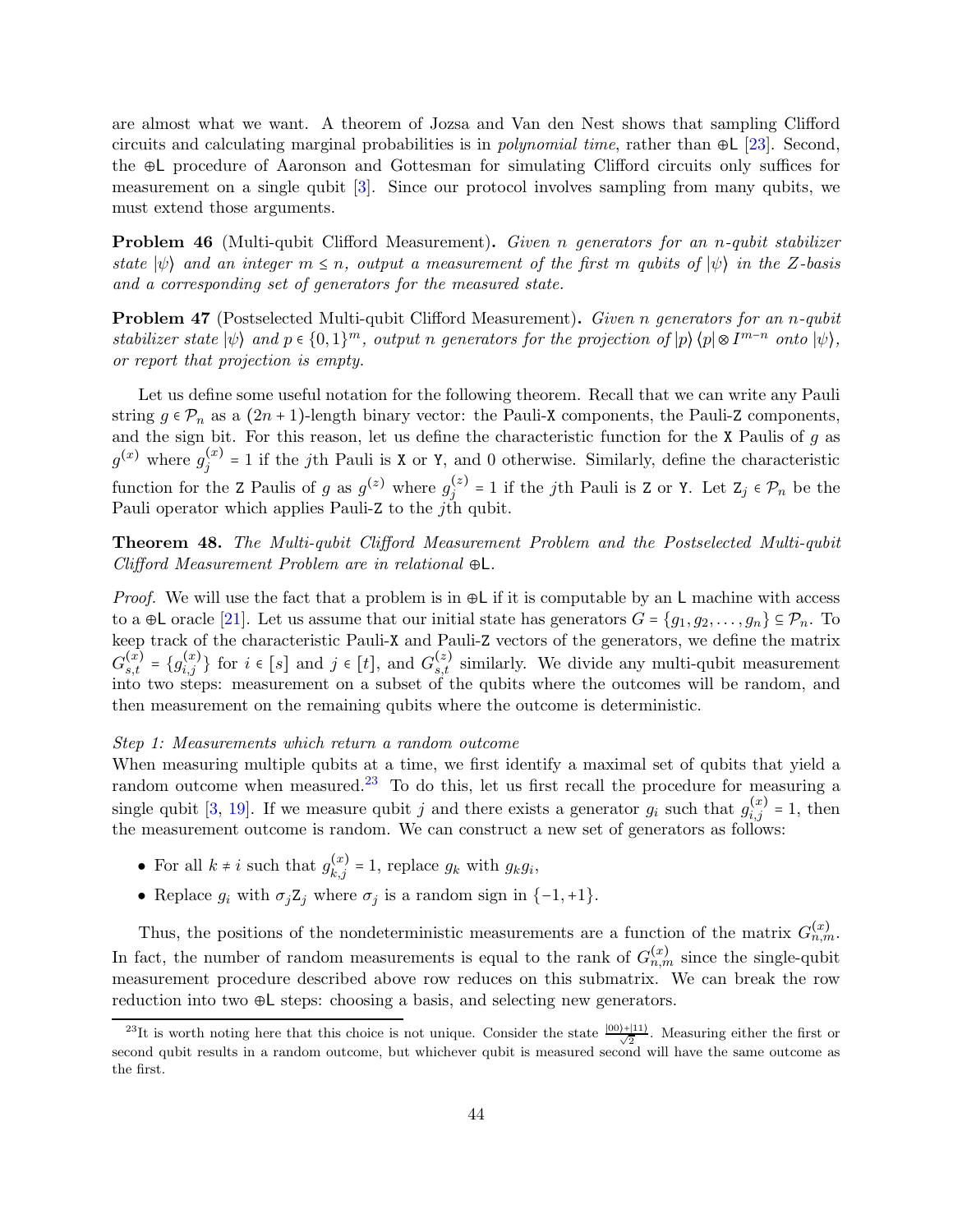First, we select a basis  $B = \{b_1, \ldots, b_r\} \subseteq G$  such that  $|B| = \text{rank}(G_{n,m}^{(x)})$  and the row space of  $B_{r,m}^{(x)}$  is equal to the row space of  $G_{n,m}^{(x)}$ , where the matrix  $B_{s,t}^{(x)}$  is once again defined as  $\{b_{i,j}^{(x)}\}$  for  $i \in [s]$  and  $j \in [t]$ . We select this basis in the following way:

$$
g_i \in B \iff \text{rank}(G_{i,m}^{(x)}) > \text{rank}(G_{i-1,m}^{(x)})
$$

Notice that we can construct this set with L machine with access to an oracle for rank (which is in ⊕L).

The next step is to compute a new set of generators such that their characteristic Pauli-X vectors are in row echelon form. First, define vectors  $f_j = (0, \ldots, 0, 1)$  of length j. Notice that there are exactly r different  $f_j$  such that  $f_j$  is in the row space of  $B_{r,j}^{(x)}$ . This comes directly from the row echelon form of  $B_{r,m}^{(x)}$ . Once again, we can find these r vectors in ⊕L by comparing the rank of  $B_{r,j}^{(x)}$  to the rank of  $f_j$  appended to  $B_{r,j}^{(x)}$ . Let  $F = \{f_j : f_j \in \text{rowsp}(B_{r,j}^{(x)})\}$  be this set.

For each  $f_j \in F$ , solve the linear equation  $xB_{r,j}^{(x)} = f_j$  where  $x \in \{0,1\}^{1 \times r}$  is unknown, and add  $\prod_{k=1}^r x_k b_k$  to the new list of generators. For each generator  $g_i \in G \backslash B$  not in the basis, solve the linear equation  $xB_{r,m}^{(x)} = (g_{i,1}^{(x)}, \ldots, g_{i,m}^{(x)})$ , and add  $g_i \prod_{k=1}^r x_k b_k$  to the new list of generators. Let us return to the issue of computing these products in ⊕L later.

The final stage of the random measurements procedure depends on whether or not there is postselection. For the Multi-qubit Clifford Measurement Problem, we replace each generator corresponding to a vector  $f_i \in F$  by a new generator  $\sigma_i \mathbb{Z}_i$  where  $\sigma_i$  is a random sign in  $\{-1, +1\}$ . For the Postselected Multi-qubit Clifford Measurement Problem, we perform the same replacement, but set  $\sigma_j$  =  $(-1)^{p_j}$  where  $p_j$  was the intended value of the postselected bit.

#### Step 2: Measurements with deterministic outcome

Now that the random measurement outcomes are fixed, we must compute the outcomes of the deterministic measurements. Since these measurements do not affect the state, we already know what the final generators for the state are (except in the postselected case, where the projection may be empty). Let  $G$  be the set of generators for the state after measurement in the first step. Supposing the outcome on qubit  $j$  is deterministic, it must be that some product of the generators in G yields  $Z_j$  or  $-Z_j$ . We only need to report which is true for each  $j \in [m]$ .

Let  $e_j$  to be the all-zeros vector of length n which has a 1 at position j. Solve the equations  $xG^{(z)} = e_j$  and  $xG^{(x)} = (0, \ldots, 0)$  for  $x \in \{0, 1\}^{1 \times n}$ , and let  $\sigma_j = \text{sgn}(\prod_{k=1}^n x_k g_k)$ . For the Multi-qubit Clifford Measurement Problem, output  $\sigma_i$ . For the Postselected Multi-qubit Clifford Measurement Problem, report that the projection is empty if  $\sigma_j \neq (-1)^{p_j}$ .

All that remains to complete the theorem is to show that we can compute products of generators in ⊕L. The first thing to note is that we cannot keep an entire generator  $g \in \mathcal{P}_n$  in memory. Each time we need the j<sup>th</sup> Pauli of  $g$ , we recompute it from scratch. Notice that calculating the product of polynomially many elements of  $\mathcal{P}_1$  can performed in L. Since we are computing each Pauli locally, we must also keep track of a local sign bit in  $\{\pm 1, \pm i\}$ . To compute the sign of a generator (which will necessarily be either  $+1$  or  $-1$ ), we compute the product of each of the local sign bits, which once again is an operation in L. This completes the proof. □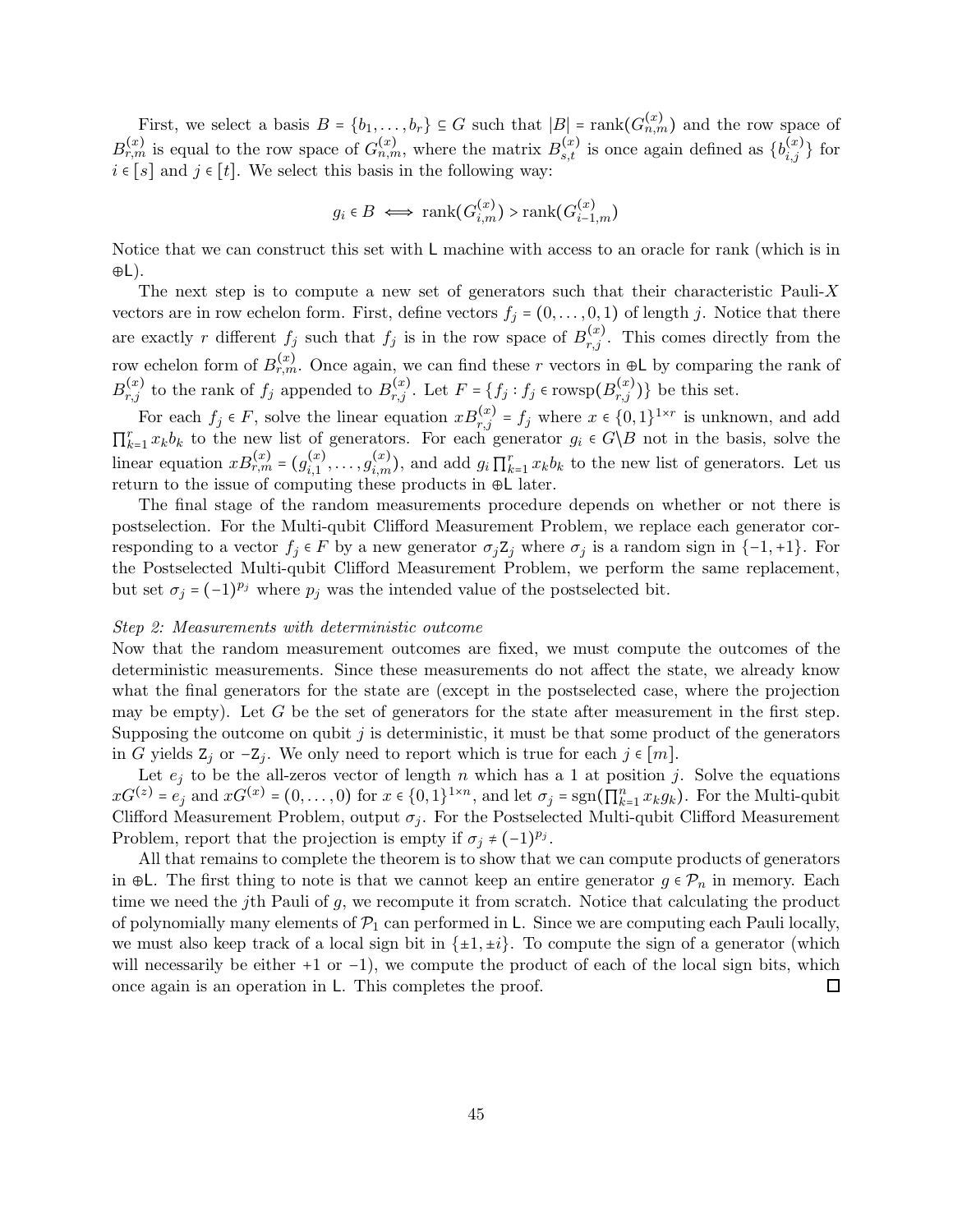# <span id="page-45-0"></span>D ZX-calculus

The ZX-calculus is a graphical language for quantum computing. It consists of a small set of generators (Table [2\)](#page-45-1), which are graphical descriptions of states, operations, isometries, and projections, and a set of local replacement rules (Table [3\)](#page-45-2). We only describe those generators and rules that we will use throughout this paper, which are not complete for quantum computation.

| Type       | Generator                                                           | Meaning                                                                                                                                                                |
|------------|---------------------------------------------------------------------|------------------------------------------------------------------------------------------------------------------------------------------------------------------------|
| state      | $\alpha$                                                            | $ 0\rangle + e^{i\alpha} 1\rangle$                                                                                                                                     |
| unitary    | $\alpha$                                                            | $ 0\rangle\langle 0  + e^{i\alpha}  1\rangle\langle 1 $                                                                                                                |
| unitary    |                                                                     | $\ket{+}(0\ket{+}\ket{-}\bra{1}$                                                                                                                                       |
| projection | $\alpha$                                                            | $\langle 0  + e^{i\alpha} \langle 1 $                                                                                                                                  |
| spider     | $\frac{1}{2}$ $\frac{1}{2}$ $\frac{1}{2}$<br>$\rangle$ $m$<br>$\,n$ | $\left\vert 0\right\rangle ^{\otimes m}\left\langle 0\right\vert ^{\otimes n}+e^{i\alpha}\left\vert 1\right\rangle ^{\otimes m}\left\langle 1\right\vert ^{\otimes m}$ |

<span id="page-45-1"></span>Table 2: Generators for the ZX-calculus. For each green generator listed above for the Z-basis, there is an analogous red generator for the X-basis. By convention, a solid green/red circle implies that  $\alpha$  equals 0.

| Rule name     | Rule                                    |
|---------------|-----------------------------------------|
| Spider fusion | $\alpha$<br>$\alpha + \beta$<br>$\beta$ |
| Identity rule |                                         |
| Color change  | $\pmb{\alpha}$<br>$\pmb{\alpha}$        |
| $\pi$ -copy   | $\pi$<br>$\pi$<br>$\alpha$<br>$\pi$     |

<span id="page-45-2"></span>Table 3: Rules for the ZX-calculus. In every rule, red and green nodes can be exchanged.

We will primarily use the  $ZX$ -calculus to determine the affect of the  $X$  and  $Y$  measurements on graph states.<sup>[24](#page-45-3)</sup> First, one can verify that the following diagram represents a CZ gate:

<span id="page-45-3"></span> $^{24}$ Using the ZX-calculus to analyze measurement-based computation is not new. For instance, see references [\[14\]](#page-35-8) and [\[17\]](#page-35-13).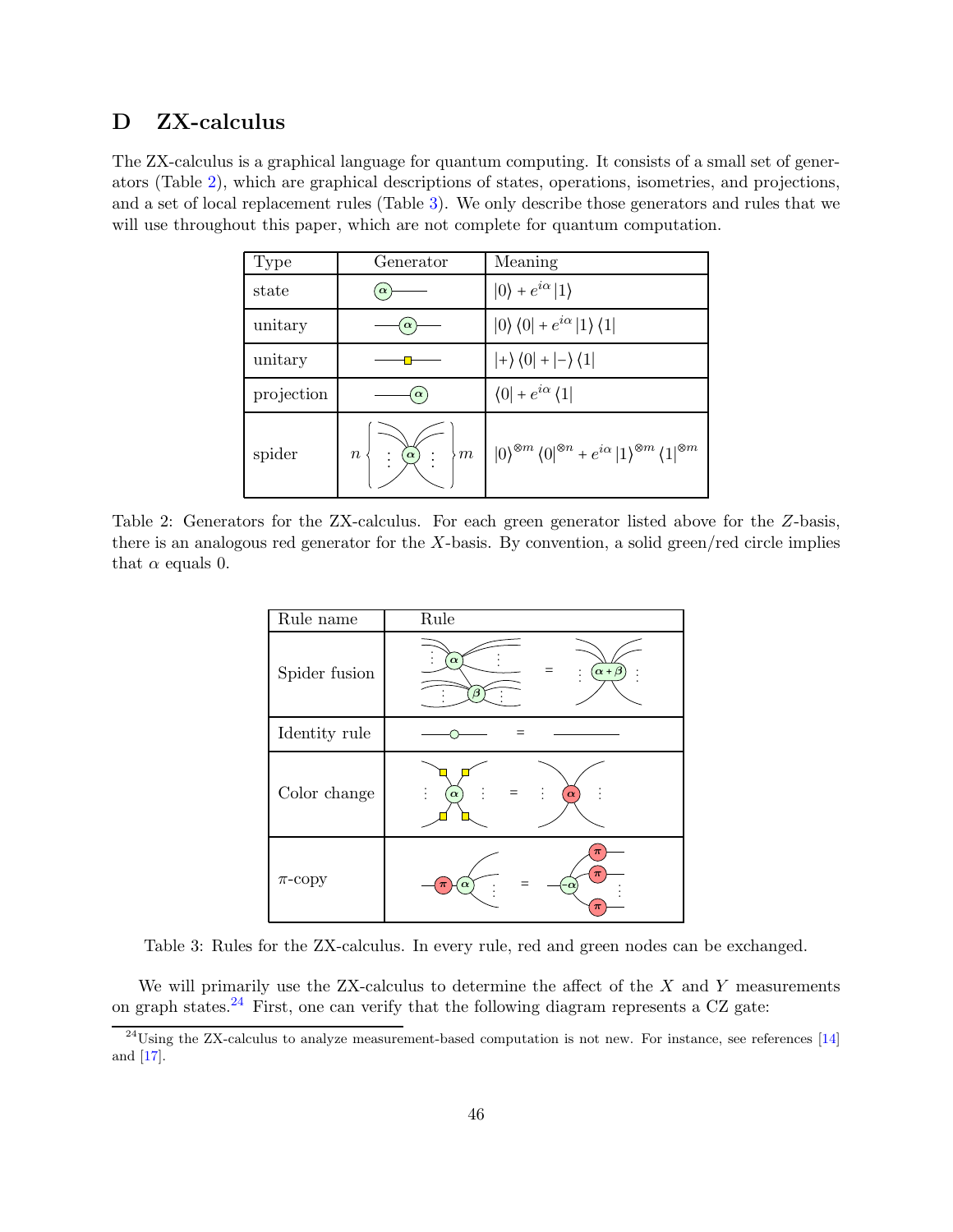# $\frac{1}{\sqrt{2}}$

<span id="page-46-1"></span>Using this fact and the spider fusion rule from Table [3,](#page-45-2) it is easy to prove the following lemma:

**Lemma 49.** Every graph state  $|G\rangle$  for  $G = (V, E)$  is represented by a  $|V\rangle$ -qubit ZX-calculus diagram where two qubits in the diagram are connected by edge with a Hadamard gate if and only if they share an edge in the graph G.

For instance, the triangle graph on three vertices is represented by the diagram



We now want to show the effect of  $X$  and  $Y$  measurements on the graph. In the subsequent discussion, we will actually refer to *projections*, rather than measurements. Let us briefly justify this choice. First, recall that Pauli measurement on a single qubit for Pauli  $P \in \mathcal{P}_1$  projects the state onto either the +1 or  $-1$  eigenspace of P. The key observation is that the net result of the measurement can always be described by applying a Pauli operator, projecting the qubit onto the +1 eigenspace, and applying another Pauli operator. There are two cases: if the Pauli measurement would have resulted in a projection into the +1 eigenspace, then do nothing; if it would have projected into the −1 eigenspace, then apply Pauli Q such that  $Q \neq P$ , project into the +1 eigenspace, and apply Pauli Q again. This is justified by the following equation:

$$
\frac{\mathbf{I} - P}{2} = Q\left(\frac{\mathbf{I} + P}{2}\right)Q.
$$

To be clear, in the following  $ZX$ -calculus diagrams we will make no explicit mention of the Pauli  $Q$ operation mentioned above, which is required to accurately describe the state if the measurement projects the state onto the  $-1$  eigenspace. However, using the  $\pi$ -copy rule from Table [3,](#page-45-2) these phases can easily<sup>[25](#page-46-0)</sup> be pushed to the end of the circuit. These phases determine the Pauli correction operation which appears in Theorem [7](#page-9-2) (and, in fact, all measurement-based computation schemes).

With this out of the way, let us discuss measurements in the context of the ZX-calculus. To measure a qubit in the X-basis, we will apply the green projection generator in Table [2](#page-45-1) to the corresponding qubit. To measure in the Y-basis, we first apply a  $\pi/2$ -phase gate to the corresponding qubit, and then project onto the  $X$ -basis. Since

$$
\frac{\pi}{2} - 0 = \frac{\pi}{2}
$$

by the spider fusion rule, we get that each measurement corresponds to a Z-projection with  $\alpha = 0$ for X measurements, and a Z-projection with  $\alpha = \pi/2$  for Y measurements.

<span id="page-46-0"></span> $25$ On the other hand, such calculations will not be "easy" for sufficiently weak machines, which in some sense is the basis for the hardness results of sections [4](#page-14-0) and [5.](#page-26-0)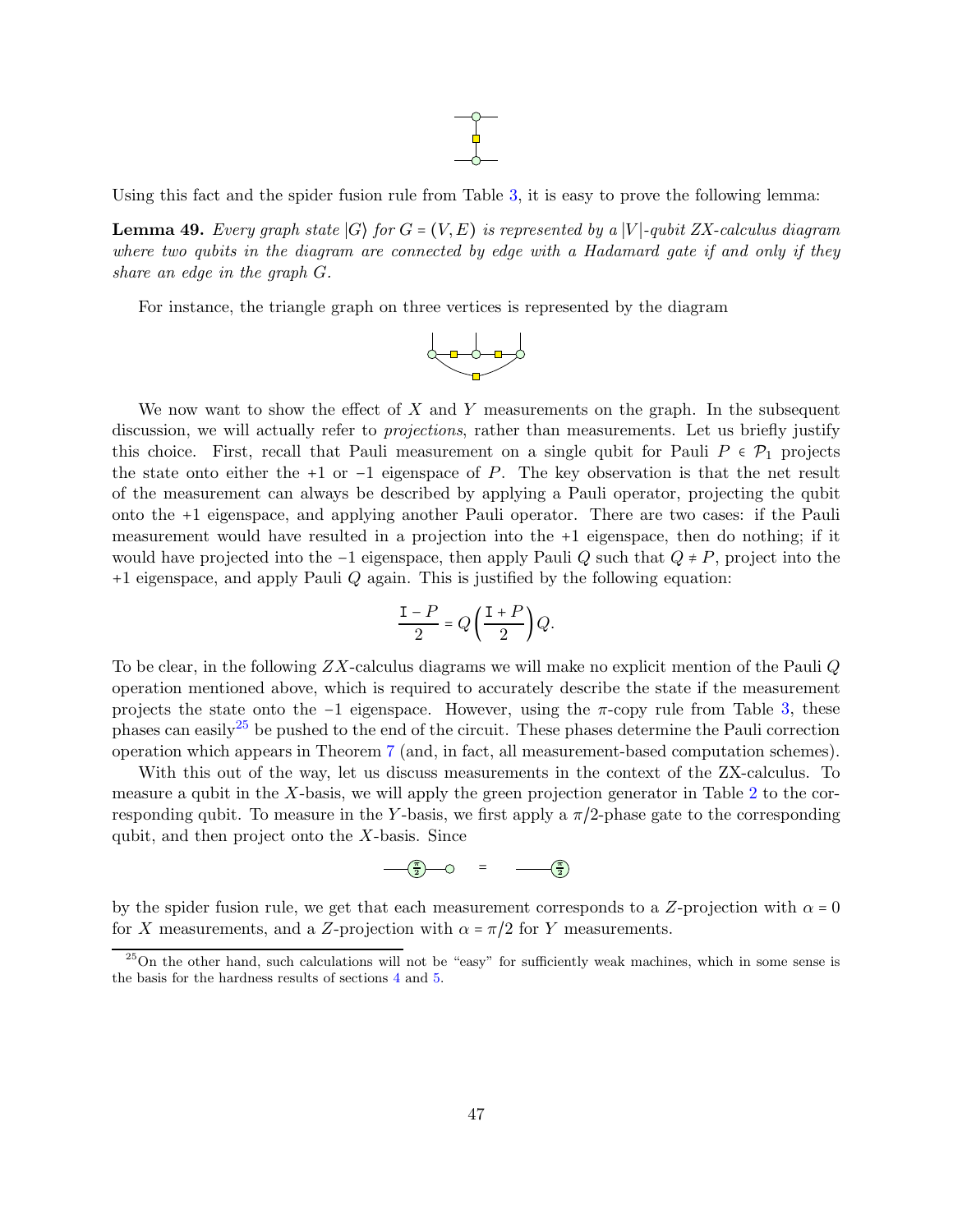# <span id="page-47-0"></span>E Measurement-Based Quantum Computation Gadgets

The goal of this appendix is to construct explicit graph states and show how measuring them can efficiently implement desired operations. That is, we describe measurement-based computation gadgets (or simply measurement gadgets) which implement various Clifford operations under appropriate measurements.

Definition 50. A measurement-based computation gadget (or just measurement gadget in this paper) is a graph state  $|G\rangle$  with m distinguished *input* qubits and m distinguished *output* qubits. To use the gadget, we connect the graph state  $|G\rangle$  to an *input register* (not to be confused with the input qubits)  $|\psi\rangle$  and an *output register* (also not to be confused with the output qubits), initially in state  $|+\rangle^{\otimes m}$ , with CZ gates. Specifically, starting with state  $|\psi\rangle \otimes |G\rangle \otimes |+\rangle^{\otimes m}$ , we apply CZ gates from the ith qubit of the input state to the ith input qubit, and from the ith output qubit to the ith qubit of the output register. We measure the qubits of  $|\psi\rangle$  in the X-basis and each qubit of  $|G\rangle$  in the X or Y basis. The output register contains some state  $PU|\psi\rangle$ , where U is a unitary depending on the choice of measurement bases, and  $P$  is a Pauli operation depending on the measurement outcomes (and bases).

Functionally, a measurement gadget implements one of a family of unitaries, depending on the choice of measurement bases. Naturally, we expect to be able to compose measurement gadgets as one would compose gates. For instance, if we put two measurement gadgets beside each other (the disjoint union of the graphs), this gives a gadget which implements  $U_1 \otimes U_2$  for any unitaries  $U_1, U_2$  implemented by the original gadgets. Similarly, we can compose measurement gadgets sequentially (assuming they have the same number of input/output qubits) as follows, by a procedure of Raussendorf, Browne, and Briegel.

**Lemma 51** (Raussendorf, Browne, and Briegel  $[33]$ ). Let  $\mathcal{G}_1$  and  $\mathcal{G}_2$  be two measurement gadgets. Let G be the gadget with  $G_1$ , followed by a layer of m buffer qubits, followed by  $G_2$ , and connect the ith buffer qubit to the ith output qubit of  $G_1$  and the ith input qubit of  $G_2$ . The input qubits of  $G_1$ and the output qubits of  $G_2$  become the input and output qubits of  $G$ .

For any unitary  $U_1$  implemented by  $\mathcal{G}_1$  with measurements  $M_1$ , and any unitary  $U_2$  implemented by  $G_2$  with measurements  $M_2$ , we can implement  $U_2U_1$  with G by measuring  $M_1$  on the vertices from  $\mathcal{G}_1$ ,  $M_2$  on the vertices from  $\mathcal{G}_2$ , and X on the new vertices.

Sketch. This appears to be trivial: the output bits of  $G_1$  are literally the same as the input bits for  $\mathcal{G}_2$ . However, when we execute  $\mathcal{G}$ , we apply the CZ gates from the buffer qubits to the input of  $\mathcal{G}_2$  at the beginning rather than after  $\mathcal{G}_1$  has executed. As discussed previously, the CZ gates commute with measurement in  $\mathcal{G}_1$ , so we can imagine they occur after gadget  $\mathcal{G}_1$  has executed and placed an intermediate quantum state in the buffer qubits.

From the  $ZX$ -calculus, it's easy to see that the  $X$  measurements on the buffer qubits essentially create a wire between the two gadgets. Consider a single output qubit, followed by a buffer qubit, followed by an input qubit:



Measuring the new vertex in the  $X$  basis teleports the output qubit of the first gadget to the input qubit of the next.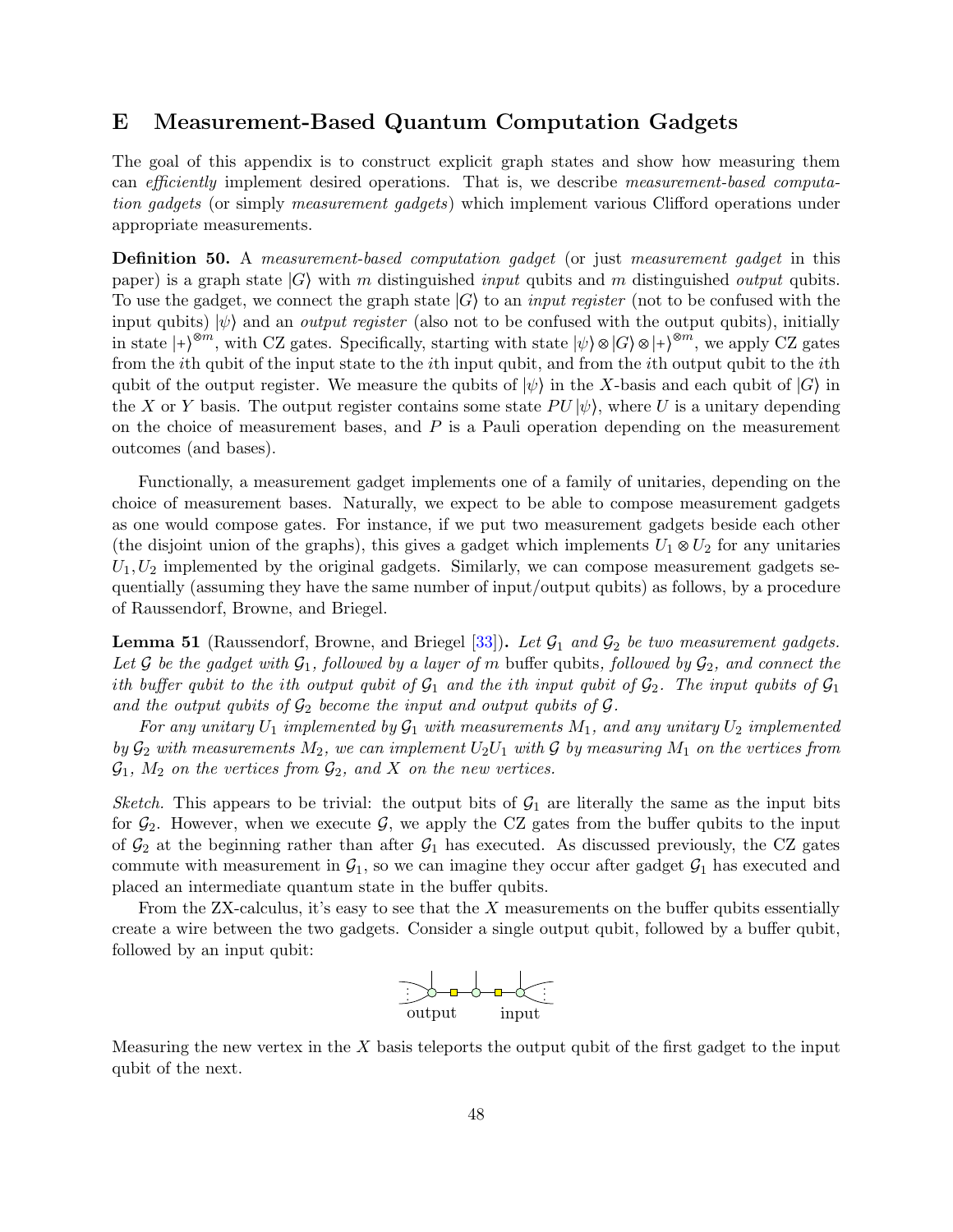

 $\Box$ 

#### E.1 Single-qubit Clifford

<span id="page-48-0"></span>This section will be devoted to proving the following theorem:

**Theorem 52.** Let G be the line graph on  $3n+2$  vertices. Given single-qubit Clifford gates  $g_1, \ldots, g_n \in$  $\mathcal{C}^1$ , there exist projections  $P_1, \ldots, P_{3n+1}$  such that

- $P_i$  is either the projection  $\frac{I+X}{2}$  or  $\frac{I+Y}{2}$  onto the ith qubit,
- $P_1 \otimes \ldots \otimes P_{3n+1} \otimes I |G\rangle \propto |\psi\rangle \otimes \prod_{i=1}^n g_i |+\rangle,$
- $P_1$  is an X projection, and
- For  $i \in [n]$ ,  $P_{3i-1}$ ,  $P_{3i}$ , and  $P_{3i+1}$  depend only on  $g_i \in C_1$  and whether or not i is equal to n.

It is a standard result that every single-qubit Clifford operation can be decomposed into  $R_x(\theta_3)R_z(\theta_2)R_x(\theta_1)$  for some  $\theta_i \in \{0, \pi/2, \pi, 3\pi/2\}$ . Three single-qubit X and Y measurements on the line suffice to mimic such a decomposition using measurement-based computation (see e.g., [\[5\]](#page-35-14)). We show this relationship in Figure [8.](#page-48-1)



<span id="page-48-1"></span>Figure 8: Generating any single-qubit Clifford by measuring graph state for line graph G on 4 vertices. The choice of basis in the middle three qubits, determines the gate applied to input  $|\psi^{in}\rangle$ up to a Pauli correction.

Let us prove this statement using the ZX-calculus. By Lemma [49,](#page-46-1) we can represent the 5-qubit line graph state as the following diagram in the ZX-calculus:

$$
\circ\hspace{-3.75pt}\circ\hspace{-3.75pt}\circ\hspace{-3.75pt}\circ\hspace{-3.75pt}\circ\hspace{-3.75pt}\circ\hspace{-3.75pt}\circ\hspace{-3.75pt}\circ\hspace{-3.75pt}\circ
$$

Recall that the generator for measurement is  $\overline{\alpha}$ , where  $\alpha = 0$  for X measurement and  $\alpha = \pi/2$ for Y measurement. Using this fact and the color changing rule from Table [3,](#page-45-2) we get

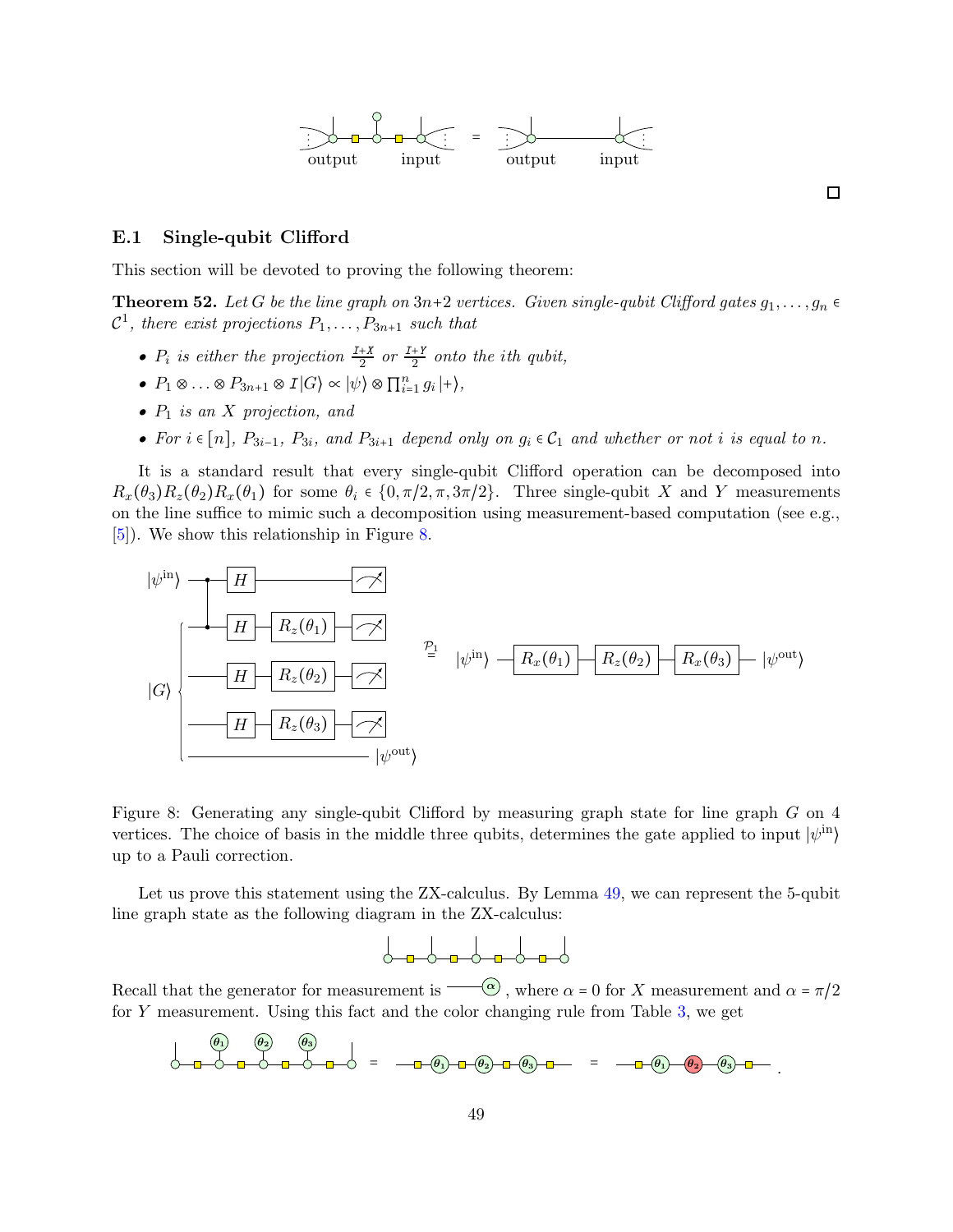That is, the line decomposes into the gate  $HR_z(\theta_3)R_x(\theta_2)R_z(\theta_1)H$ . To apply more than one single-qubit gate, we simply create groups of three qubits. For example, the following diagram shows the application of gates  $g_1 = R_z(\alpha_3)R_x(\alpha_2)R_z(\alpha_1)H$ ,  $g_2 = R_z(\beta_3)R_x(\beta_2)R_z(\beta_1)H$ , and  $g_3 = HR_z(\gamma_3)R_x(\gamma_2)R_z(\gamma_1)H$  using a chain of length 11.



The generalization is clear, so this concludes the proof of Theorem [52.](#page-48-0)

#### <span id="page-49-0"></span>E.2 Two-qubit Clifford

The analysis for the two-qubit case will be very similar to the single-qubit case, except that we will obviously require a more sophisticated initial graph state. The two-qubit analogue to the line graph will be concatenations of the  $\Box$  subgraph. More precisely, we define the graph  $\mathcal{H}_n$  to be the graph on  $16n + 4$  vertices, which has  $4n$  instances of that subgraph along with 2 input qubits and 2 output qubits:



Using measurement-based computation, we will be able to apply one 2-qubit gate using the graph state  $|\mathcal{H}_1\rangle$ , two 2-qubit gates using the graph state  $|\mathcal{H}_2\rangle$ , and so on. We formalize this in the theorem below. For convenience, we number the qubits of  $\mathcal{H}_n$  from top to bottom, and then from left to right.

<span id="page-49-1"></span>**Theorem 53.** Given two-qubit Clifford gates  $g_1, \ldots, g_n \in C_2$ , there exist projections  $P_1, \ldots, P_{16n+2}$ such that

- $P_i$  is either the projection  $\frac{I+X}{2}$  or  $\frac{I+Y}{2}$  onto the ith qubit,
- $P_1 \otimes \ldots \otimes P_{16n+2} \otimes II | \mathcal{H}_n \rangle \propto |\psi\rangle \otimes \prod_{i=1}^n g_i | ++ \rangle,$
- $P_1$  and  $P_2$  are X projections, and
- For  $i \in [n]$ ,  $P_{16i-13}, \ldots, P_{16i+2}$  depend only on  $g_i \in C_2$  and whether or not i is equal to n.

Let's start by using the ZX-calculus to represent the graph state with a single  $\Box$  subgraph:

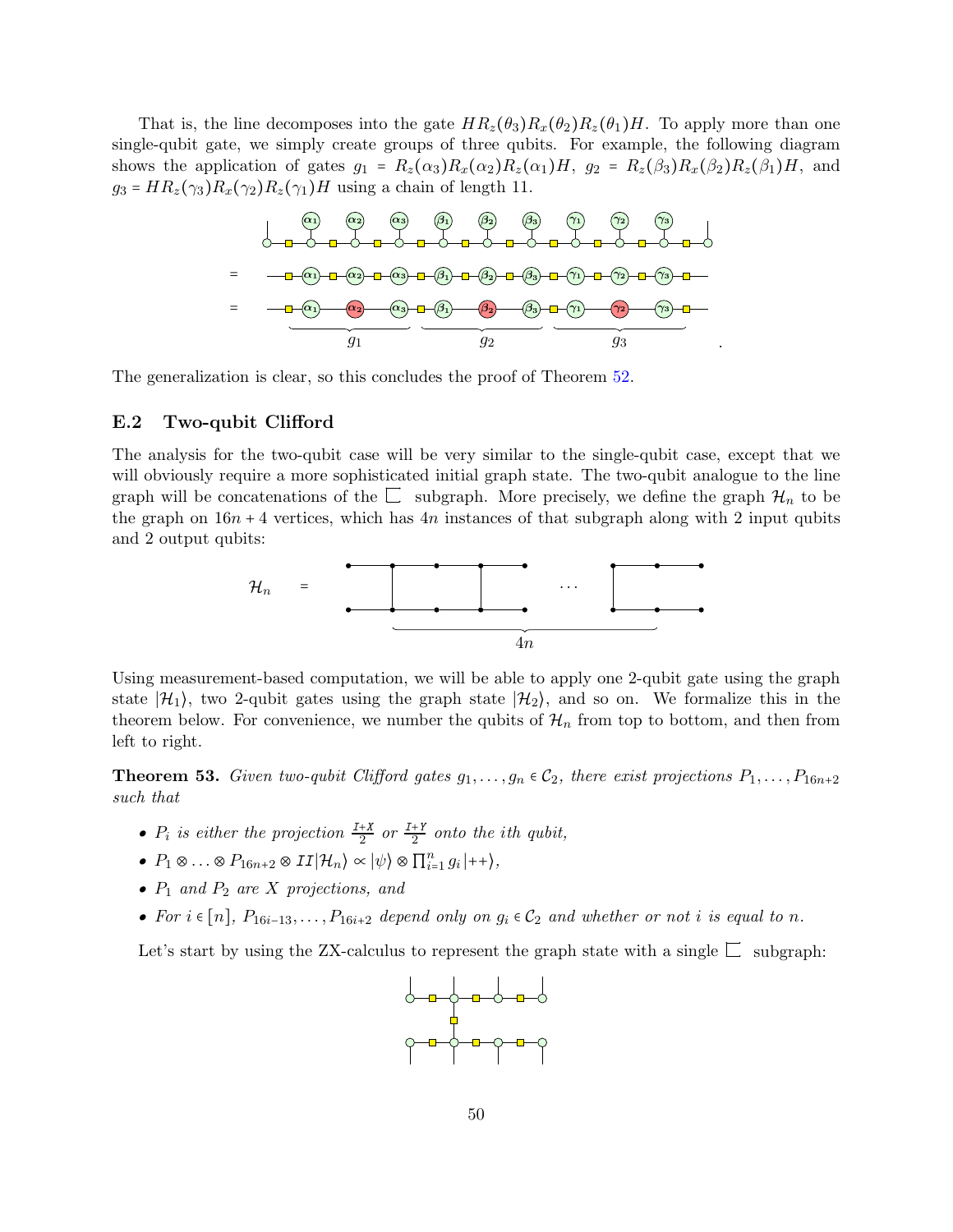Using the same ideas as in the previous section, we get the following after measurements:



In other words, the measurements induce a Clifford circuit with CXX :=  $(H \otimes H)CZ(H \otimes H)$ followed by  $R_z(\gamma)R_x(\alpha) \otimes R_z(\delta)R_x(\beta)$  followed by  $H \otimes H$ . Notice that the extra  $H \otimes H$  operation can be pushed into the next copy of the  $\Box$  gadget for larger states. So, for example, the state  $|\mathcal{H}_1\rangle$  after measurement is the following:



This is example is particularly relevant given the following fact, which can be proved through computational brute force.

Fact 54. Every two-qubit Clifford operation can be decomposed as

$$
\prod_{i=1}^4 ([R_z(\gamma_i)R_x(\alpha_i)\otimes R_z(\delta_i)R_x(\beta_i)]\text{CXX}).
$$

for  $\alpha_i, \beta_i, \gamma_i, \delta_i \in \{0, \pi/2, \pi, 3\pi/2\}.$ 

Therefore, if we have some large  $|\mathcal{H}_n\rangle$  state, we can measure 16 consecutive qubits to implement any two-qubit gate. The exception is the final 16 qubits which will have an extra  $H \otimes H$  applied to the end. However, instead of setting the  $\alpha_i, \beta_i, \gamma_i, \delta_i$  parameters to generate some gate g, we can set them to generate  $Hg$ . Combining the above observations completes the proof of Theorem  $53$ .

## <span id="page-50-0"></span>F Sampling vs. Relation Problems

The purpose of this appendix is to discuss the difference between sampling and relation problems as they pertain to this work and related literature.<sup>[26](#page-50-1)</sup> An obvious first observation is that any model of computation which can solve a sampling problem can also solve the analogous relation problem.

The reverse direction is not nearly as obvious. On the one hand, Aaronson shows that search problems can often be constructed such that they are just as hard as as sampling problems [\[1\]](#page-34-5). In particular, RelBPP = RelBQP if and only if SampBPP = SampBQP. On the other hand, this does not mean that the ability to solve a relation problem immediately grants the power to solve the analogous search problem. For example, consider the following quantum circuit: with probability 1/2, the circuit outputs the all-zeroes string, and with probability 1/2, the circuit samples according

<span id="page-50-1"></span><sup>&</sup>lt;sup>26</sup>For more precise definitions of what we mean by the various models of computation, we refer to the reader to the Section [2.3.](#page-9-0)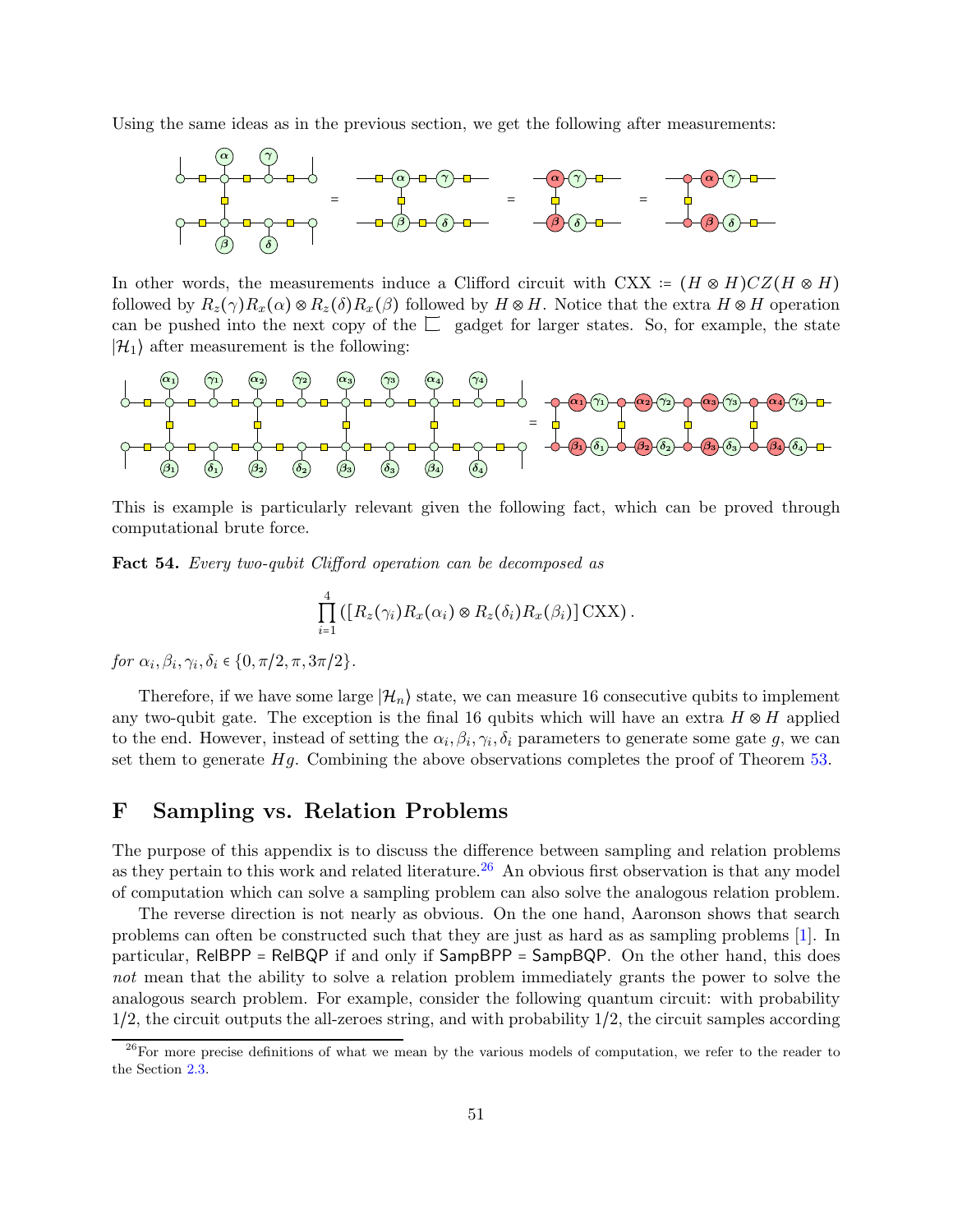to one of the many quantum supremacy proposals  $[2, 9, 12]$  $[2, 9, 12]$  $[2, 9, 12]$  $[2, 9, 12]$ . Clearly, the relation problem associated with the output distribution is in ReIP (or even ReINC<sup>0</sup>), but the associated sampling problem is hard for an efficient classical machine unless the polynomial hierarchy collapses.

In the first section below, we show that such a straightforward equivalence *does* exist for the controlled-Clifford sampling problems in this paper and related literature (e.g., [\[10,](#page-35-2) [11\]](#page-35-5)) in the non-interactive setting. In the second section, we will discuss the difference when interaction is allowed. In particular, we will show that forcing the classical simulator to sample in the second round of our protocol (i.e., CliffSim[2]) makes the proofs of the main results dramatically simpler.

#### F.1 Non-interactive setting

Consider the standard problem of outputting  $X$  and  $Y$  measurements for some graph state. We will usually think of such measurements as first applying an H or  $HR_z$  gate (corresponding to X and Y measurements, respectively), and then measuring in the computational basis. In order to talk about the valid measurement outcomes, we define the support of a quantum state  $|\psi\rangle = \sum_{x \in \{0,1\}^n} \alpha_x |x\rangle$  as

$$
supp(|\psi\rangle) \coloneqq \{x : \alpha_x \neq 0\}.
$$

<span id="page-51-0"></span>We would like to show that for Clifford  $|\psi\rangle$ , sampling from supp $(|\psi\rangle)$  is equivalent to outputting any element of supp $(\ket{\psi})$  under suitably efficient reductions. We give the following simple reduction:

**Lemma 55.** Let  $U \in \mathcal{C}_n$  be a Clifford unitary with tableau  $\begin{bmatrix} A & B \ C & D \end{bmatrix}$ . Furthermore, let  $z \in \text{supp}(U|0\rangle^{\otimes n})$ be any element in the support, and let  $r \in \{0,1\}^n$  be a uniformly random n-bit string. Then,  $rC \oplus z \in \text{supp}(U|0\rangle^{\otimes n})$  is a uniformly random element of the support.

Proof. Let us first start with the trivial observation that

$$
z \in \mathrm{supp}(U|0\rangle^{\otimes n}) \iff z \oplus a \in \mathrm{supp}(\alpha \mathtt{X}^a \mathtt{Z}^b U|0\rangle^{\otimes n})
$$

for any strings  $a, b \in \{0,1\}^n$  and phase  $\alpha \in \{\pm 1, \pm i\}$ . In fact, this will give us a simple way to move between elements of the support. Since U is Clifford, for any  $c \in \{0,1\}^n$ , we have  $UZ^c = (UZ^cU^{\dagger})U =$  $\alpha \mathbf{X}^a \mathbf{Z}^b U$  for strings  $a, b \in \{0, 1\}^n$ . Therefore,

$$
z \in \operatorname{supp}(U|0\rangle^{\otimes n}) \iff z \in \operatorname{supp}(UZ^{c}|0\rangle^{\otimes n})
$$
  

$$
\iff z \in \operatorname{supp}(\alpha X^{a}Z^{b}U|0\rangle^{\otimes n})
$$
  

$$
\iff z \oplus a \in \operatorname{supp}(U|0\rangle^{\otimes n})
$$

where the first equivalence comes from the fact that  $Z^c$  is a stabilizer of  $|0\rangle^{\otimes n}$  for any  $c \in \{0,1\}^n$ . Using the above observation and Fact [38,](#page-39-1) we have that for any  $r \in \{0,1\}^n$ ,  $rC \oplus z \in \text{supp}(U|0\rangle^{\otimes n})$ .

Let us now turn to uniformity. Recall that a single-qubit measurement on a Clifford state is random if there is some generator of the state has an X or Y Pauli at that location. We note that measurements with random outcomes effectively perform Gaussian elimination on the matrix  $C$  (see Section [C](#page-42-0) for more details on measurement). Therefore, we get that  $rank(C) = log_2 | supp(U|0)^{\otimes n}$ , and the image of  $rC \oplus z$  over all r equals supp $(U|0)^{\otimes n}$ ). Since output of any affine function is uniform over its image given a uniform input, we get that  $rC \oplus z$  is uniform over supp $(U|0\rangle^{\otimes n})$  for uniform  $\Box$ r.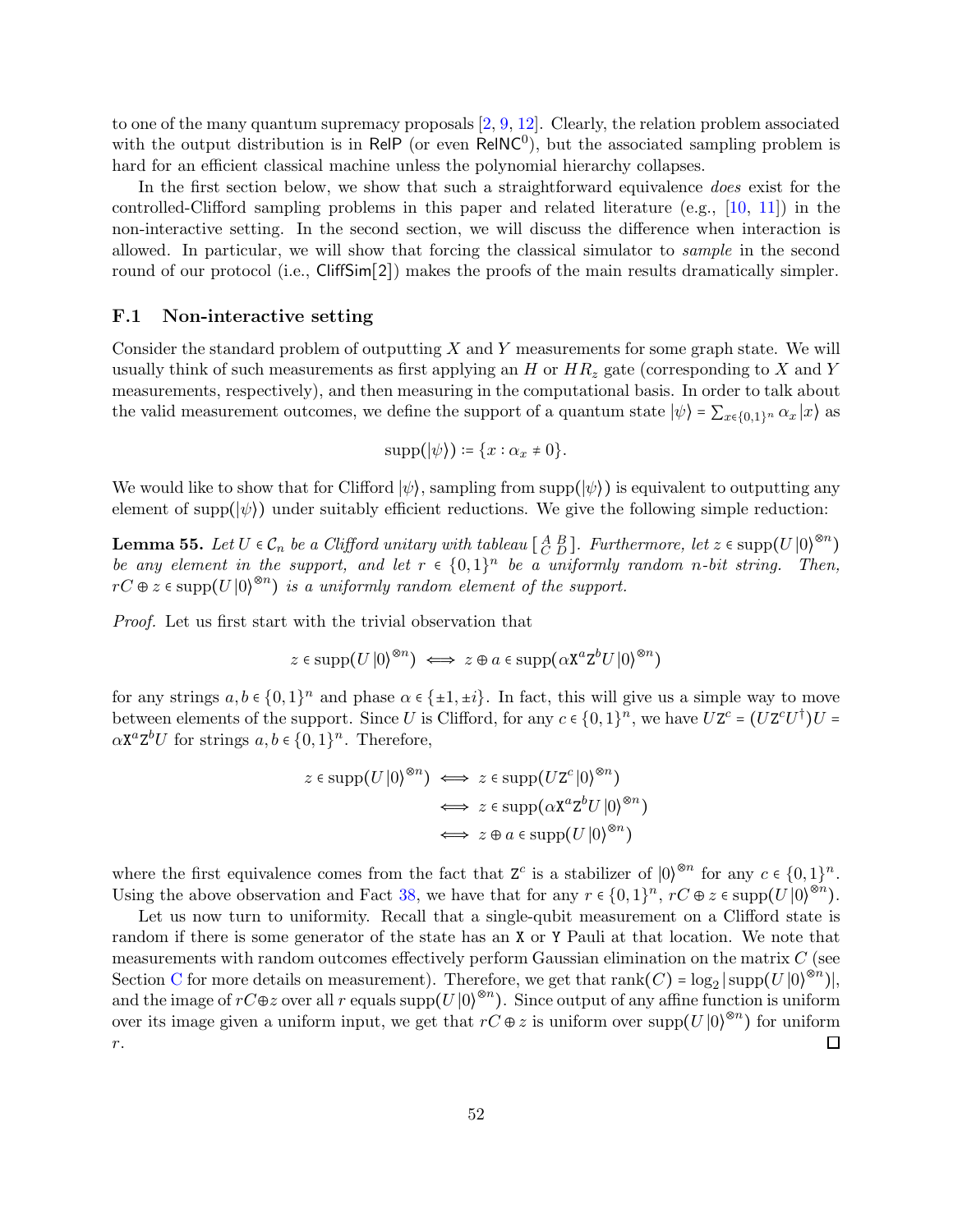So what is the Clifford tableau corresponding to  $X$  and  $Y$  measurements on a graph state? Let  $A \in \{0,1\}^{n \times n}$  be the adjacency matrix for some simple undirected graph on n vertices, and let  $b \in \{0,1\}^n$  specify the measurement basis for each qubit (0 for X measurement, and 1 for Y measurement). Note that A and b are exactly the inputs to the Hidden Linear Function  $(HLF)$ problem of Bravyi, Gosset, and König  $[10]$ , and an answer to the measurement problem is equivalent to an answer to the HLF problem.

Starting from the all-zeros state, the exact sequence of gates is the following: Hadamard on all qubits, CZ between adjacent qubits,  $R_z$  on Y-basis qubits, and finally another layer of Hadamard gates. Using the tableau manipulations of Aaronson and Gottesman [\[3\]](#page-34-4), we can track the tableau (ignoring signs):

$$
\begin{bmatrix} I_n & 0 \\ 0 & I_n \end{bmatrix} \xrightarrow{H} \begin{bmatrix} 0 & I_n \\ I_n & 0 \end{bmatrix} \xrightarrow{CZ} \begin{bmatrix} 0 & I_n \\ I_n & A \end{bmatrix} \xrightarrow{R_z} \begin{bmatrix} 0 & I_n \\ I_n & A+B \end{bmatrix} \xrightarrow{H} \begin{bmatrix} I_n & 0 \\ A+B & I_n \end{bmatrix}
$$

where  $B = diag(b)$ .

We're now ready to show that the relation version of HLF is equivalent to the sampling version. For clarity, we will denote these problems as SampHLF and RelHLF for the sampling and relation problems, respectively. Previously, we have used HLF to refer to RelHLF.

# <span id="page-52-0"></span>Theorem 56. SampHLF  $\epsilon$   $(\mathsf{SampNC}^0)^{\mathsf{ReIHLF}}$  .

*Proof.* Let some instance of the SampHLF problem be specified by matrix  $A \in \{0,1\}^{n \times n}$  and vector  $b \in \{0,1\}^n$ . Let  $z \in \{0,1\}^n$  be any answer to the ReIHLF problem. By Lemma [55,](#page-51-0) we have that  $r(A \oplus diag(b)) \oplus z$  solves the SampHLF problem for uniform  $r \in \{0,1\}$ . All that remains to show is that an  $NC^0$  circuit can compute this affine function. Generally, such a computation requires a parity gate (i.e., an  $NC^0[2]$  circuit rather than a  $NC^0$  circuit). However, we can use that for the HLF problem, A is sparse since it encodes a graph which is embedded in a 2D grid. That is, multiplying r by a column of  $(A \oplus diag(b))$  is only a function of constantly many (predetermined) entries of r and the matrix. Since we can get  $z$  from a single call to the ReIHLF oracle, the entire circuit can be constructed in constant depth with with bounded fan-in gates.  $\Box$ 

#### F.2 2-round interactive setting

We would like to prove a similar reduction from *interactive* sampling tasks to *interactive* relation tasks, since there is a tantalizing possibility of simplifying our proof. Specifically, there are easy measurements to distinguish  $|00\rangle$  from  $|++\rangle$  if we can assume the outcome is a *sample* rather than a deterministic, adversarial choice. That is, if we assume the rewind oracle produces independent samples in the second round, every time we rewind, then we use it as follows.

<span id="page-52-1"></span>**Observation 57.** Let  $\mathcal{R}$  be the sampling rewind oracle for the 2-round Clifford simulation problem (Problem [12\)](#page-14-2). Then

$$
\mathsf{NC}^1\subseteq (\mathsf{BPAC}^0)^\mathcal{R}.
$$

*Proof.* Let  $U_1, \ldots, U_n \in C_2/\mathcal{P}_2$  be given as input. By Corollary [15,](#page-16-1) it is  $\mathsf{NC}_1$ -hard to determine if  $U_1 \cdots U_n$  is either the identity or  $H \otimes H$  (modulo Paulis), promised that one is the case. In round 1, let the measurements correspond to measurement-based computation of these unitaries. That is, the state on the remaining qubits is either P |00) or  $Q|++\rangle$  for some Paulis P,  $Q \in \mathcal{P}_2$ , and distinguishing between them solves an  $NC<sup>1</sup>$ -hard problem. However, if the classical machine can